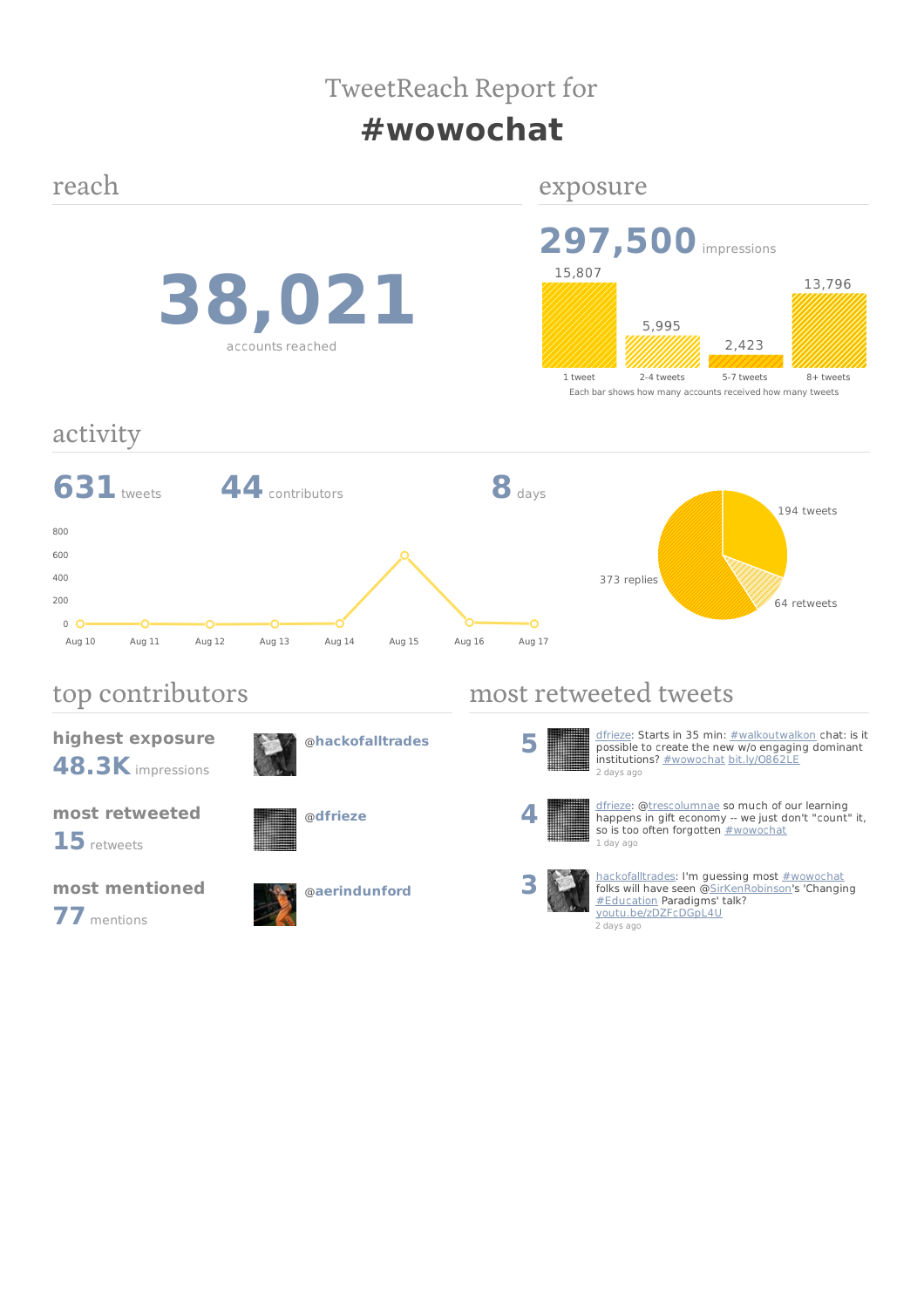## contributors

|    |                      | Tweets         | <b>RTs</b>          | Impressions |
|----|----------------------|----------------|---------------------|-------------|
| 1  | hackofalltrades      | 101            | 5                   | 48,329      |
| 2  | monk51295            | 16             | 0                   | 40,624      |
| 3  | happyseaurchin       | 73             | 1                   | 34,001      |
| 4  | complexified         | 31             | 0                   | 30,405      |
| 5  | lexschroeder         | 13             | 0                   | 23,812      |
| 6  | chadsansing          | 25             | 0                   | 18,750      |
| 7  | <b>HeidiSiwak</b>    | 6              | 0                   | 15,582      |
| 8  | tonyhall             | 29             | $\overline{2}$      | 10,506      |
| 9  | bridgetmck           | 6              | 0                   | 10,154      |
| 10 | dfrieze              | 31             | 15                  | 9,985       |
| 11 | trescolumnae         | 73             | 0                   | 7,677       |
| 12 | acuginotti           | 15             | 3                   | 6,513       |
| 13 | proactivepaul        | 10             | $\Omega$            | 6,056       |
| 14 | intuitioncoach       | 1              | 0                   | 5,029       |
| 15 | <b>LloydDavis</b>    | 1              | $\Omega$            | 4,529       |
| 16 | tobyblume            | 11             | 0                   | 4,261       |
| 17 | aerindunford         | 58             | 3                   | 3,567       |
| 18 | fraukeatschool       | 4              | 0                   | 2,482       |
| 19 | dloitz               | 4              | $\Omega$            | 1,607       |
| 20 | marloft              | 1              | 0                   | 1,566       |
| 21 | veyoenoax            | 43             | $\overline{4}$      | 1,506       |
| 22 | berkanainst          | 8              | 2                   | 1,500       |
| 23 | schoolingworld       | 12             | 2                   | 1,097       |
| 24 | <u>Anna Clare</u>    | 1              | $\cup$              | 1,090       |
| 25 | curtisogden          | 1              | 0                   | 963         |
| 26 | <b>MaryAnnReilly</b> | 2              | 1                   | 903         |
| 27 | william dejean       | 6              | 0                   | 842         |
| 28 | dosticen             | 1              | 0                   | 772         |
| 29 | blueathena14         | 10             | 0                   | 628         |
| 30 | <b>CathStyles</b>    | 1              | 0                   | 603         |
| 31 | imhelenj             | 1              | 0                   | 546         |
| 32 | annerein             | $\overline{2}$ | 0                   | 460         |
| 33 | <b>lifewellspent</b> | 5              | 0                   | 297         |
| 34 | <b>stardiverr</b>    | 1              | $\mathsf{O}\xspace$ | 286         |
| 35 | holden jen           | 8              | 0                   | 141         |
| 36 | nbaker               | 1              | 0                   | 100         |
| 37 | <b>SusiOax</b>       | 5              | 1                   | 85          |
| 38 | farrisberg           | 1              | 0                   | 79          |
| 39 | Pamela_McLean        | 2              | 0                   | 68          |

## tweets timeline

#### **Aug 17, 2012 at 6:16pm UTC**



[aerindunford](http://twitter.com/aerindunford): Interesting reflections on [#learning](/reach?q=%23learning) from @<u>michellehollida</u> @ thrivability camp 4 <u>[#wowochat](/reach?q=%23wowochat)</u> +<br>@<u>lexschroeder</u> + [@yeyoenoax](http://twitter.com/yeyoenoax)\_[bit.ly/Osj3dg](http://t.co/GEWPI5QI) [about](http://twitter.com/aerindunford/statuses/236526835003949058) 3 hours ago



[aerindunford](http://twitter.com/aerindunford): Hey @<u>Pamela\_McLean</u> here's link to <u>[#wowochat](/reach?q=%23wowochat)</u><br>room with all tweets on <u>[#education](/reach?q=%23education)</u> + <u>[#learning](/reach?q=%23learning)</u> [#walkoutwalkon](/reach?q=%23walkoutwalkon) [search.tweetreports.com/q/topic/%23wow…](http://t.co/xvhmODUx) [#wowochat](/reach?q=%23wowochat) [about](http://twitter.com/aerindunford/statuses/236518578696892416) 4 hours ago



[lexschroeder](http://twitter.com/lexschroeder): RT [@aerindunford](http://twitter.com/aerindunford): For full re-cap of [#wowochat](/reach?q=%23wowochat) check this link out via tweetreport search.tweetreports.com/q/topic/%23wow.... thanks to all who participated! [#walkoutwalkon](/reach?q=%23walkoutwalkon) [about](http://twitter.com/lexschroeder/statuses/236466532937523200) 7 hours ago



[aerindunford](http://twitter.com/aerindunford): For full re-cap of [#wowochat](/reach?q=%23wowochat) check this link out via tweetreport [search.tweetreports.com/q/topic/%23wow…](http://t.co/xvhmODUx). thanks to all who participated! [#walkoutwalkon](/reach?q=%23walkoutwalkon) [about](http://twitter.com/aerindunford/statuses/236465918513917952) 7 hours ago



[trescolumnae](http://twitter.com/trescolumnae): [#wowochat](/reach?q=%23wowochat) friends and others, I'm really struggling after a "good" (or should I say "adequate") day in old **system** [wp.me/pJRHq-pv](http://t.co/BoFHi3qH)<br>[about](http://twitter.com/trescolumnae/statuses/236420946578272256) 10 hours ago

### Aug 17, 2012 at 12:00am UTC



[hackofalltrades](http://twitter.com/hackofalltrades): @<u>[Pamela\\_McLean](http://twitter.com/Pamela_McLean)</u> No worries! It was yesterday<br>+ was good, but there'll be more... @<u>aerindunford</u>'s archiving<br>the whole thing as well. #wowocha<u>t</u> [about](http://twitter.com/hackofalltrades/statuses/236232472235479040) 23 hours ago



[lexschroeder](http://twitter.com/lexschroeder): [@EllenLGreaves](http://twitter.com/EllenLGreaves) @[Julia\\_Rappaport](http://twitter.com/Julia_Rappaport) check out [#wowochat](/reach?q=%23wowochat) on education & learning... may be of interest to you! hosted by [@dfrieze](http://twitter.com/dfrieze) [@aerindunford](http://twitter.com/aerindunford) 1 [day](http://twitter.com/lexschroeder/statuses/236145470060249089) ago



[dosticen](http://twitter.com/dosticen): Having just discovered it, I like the points made in [#wowochat](/reach?q=%23wowochat) - also see here on Walk Out Walk [bit.ly/O862LE](http://t.co/nbVmImnj) h/t [@hackofalltrades](http://twitter.com/hackofalltrades) 1 [day](http://twitter.com/dosticen/statuses/236010709467676672) ago



[tonyhall](http://twitter.com/tonyhall): [@MKJaffer](http://twitter.com/MKJaffer) hi, your retweets of [#wowochat](/reach?q=%23wowochat), which I am now looking at in my email 'stream', got me reflecting on the that process - thanks. 1 [day](http://twitter.com/tonyhall/statuses/235984609496690689) ago



[stardiverr](http://twitter.com/stardiverr): [@chadsansing](http://twitter.com/chadsansing) Rats. I missed this. Love Walk OUt, Walk On. **[#wowochat](/reach?q=%23wowochat)** 1 [day](http://twitter.com/stardiverr/statuses/235935620600565761) ago



**[HeidiSiwak](http://twitter.com/HeidiSiwak): "You can't be Robin Hood AND Sheriff Nottingham"** ... or can you? [guardian.co.uk/world/2012/aug…](http://t.co/jfiR810W) [#wowochat](/reach?q=%23wowochat) 1 [day](http://twitter.com/HeidiSiwak/statuses/235904596348907521) ago



[hackofalltrades](http://twitter.com/hackofalltrades): @[trescolumnae](http://twitter.com/trescolumnae) [@happyseaurchin](http://twitter.com/happyseaurchin) Awesome! Good luck! [#wowochat](/reach?q=%23wowochat) 1 [day](http://twitter.com/hackofalltrades/statuses/235890346104606720) ago



[happyseaurchin](http://twitter.com/happyseaurchin): [@dfrieze](http://twitter.com/dfrieze) thanks :) be well! [#wowochat](/reach?q=%23wowochat) 1 [day](http://twitter.com/happyseaurchin/statuses/235890321345609728) ago



[trescolumnae](http://twitter.com/trescolumnae): [@happyseaurchin](http://twitter.com/happyseaurchin) [@yeyoenoax](http://twitter.com/yeyoenoax) What a powerful image: in the wilderness, surrounded by people. Great place to be! [#wowochat](/reach?q=%23wowochat) 1 [day](http://twitter.com/trescolumnae/statuses/235890214948724736) ago



[happyseaurchin](http://twitter.com/happyseaurchin): [@yeyoenoax](http://twitter.com/yeyoenoax) did that, and i ended up in the<br>wilderness, surrounded by people! <u>[#wowochat](/reach?q=%23wowochat)</u> 1 [day](http://twitter.com/happyseaurchin/statuses/235889444631236608) ago



[trescolumnae](http://twitter.com/trescolumnae): [@hackofalltrades](http://twitter.com/hackofalltrades) [@happyseaurchin](http://twitter.com/happyseaurchin) I'll keep you posted. Not sure what / how / when, but increasingly sure THAT posted. Not sure what / hot it will happen  $\frac{\mu}{\mu}$ 1 [day](http://twitter.com/trescolumnae/statuses/235889243480793088) ago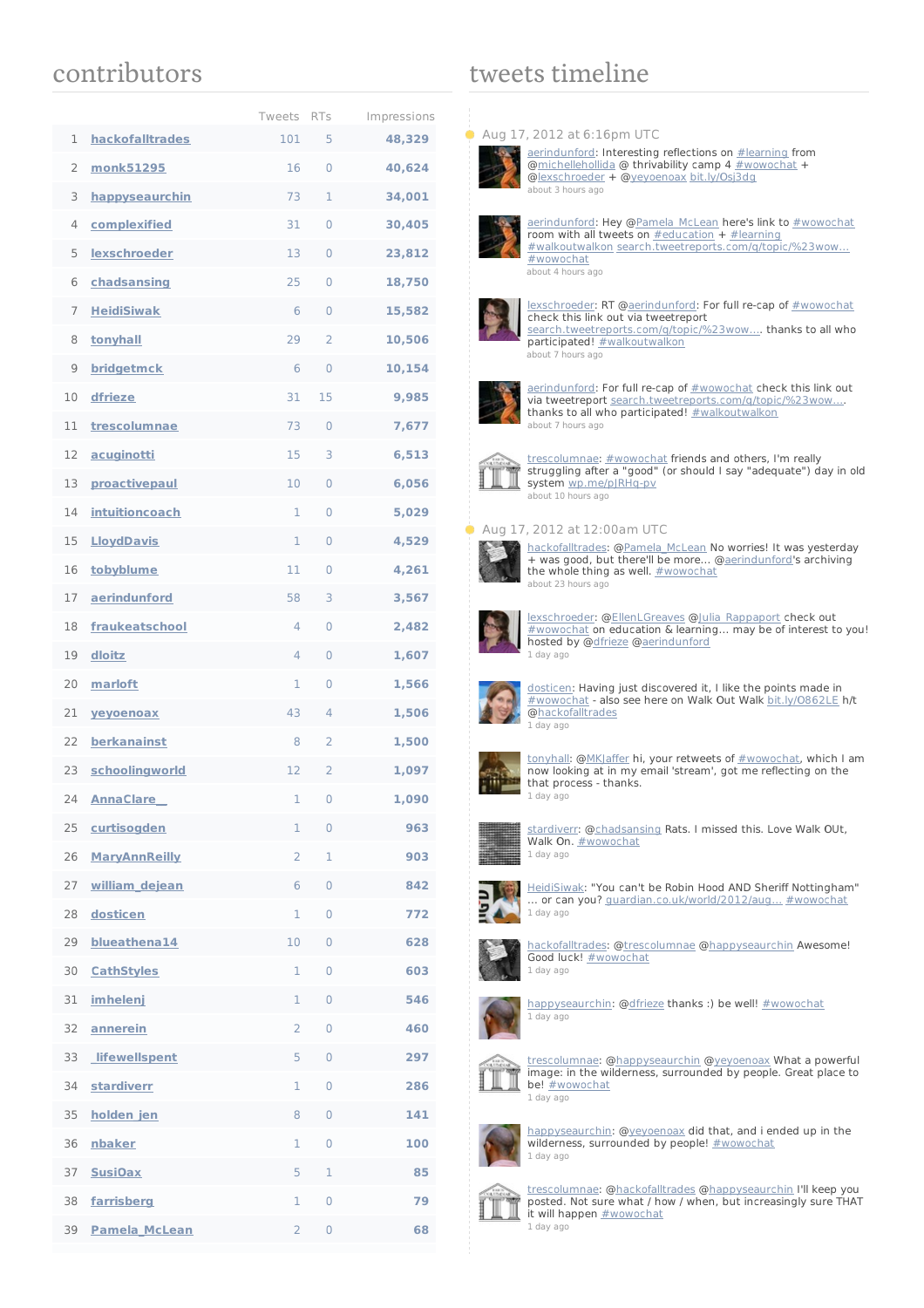| 40 | catlupton       |   | $\Box$       | 54 |
|----|-----------------|---|--------------|----|
| 41 | girloutwest     |   | $\Box$       | 26 |
| 42 | gatherings4re   | 1 | O            | 13 |
| 43 | brunogirin      | 6 | <sup>0</sup> | 6  |
| 44 | <b>SoftKlay</b> | フ |              | Ω  |



[hackofalltrades](http://twitter.com/hackofalltrades): @[dfrieze](http://twitter.com/dfrieze) [@aerindunford](http://twitter.com/aerindunford) Big thanks to both of you for hosting! I've really enjoyed the new links/chats of the last few hours! :-)  $\frac{1}{2}$  wowochat 1 [day](http://twitter.com/hackofalltrades/statuses/235889213759946752) ago



[trescolumnae](http://twitter.com/trescolumnae): [@dfrieze](http://twitter.com/dfrieze) Thank you, and thank you [@aerindunford](http://twitter.com/aerindunford) as well, for inspiring this. So grateful to meet everyone here, too **[#wowochat](/reach?q=%23wowochat)** 1 [day](http://twitter.com/trescolumnae/statuses/235889048659558400) ago



[yeyoenoax](http://twitter.com/yeyoenoax): Thanks to  $#$ walkoutwalkon for the call, will keep an eye for the next one! [#wowochat](/reach?q=%23wowochat) 1 [day](http://twitter.com/yeyoenoax/statuses/235888982863540224) ago



[aerindunford](http://twitter.com/aerindunford): Thanks to everybody! I continue to meet ppl interested in [#walkoutwalkon](/reach?q=%23walkoutwalkon) and [#education](/reach?q=%23education) appearing. write 2 me with further ideas! [#wowochat](/reach?q=%23wowochat) 1 [day](http://twitter.com/aerindunford/statuses/235888933823737858) ago



[hackofalltrades](http://twitter.com/hackofalltrades): @[trescolumnae](http://twitter.com/trescolumnae) [@happyseaurchin](http://twitter.com/happyseaurchin) Keen to hear how it goes! [#emptyspaces](/reach?q=%23emptyspaces) [#wowochat](/reach?q=%23wowochat) 1 [day](http://twitter.com/hackofalltrades/statuses/235888767595081729) ago

### Aug 16, 2012 at 12:00am UTC



[trescolumnae](http://twitter.com/trescolumnae): @<u>hackofalltrades</u> @<u>happyseaurchin</u> Good point!<br>I've been following @<u>EmLeaders</u> with some interest re<br>[#emptyspaces](/reach?q=%23emptyspaces) [#wowochat](/reach?q=%23wowochat) 1 [day](http://twitter.com/trescolumnae/statuses/235888506675806208) ago



[dfrieze](http://twitter.com/dfrieze): Deep bow of gratitude to all who have participated. Thx for your insight & contribution. Will post highlights [bit.ly/O862LE](http://t.co/HHN9IFSM) [#wowochat](/reach?q=%23wowochat) 1 [day](http://twitter.com/dfrieze/statuses/235888484294983680) ago



<u>[hackofalltrades](http://twitter.com/hackofalltrades)</u>: @<u>[aerindunford](http://twitter.com/aerindunford)</u> Of course, wikipedia becomes a<br>more amazing <u>[#p2p](/reach?q=%23p2p)</u> learning resource everyday...+ a good 1 to highlight alt potential! [#wowochat](/reach?q=%23wowochat) 1 [day](http://twitter.com/hackofalltrades/statuses/235888329210617857) ago



[aerindunford](http://twitter.com/aerindunford): wanted to share what [@monk51295](http://twitter.com/monk51295) is up to: an app to facilitate chaos as we redefine public ed [bit.ly/NGvW43](http://t.co/HKMPe6d2) [#wowochat](/reach?q=%23wowochat) 1 [day](http://twitter.com/aerindunford/statuses/235887895381147648) ago



[hackofalltrades](http://twitter.com/hackofalltrades): @[aerindunford](http://twitter.com/aerindunford) Pretty much everything fr/ [@SirKenRobinson](http://twitter.com/SirKenRobinson) is relevant to [#wowochat](/reach?q=%23wowochat) on [#education](/reach?q=%23education): [bit.ly/73yI66](http://t.co/Xh8zsf6r) 1 [day](http://twitter.com/hackofalltrades/statuses/235887536810102786) ago



[yeyoenoax](http://twitter.com/yeyoenoax): to share a classic one:

spinninglobe.net/spinninglobe\_h... this is a good review of the early times! **[#wowochat](/reach?q=%23wowochat)** 1 [day](http://twitter.com/yeyoenoax/statuses/235887208861675520) ago



t<u>rescolumnae</u>: @<u>yeyoenoax</u> Thank you! What a great resource -<br>skimmed now, will read in detail later on <u>[#wowochat](/reach?q=%23wowochat)</u> 1 [day](http://twitter.com/trescolumnae/statuses/235886919488249857) ago



[hackofalltrades](http://twitter.com/hackofalltrades): @[trescolumnae](http://twitter.com/trescolumnae) [@happyseaurchin](http://twitter.com/happyseaurchin) Space is all around us :-)... there's an emergent [#emptyspaces](/reach?q=%23emptyspaces) movement + various quasilegal routes [#wowochat](/reach?q=%23wowochat) 1 [day](http://twitter.com/hackofalltrades/statuses/235886908209762305) ago



[trescolumnae](http://twitter.com/trescolumnae): [@hackofalltrades](http://twitter.com/hackofalltrades) [@aerindunford](http://twitter.com/aerindunford) [@william\\_dejean](http://twitter.com/william_dejean) Great point! The first leap of faith (or small step of faith) is the **hardest.** [#wowochat](/reach?q=%23wowochat) 1 [day](http://twitter.com/trescolumnae/statuses/235886317861474304) ago



[aerindunford](http://twitter.com/aerindunford): seems like it's already happening,but in last 10<br>min if you have resources 2 share, pls do! I'll make list on bit.ly/0862LE [#wowochat](/reach?q=%23wowochat) 1 [day](http://twitter.com/aerindunford/statuses/235886229881765888) ago



[trescolumnae](http://twitter.com/trescolumnae): [@happyseaurchin](http://twitter.com/happyseaurchin) Yes - I think so. We can probably find the 15-20 families. Finding the space and startup \$\$ - harder. [#wowochat](/reach?q=%23wowochat) 1 [day](http://twitter.com/trescolumnae/statuses/235886157865578496) ago



[hackofalltrades](http://twitter.com/hackofalltrades): @[aerindunford](http://twitter.com/aerindunford) [@william\\_dejean](http://twitter.com/william_dejean) I find there's a 'leap of faith' re: fears... and as 1 is proved unfounded, it throws others into Q! **[#wowochat](/reach?q=%23wowochat)** 1 [day](http://twitter.com/hackofalltrades/statuses/235885835793338368) ago



[hackofalltrades](http://twitter.com/hackofalltrades): RT [@yeyoenoax](http://twitter.com/yeyoenoax):<br>[@happyseaurchin](http://twitter.com/happyseaurchin)@trescolumnae I´ll say start where you are and follow it where it takes you! [#wowochat](/reach?q=%23wowochat)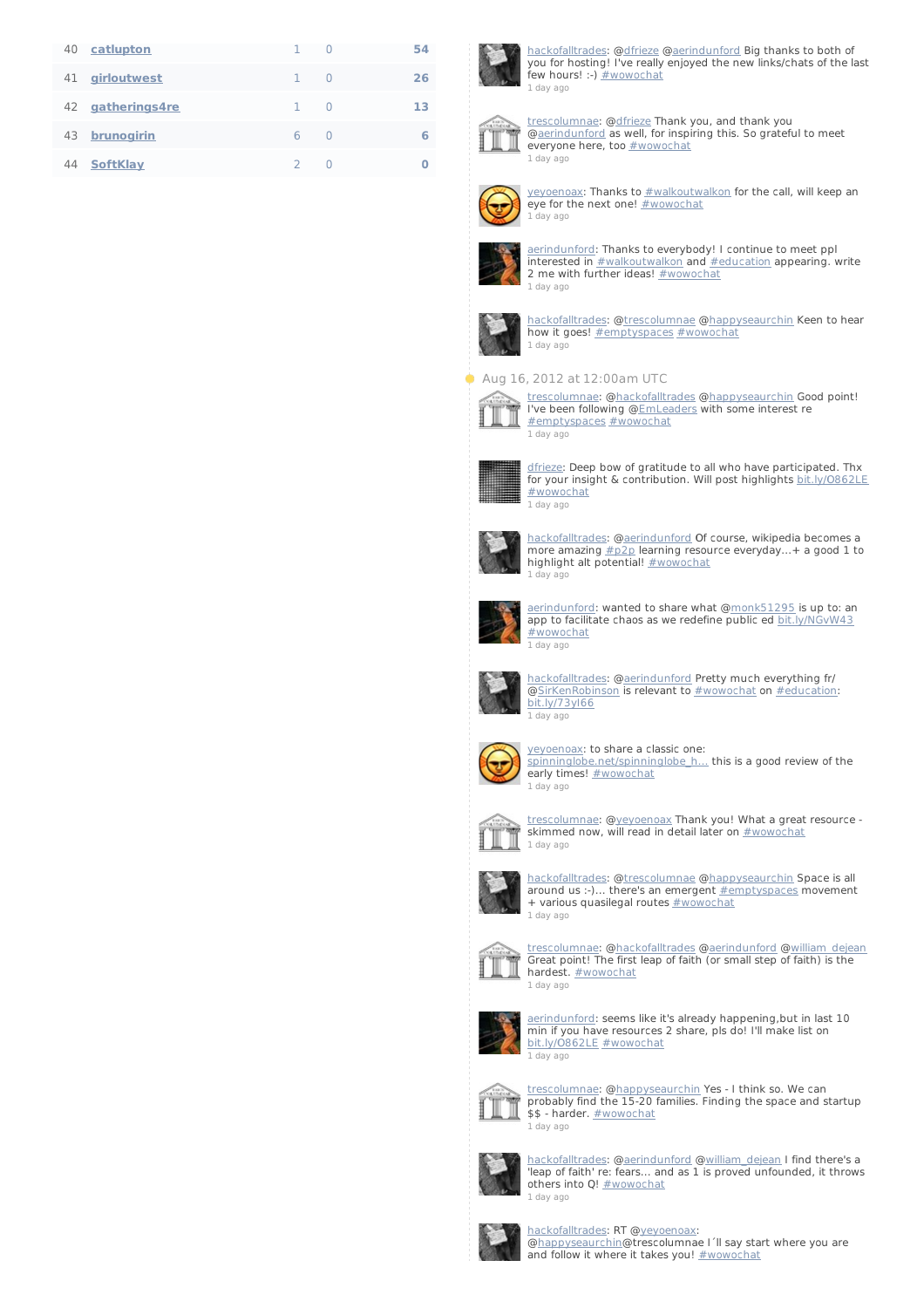## 1 [day](http://twitter.com/hackofalltrades/statuses/235885435207946240) ago



y<u>eyoenoax</u>: @<u>happyseaurchin</u>@trescolumnae I´ll say start where<br>you are and follow it where it takes you! <u>[#wowochat](/reach?q=%23wowochat)</u> 1 [day](http://twitter.com/yeyoenoax/statuses/235885360415117312) ago



[annerein](http://twitter.com/annerein): RT [@aerindunford](http://twitter.com/aerindunford): [#A3](/reach?q=%23A3) I'm interested in how we deal with loneliness as we [#walkoutandwalkon](/reach?q=%23walkoutandwalkon) [#wowochat](/reach?q=%23wowochat) 1 [day](http://twitter.com/annerein/statuses/235885259898646528) ago



[happyseaurchin](http://twitter.com/happyseaurchin): [@trescolumnae](http://twitter.com/trescolumnae) that's a big ask... if we had a virtual community of 1,000 people i think that might be doable... what do you think? [#wowochat](/reach?q=%23wowochat) 1 [day](http://twitter.com/happyseaurchin/statuses/235885039034970115) ago



[trescolumnae](http://twitter.com/trescolumnae): [@happyseaurchin](http://twitter.com/happyseaurchin) Glad it was helpful - someone had shared it in my Google+ stream, and it seemed very relevant [#wowochat](/reach?q=%23wowochat) 1 [day](http://twitter.com/trescolumnae/statuses/235884987260497921) ago



[aerindunford](http://twitter.com/aerindunford): @<u>hackofalltrades [#A3](/reach?q=%23A3)</u> yes, and the question<br>@<u>william\_dejean</u> asked: How do you integrate your fears as you step into the unknown? [#wowochat](/reach?q=%23wowochat) 1 [day](http://twitter.com/aerindunford/statuses/235884977148018688) ago



[dloitz](http://twitter.com/dloitz): [#wowochat](/reach?q=%23wowochat) over heard eating tacos. do adults need to go to space camp... Or have tune ups on basic knowledge starting after first grade 1 [day](http://twitter.com/dloitz/statuses/235884844322787328) ago



[trescolumnae](http://twitter.com/trescolumnae): [@aerindunford](http://twitter.com/aerindunford) A3 - Yes, loneliness is pervasive in the process, isn't it? Speaks to importance of finding/building community **[#wowochat](/reach?q=%23wowochat)** 1 [day](http://twitter.com/trescolumnae/statuses/235884782683299840) ago



[happyseaurchin](http://twitter.com/happyseaurchin): someone posted this link earlier [michaelhyatt.com/seth-godin-on-…](http://t.co/Cl5u1ndB) just finished watching... we experience a similar thing here in our [#wowochat](/reach?q=%23wowochat) 1 [day](http://twitter.com/happyseaurchin/statuses/235884386845876224) ago



[trescolumnae](http://twitter.com/trescolumnae): [@yeyoenoax](http://twitter.com/yeyoenoax) [@dfrieze](http://twitter.com/dfrieze) So much to learn from my friends at [schoolatblairgrocery.blogspot.com](http://t.co/vQHuXXBn) about that - they're actually doing this now **[#wowochat](/reach?q=%23wowochat)** 1 [day](http://twitter.com/trescolumnae/statuses/235884249738260480) ago



[aerindunford](http://twitter.com/aerindunford): [#A3](/reach?q=%23A3) I'm interested in how we deal with loneliness as we [#walkoutandwalkon](/reach?q=%23walkoutandwalkon) [#wowochat](/reach?q=%23wowochat)



[hackofalltrades](http://twitter.com/hackofalltrades): @[aerindunford](http://twitter.com/aerindunford) [@dfrieze](http://twitter.com/dfrieze) ...but held back by various fears, uncertainties... I'm sure there will be an audience for it! [#wowochat](/reach?q=%23wowochat) 1 [day](http://twitter.com/hackofalltrades/statuses/235884089465503744) ago



[yeyoenoax](http://twitter.com/yeyoenoax): [@trescolimnae](http://twitter.com/trescolimnae) about standarized education&factory edu. heartly recomend [swaraj.org/shikshantar/mc…](http://t.co/toSOVQKF) [#wowochat](/reach?q=%23wowochat) 1 [day](http://twitter.com/yeyoenoax/statuses/235883986579255297) ago



[hackofalltrades](http://twitter.com/hackofalltrades): @[dfrieze](http://twitter.com/dfrieze) [@aerindunford](http://twitter.com/aerindunford) [#A3](/reach?q=%23A3) Yeah, I've spent the last few years discovering how much of NGO world is on the verge of walking on... **[#wowochat](/reach?q=%23wowochat)** 1 [day](http://twitter.com/hackofalltrades/statuses/235883890731020289) ago



t<u>rescolumnae</u>: @<u>happyseaurchin</u> If I can find 15-20 families<br>dissatisfied (enough to walk out) w education in my local area, yes. **[#wowochat](/reach?q=%23wowochat)** 1 [day](http://twitter.com/trescolumnae/statuses/235883768655781888) ago



[aerindunford](http://twitter.com/aerindunford): @<u>hackofalltrades [#A3](/reach?q=%23A3)</u> sure, I like idea of bringing<br>NGOs to convo, particularly as a way of inviting them into ?s of [#walkoutwalkon](/reach?q=%23walkoutwalkon) [#wowochat](/reach?q=%23wowochat) 1 [day](http://twitter.com/aerindunford/statuses/235883477747257344) ago



[annerein](http://twitter.com/annerein): MT [@aerindunford](http://twitter.com/aerindunford) [@dfrieze](http://twitter.com/dfrieze) [@lexschroeder](http://twitter.com/lexschroeder) Living in 2 worlds at once (gift/money economy) is art [#walkoutwalkon](/reach?q=%23walkoutwalkon) s must learn **[#wowochat](/reach?q=%23wowochat)** 1 [day](http://twitter.com/annerein/statuses/235883292065415168) ago



[happyseaurchin](http://twitter.com/happyseaurchin): [#a3](/reach?q=%23a3) is there someone doing something now that requires the collective flocking to assist directly with a palpable result? [#wowochat](/reach?q=%23wowochat) 1 [day](http://twitter.com/happyseaurchin/statuses/235882742116671488) ago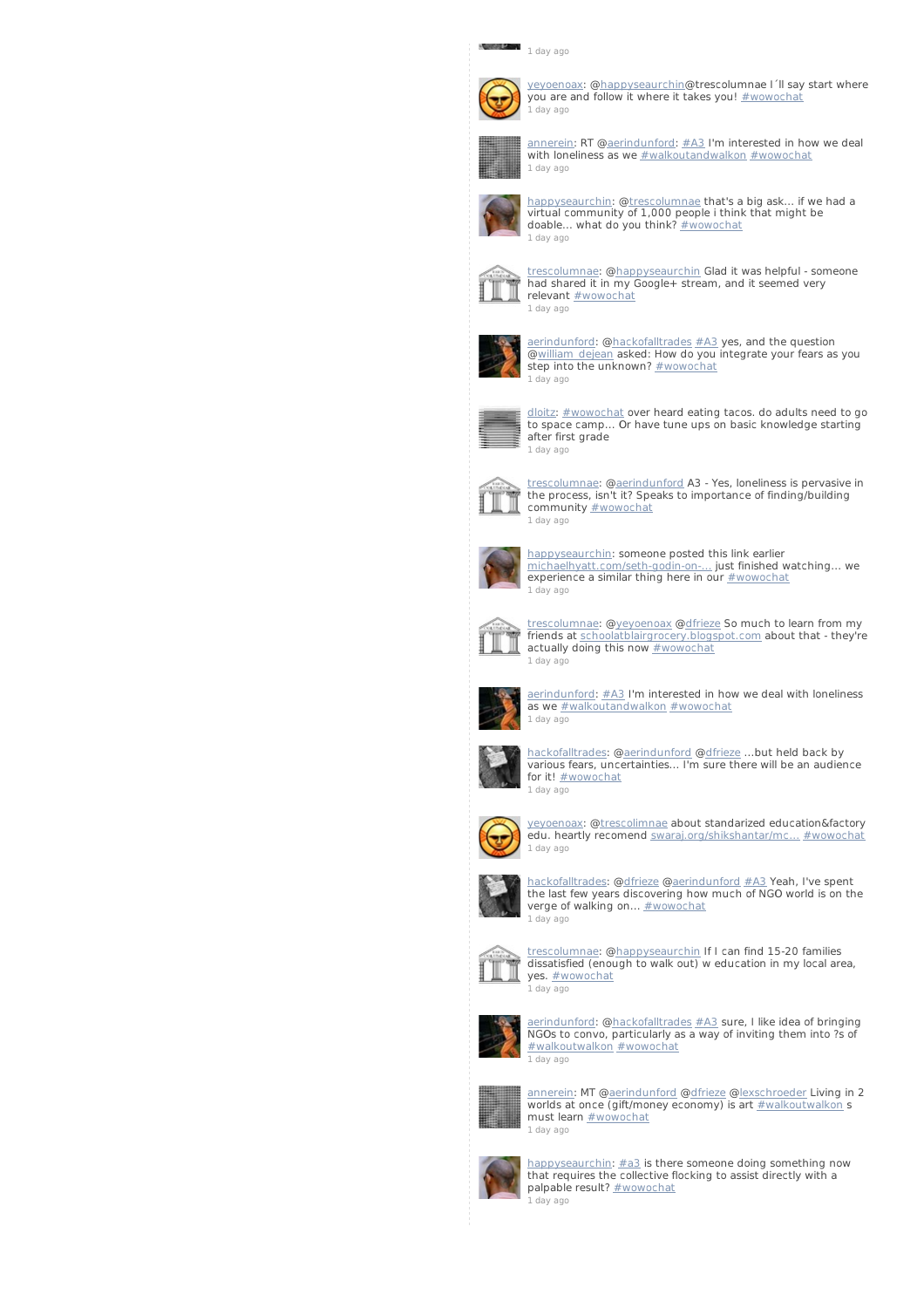

[yeyoenoax](http://twitter.com/yeyoenoax): [@dfrieze](http://twitter.com/dfrieze) I'd love to explore how we support each other in feeding ourselves healthy, & strenght d conexion rural-urban as we doit? [#wowochat](/reach?q=%23wowochat) 1 [day](http://twitter.com/yeyoenoax/statuses/235882699410255872) ago



[hackofalltrades](http://twitter.com/hackofalltrades): @[trescolumnae](http://twitter.com/trescolumnae) [@dfrieze](http://twitter.com/dfrieze) I'm also interested in cash/gift economies questions... **[#wowochat](/reach?q=%23wowochat)** 1 [day](http://twitter.com/hackofalltrades/statuses/235882605579468802) ago



[trescolumnae](http://twitter.com/trescolumnae): Just found this piece by Seth Godin, more directly about factory-model education & walking out [youtube.com/watch?v=Ea5Igy…](http://t.co/NYkmranr) [#wowochat](/reach?q=%23wowochat) 1 [day](http://twitter.com/trescolumnae/statuses/235882562986323968) ago



[trescolumnae](http://twitter.com/trescolumnae): [@dfrieze](http://twitter.com/dfrieze) Yes, definitely the economy - intersection of money and gift economies [#wowochat](/reach?q=%23wowochat) 1 [day](http://twitter.com/trescolumnae/statuses/235882432304394241) ago



[monk51295](http://twitter.com/monk51295): RT @[dfrieze](http://twitter.com/dfrieze): [@trescolumnae](http://twitter.com/trescolumnae) so much of our learning happens in gift economy -- we just don't "count" it, so is too often forgotten **[#wowochat](/reach?q=%23wowochat)** 1 [day](http://twitter.com/monk51295/statuses/235882420942016512) ago



[hackofalltrades](http://twitter.com/hackofalltrades): @[dfrieze](http://twitter.com/dfrieze) I'd be keen to connect [#walkoutwalkon](/reach?q=%23walkoutwalkon) to the non-profit/NGO world in a future [#wowochat](/reach?q=%23wowochat)... anyone else? 1 [day](http://twitter.com/hackofalltrades/statuses/235882386842320896) ago



[happyseaurchin](http://twitter.com/happyseaurchin): children grow up in a world where things are shared with them for free... buying things is "unnatural"... education can be natural **[#wowochat](/reach?q=%23wowochat)** 1 [day](http://twitter.com/happyseaurchin/statuses/235882040111808512) ago



[aerindunford](http://twitter.com/aerindunford): [@complexified](http://twitter.com/complexified) thanks for joining us at [#wowochat](/reach?q=%23wowochat) this afternoon and helping with [#tech](/reach?q=%23tech) guidance! we'll be in touch soon 1 [day](http://twitter.com/aerindunford/statuses/235881963486056450) ago



<u>[dfrieze](http://twitter.com/dfrieze)</u>: 30 min left, last Q: What other <u>[#walkoutwalkon](/reach?q=%23walkoutwalkon)</u> themes<br>would you like to explore thru <u>[#wowochat](/reach?q=%23wowochat)</u>? (sounds like economy is one) **[#wowochat](/reach?q=%23wowochat)** 1 [day](http://twitter.com/dfrieze/statuses/235881790533943298) ago



<u>[dfrieze](http://twitter.com/dfrieze)</u>: RT @<u>[aerindunford](http://twitter.com/aerindunford)</u>: practicing living in 2 worlds<br>simultaneously (gift/money economy, etc) is an art<br>[#walkoutwalkon](/reach?q=%23walkoutwalkon) s must learn <u>[#wowochat](/reach?q=%23wowochat)</u> 1 [day](http://twitter.com/dfrieze/statuses/235881442222170113) ago



[aerindunford](http://twitter.com/aerindunford): @y<u>eyoenoax</u> and learning to receive is a challenge<br>4 many as well. <u>[#wowochat](/reach?q=%23wowochat)</u> 1 [day](http://twitter.com/aerindunford/statuses/235881429026893824) ago



[hackofalltrades](http://twitter.com/hackofalltrades): @[yeyoenoax](http://twitter.com/yeyoenoax) Indeed! I think de-linking those associations is a key part of encouraging gift economies! [#wowochat](/reach?q=%23wowochat)



1 [day](http://twitter.com/hackofalltrades/statuses/235881396474880000) ago

[complexified](http://twitter.com/complexified): Bye for now. Thanks to all for great connections and exchanges. **[#wowochat](/reach?q=%23wowochat)** 1 [day](http://twitter.com/complexified/statuses/235881371514597376) ago



[happyseaurchin](http://twitter.com/happyseaurchin): hoping to introduce a few financial protocols to haringey adult education, will report if we get scalable finance for education [#wowochat](/reach?q=%23wowochat) 1 [day](http://twitter.com/happyseaurchin/statuses/235881340640313344) ago



[trescolumnae](http://twitter.com/trescolumnae): [@yeyoenoax](http://twitter.com/yeyoenoax) Yes - "charity" is also a power dynamic, and over time it builds (by design?) culture of dependency. Opposite of giving [#wowochat](/reach?q=%23wowochat) 1 [day](http://twitter.com/trescolumnae/statuses/235881256557096960) ago



[trescolumnae](http://twitter.com/trescolumnae): [@aerindunford](http://twitter.com/aerindunford) Yes - living in two worlds, in general, is a key art for [#walkoutwalkon](/reach?q=%23walkoutwalkon) 's, isn't it? [#wowochat](/reach?q=%23wowochat) 1 [day](http://twitter.com/trescolumnae/statuses/235881045671690240) ago



[aerindunford](http://twitter.com/aerindunford): RT [@hackofalltrades](http://twitter.com/hackofalltrades): I think theres Western shame linked w/ [#gifteconomy](/reach?q=%23gifteconomy), as linked w/hand outs... which is clearly shite. **[#wowochat](/reach?q=%23wowochat)** 1 [day](http://twitter.com/aerindunford/statuses/235880982702612480) ago



[yeyoenoax](http://twitter.com/yeyoenoax): Yes! charity is clearly shite, it eliminate solidarity from the equation that is the true gift! to walk in the shoes of d other! [#wowochat](/reach?q=%23wowochat) 1 [day](http://twitter.com/yeyoenoax/statuses/235880850309402626) ago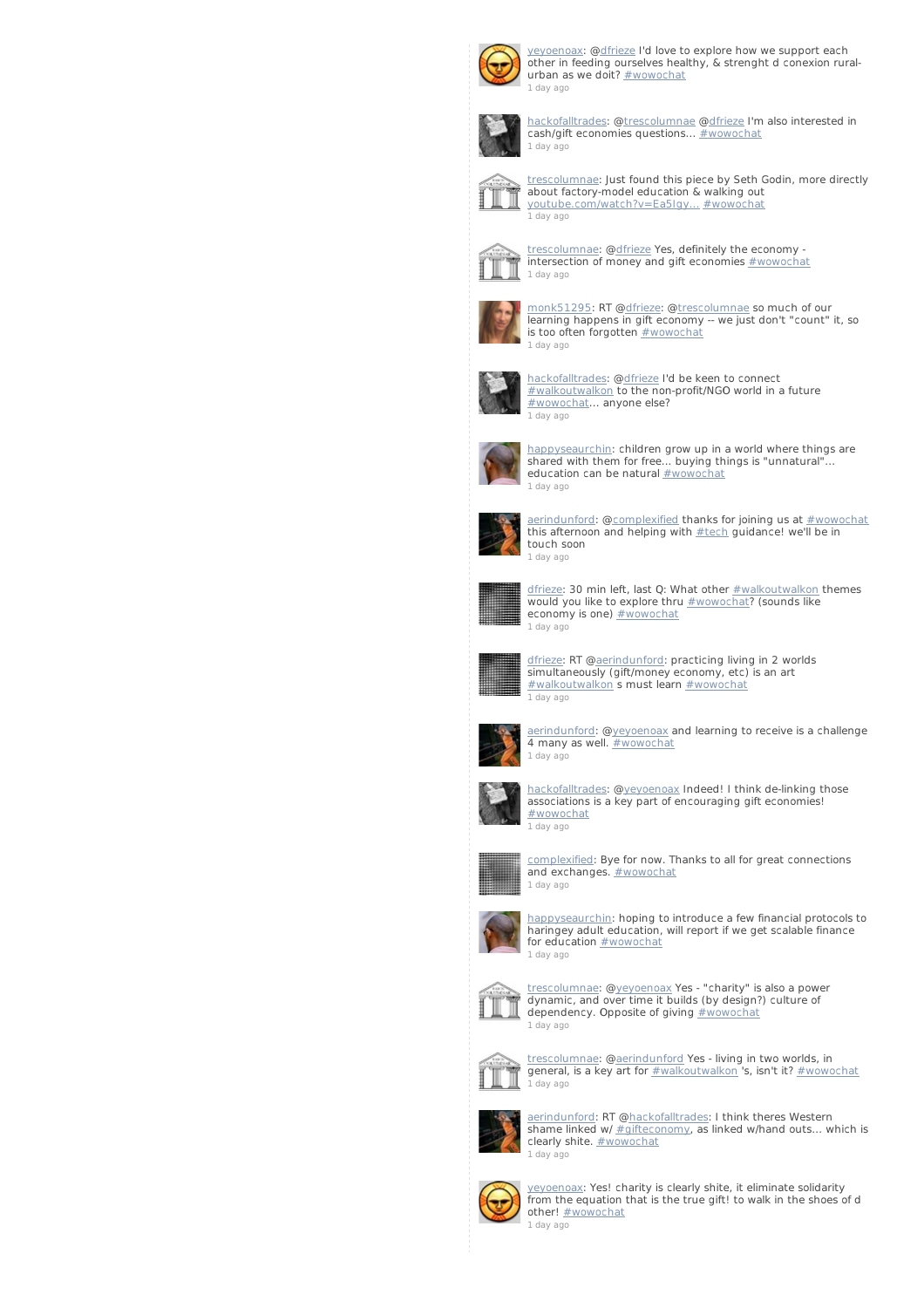

[aerindunford](http://twitter.com/aerindunford): i believe that practicing living in 2 worlds simultaneously (gift/money economy, etc) is an art [#walkoutwalkon](/reach?q=%23walkoutwalkon) 's must learn well [#wowochat](/reach?q=%23wowochat) 1 [day](http://twitter.com/aerindunford/statuses/235880639990226944) ago



[trescolumnae](http://twitter.com/trescolumnae): [@yeyoenoax](http://twitter.com/yeyoenoax) Yes - and I guess that's the hard part for a lot of us who grew up in the old economy & paradigm, where give>receive **[#wowochat](/reach?q=%23wowochat)** 1 [day](http://twitter.com/trescolumnae/statuses/235880638920679424) ago



[happyseaurchin](http://twitter.com/happyseaurchin): anyway, i don't want to harper on about economics too much, it is just my current obsession [@ecosquared](http://twitter.com/ecosquared)... [#wowochat](/reach?q=%23wowochat) 1 [day](http://twitter.com/happyseaurchin/statuses/235880495664201728) ago



[hackofalltrades](http://twitter.com/hackofalltrades): @[trescolumnae](http://twitter.com/trescolumnae) [@yeyoenoax](http://twitter.com/yeyoenoax) I think there's Western shame linked w/ <u>[#gifteconomy](/reach?q=%23gifteconomy)</u>, as linked w/'hand<br>outs'... which is clearly shite. <u>[#wowochat](/reach?q=%23wowochat)</u> 1 [day](http://twitter.com/hackofalltrades/statuses/235880371760295936) ago



[happyseaurchin](http://twitter.com/happyseaurchin): RT @<u>dfrieze</u>: @<u>trescolumnae</u> so much of our<br>learning happens in gift economy -- we just don't "count" it, so is too often forgotten **[#wowochat](/reach?q=%23wowochat)** 1 [day](http://twitter.com/happyseaurchin/statuses/235880229384617984) ago



[dloitz](http://twitter.com/dloitz): [@dfrieze](http://twitter.com/dfrieze) [@trescolumnae](http://twitter.com/trescolumnae) the act teaching, learning, and doing with a mindful heart is a gift to society. [#wowochat](/reach?q=%23wowochat) 1 [day](http://twitter.com/dloitz/statuses/235880172627316738) ago



[complexified](http://twitter.com/complexified): [@happyseaurchin](http://twitter.com/happyseaurchin) perhaps \$ is not only, or even best measure of successful transformation. [#wowochat](/reach?q=%23wowochat) 1 [day](http://twitter.com/complexified/statuses/235880164674912256) ago



[happyseaurchin](http://twitter.com/happyseaurchin): [@yeyoenoax](http://twitter.com/yeyoenoax) agreed whole-heartedly! happy to share, commons, open-source, etc... i am interested in transition from current state [#wowochat](/reach?q=%23wowochat) 1 [day](http://twitter.com/happyseaurchin/statuses/235879827708710913) ago



y<u>eyoenoax</u>: @<u>trescolumnae</u> but for transit between them we<br>must let go expectations and be open to received as much as we r open to give **[#wowochat](/reach?q=%23wowochat)** 1 [day](http://twitter.com/yeyoenoax/statuses/235879777993641986) ago



<u>[dloitz](http://twitter.com/dloitz)</u>: RT @<u>dfrieze</u>: @<u>trescolumnae</u> so much of our learning<br>happens in gift economy -- we just don't "count" it, so is too<br>often forgotten <u>[#wowochat](/reach?q=%23wowochat)</u> 1 [day](http://twitter.com/dloitz/statuses/235879702764597248) ago



[hackofalltrades](http://twitter.com/hackofalltrades): RT @<u>dfrieze</u>: @<u>trescolumnae</u> so much of our<br>learning happens in gift economy -- we just don't "count" it, so<br>is too often forgotten <u>[#wowochat](/reach?q=%23wowochat)</u> 1 [day](http://twitter.com/hackofalltrades/statuses/235879645512351744) ago



[trescolumnae](http://twitter.com/trescolumnae): [@dloitz](http://twitter.com/dloitz) [@complexified](http://twitter.com/complexified) [@hackofalltrades](http://twitter.com/hackofalltrades) @g<u>oodIDEAfolks</u> True - have been amazed by the number of<br>people I talk to who are eager <u>[#wowochat](/reach?q=%23wowochat)</u> 1 [day](http://twitter.com/trescolumnae/statuses/235879548053495808) ago



<u>[dfrieze](http://twitter.com/dfrieze)</u>: @<u>trescolumnae</u> so much of our learning happens in gift<br>economy -- we just don't "count" it, so is too often forgotten [#wowochat](/reach?q=%23wowochat) 1 [day](http://twitter.com/dfrieze/statuses/235879540906397697) ago



[happyseaurchin](http://twitter.com/happyseaurchin): [@complexified](http://twitter.com/complexified) i'd like our learning here (maybe shift from flocking to migrating) to attract moneyflow to be sustainable beyond us  $#$ wowochat 1 [day](http://twitter.com/happyseaurchin/statuses/235879393577291778) ago



[trescolumnae](http://twitter.com/trescolumnae): [@hackofalltrades](http://twitter.com/hackofalltrades) [@yeyoenoax](http://twitter.com/yeyoenoax) Yes! Somewhere recently I read: participate minimally in trad economy, mostly in gift economy **[#wowochat](/reach?q=%23wowochat)** 1 [day](http://twitter.com/trescolumnae/statuses/235879236257341441) ago



[yeyoenoax](http://twitter.com/yeyoenoax): [@hackofalltrades](http://twitter.com/hackofalltrades) to mix boths and to learn to co-produce what we need with pears and friends in horizontal relations [#wowochat](/reach?q=%23wowochat) 1 [day](http://twitter.com/yeyoenoax/statuses/235879094221410304) ago



t<u>rescolumnae</u>: @<u>dloitz</u> Thought I might see you here - glad you<br>could make it! <u>[#wowochat](/reach?q=%23wowochat)</u> 1 [day](http://twitter.com/trescolumnae/statuses/235878942052077568) ago



[hackofalltrades](http://twitter.com/hackofalltrades): @[yeyoenoax](http://twitter.com/yeyoenoax) Agreed... it's a level of walking out, I believe... at least learning to mix trad economy w/ gift economy **[#wowochat](/reach?q=%23wowochat)** 

1 [day](http://twitter.com/hackofalltrades/statuses/235878633066090496) ago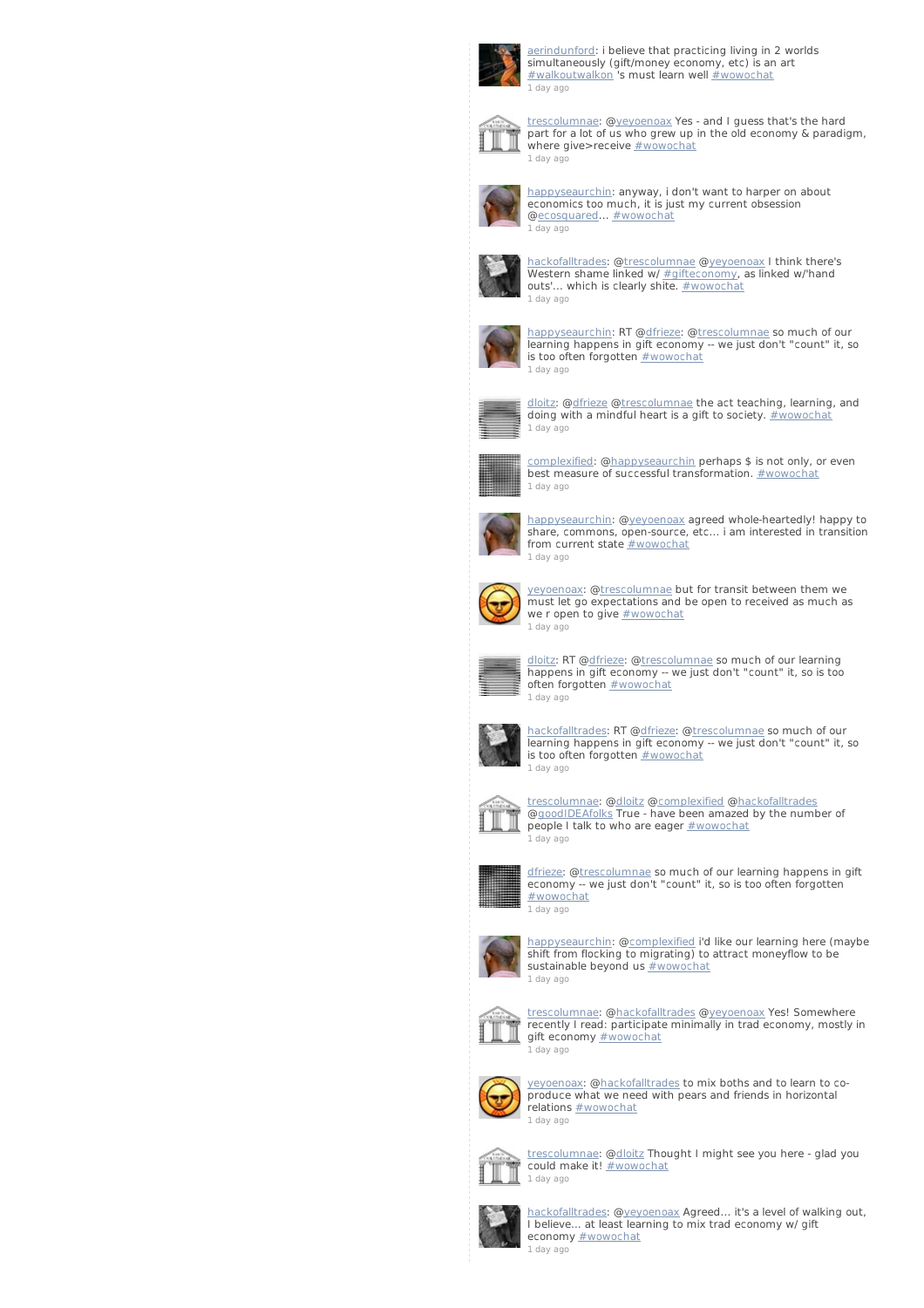

[hackofalltrades](http://twitter.com/hackofalltrades): @[dloitz](http://twitter.com/dloitz) All good! Welcome! [#wowochat](/reach?q=%23wowochat) 1 [day](http://twitter.com/hackofalltrades/statuses/235878406099701761) ago



[yeyoenoax](http://twitter.com/yeyoenoax): So, instead of search for money flow, my inquiry is around how can we reduce d dependancy of money for our exchanges/transaction? [#wowochat](/reach?q=%23wowochat) 1 [day](http://twitter.com/yeyoenoax/statuses/235878342564397056) ago



[dloitz](http://twitter.com/dloitz): [#wowochat](/reach?q=%23wowochat) sorry I am so late. 1 [day](http://twitter.com/dloitz/statuses/235878320842092544) ago



[trescolumnae](http://twitter.com/trescolumnae): [@aerindunford](http://twitter.com/aerindunford) [@hackofalltrades](http://twitter.com/hackofalltrades) [@holden\\_jen](http://twitter.com/holden_jen) Good point! Yes, the road IS made by walking - one step at a  $\frac{1}{\sqrt{2}}$  time, it seems  $\frac{\# \text{www.}}{\# \text{www.}}$ 1 [day](http://twitter.com/trescolumnae/statuses/235878309974663168) ago



[complexified](http://twitter.com/complexified): [@happyseaurchin](http://twitter.com/happyseaurchin) while i need some more money, i do not understand your point/reason for moneyflow in<br><u>[#wowochat](/reach?q=%23wowochat)</u>. Explain? 1 [day](http://twitter.com/complexified/statuses/235877749913427968) ago



[yeyoenoax](http://twitter.com/yeyoenoax): [@happyseaurchin](http://twitter.com/happyseaurchin) education is a subsystem of capitalism and schoolling is the great engine that drives us into it! [#wowochat](/reach?q=%23wowochat) 1 [day](http://twitter.com/yeyoenoax/statuses/235877676508905472) ago



[happyseaurchin](http://twitter.com/happyseaurchin): so, is there a way for us to self-organise  $\overline{\text{ours}}$  ourselves around eg  $\frac{\text{#} \text{wow}}{\text{#} \text{wow}}$  which has moneyflow? i suspect there is, but i don't know... [#wowochat](/reach?q=%23wowochat) 1 [day](http://twitter.com/happyseaurchin/statuses/235877579410780160) ago



[hackofalltrades](http://twitter.com/hackofalltrades): @[dfrieze](http://twitter.com/dfrieze) There seems to be a lot of [#Oaxaca](/reach?q=%23Oaxaca) [#walkoutwalkon](/reach?q=%23walkoutwalkon)'s... I'm here in significant part because of the book :-) [#wowochat](/reach?q=%23wowochat) 1 [day](http://twitter.com/hackofalltrades/statuses/235877084625506304) ago



[happyseaurchin](http://twitter.com/happyseaurchin): tried to transpose what i learned in formal education with teenagers to adult world... failed - adults think "organisationally" [#wowochat](/reach?q=%23wowochat)



1 [day](http://twitter.com/happyseaurchin/statuses/235876979373662209) ago [aerindunford](http://twitter.com/aerindunford): walking out for me is taking a step, looking around and waiting for next elegant, minumum next step to appear b4



1 [day](http://twitter.com/aerindunford/statuses/235876674196090882) ago [trescolumnae](http://twitter.com/trescolumnae): [#wowochat](/reach?q=%23wowochat) Have y'all seen this piece with Seth Godin on leadership and the gift economy?



michaelhyatt.com/seth-godin-on 1 [day](http://twitter.com/trescolumnae/statuses/235876582974173184) ago



[hackofalltrades](http://twitter.com/hackofalltrades): @[complexified](http://twitter.com/complexified) reL [#how](/reach?q=%23how)... I think Twitter is a good start... we are making it happen as we speak... more of<br>this, I think? <u>[#wowochat](/reach?q=%23wowochat)</u> 1 [day](http://twitter.com/hackofalltrades/statuses/235876556130639872) ago



[happyseaurchin](http://twitter.com/happyseaurchin): [@complexified](http://twitter.com/complexified) education is a subsystem of our political-economic dynamic... all i am suggesting is we get moneyflow during our **[#wowochat](/reach?q=%23wowochat)** 1 [day](http://twitter.com/happyseaurchin/statuses/235876473565753344) ago



[trescolumnae](http://twitter.com/trescolumnae): [@dfrieze](http://twitter.com/dfrieze) Yes! I think the gift economy is absolutely related to this - walking out from the capital-based economy, too **[#wowochat](/reach?q=%23wowochat)** 1 [day](http://twitter.com/trescolumnae/statuses/235876457702891521) ago



[complexified](http://twitter.com/complexified): @<u>holden\_jen [@dfrieze](http://twitter.com/dfrieze) [@trescolumnae](http://twitter.com/trescolumnae)</u> just saw Jen<br>is in Duncan. I've been there. Beautiful place when/if US goes over the edge :-)  $#$  wowochat 1 [day](http://twitter.com/complexified/statuses/235876429789794305) ago



[dfrieze](http://twitter.com/dfrieze): hmm... do I hear a MeetUp in Oaxaca in the future? [#wowochat](/reach?q=%23wowochat) 1 [day](http://twitter.com/dfrieze/statuses/235876425171869696) ago



[holden\\_jen](http://twitter.com/holden_jen): [@hackofalltrades](http://twitter.com/hackofalltrades) and not being afraid to take a step back when new knowledge is presented by Discerning light and dark in the grey **[#wowochat](/reach?q=%23wowochat)** 1 [day](http://twitter.com/holden_jen/statuses/235876358759260160) ago



[aerindunford](http://twitter.com/aerindunford): [@hackofalltrades](http://twitter.com/hackofalltrades) [@holden\\_jen](http://twitter.com/holden_jen) @[trescolumnae](http://twitter.com/trescolumnae) always reminded of this: "wanderer, there is no road, the road is made by walking it" **[#wowochat](/reach?q=%23wowochat)** 1 [day](http://twitter.com/aerindunford/statuses/235876334679781376) ago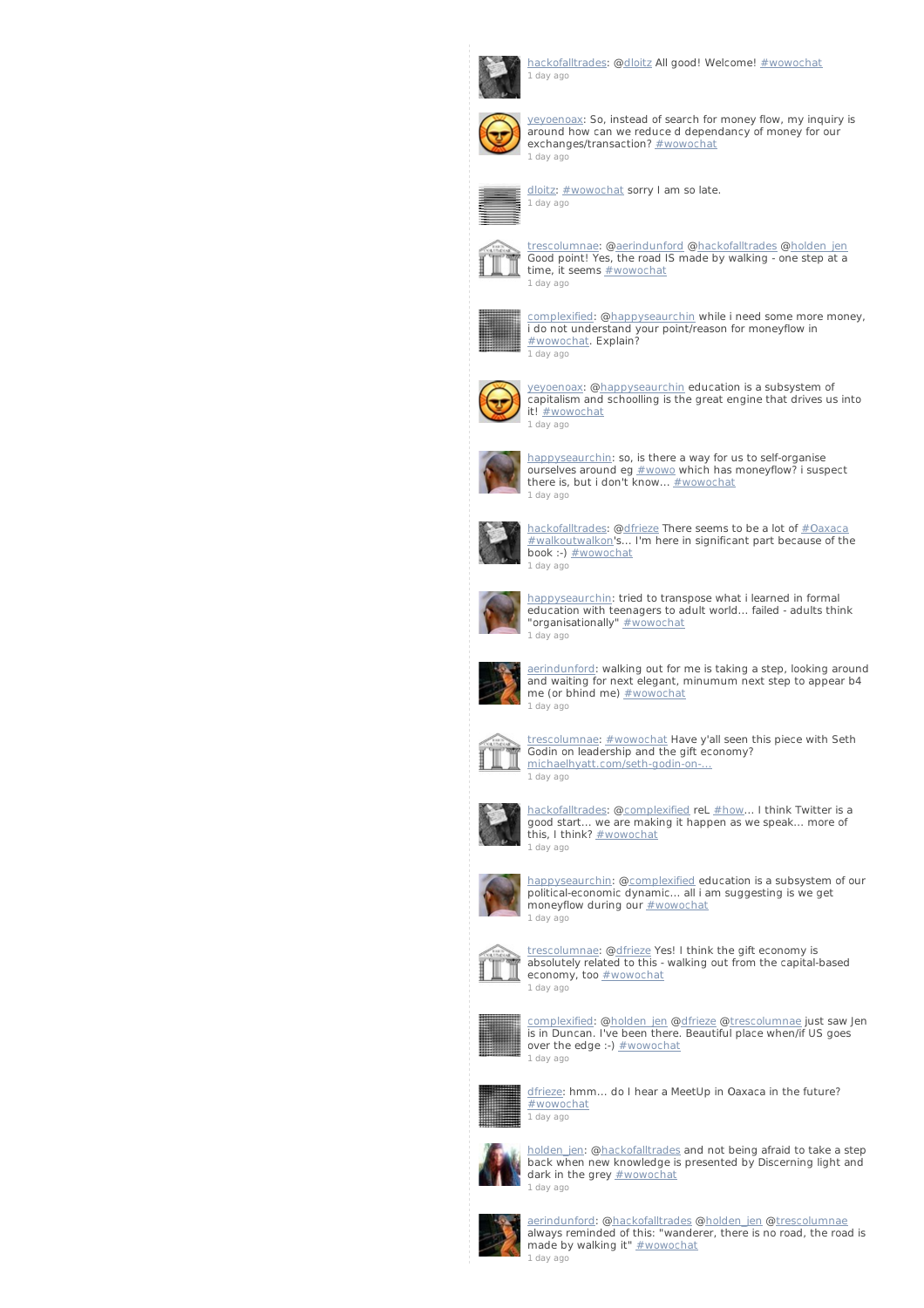

[trescolumnae](http://twitter.com/trescolumnae): [@dfrieze](http://twitter.com/dfrieze) [@aerindunford](http://twitter.com/aerindunford) [@yeyoenoax](http://twitter.com/yeyoenoax) Good to know! :) [#wowochat](/reach?q=%23wowochat) 1 [day](http://twitter.com/trescolumnae/statuses/235876155461357569) ago



[hackofalltrades](http://twitter.com/hackofalltrades): @[dfrieze](http://twitter.com/dfrieze) \*meta note\* humour helps us learn ;-) [#wowochat](/reach?q=%23wowochat) 1 [day](http://twitter.com/hackofalltrades/statuses/235876029883879426) ago



[yeyoenoax](http://twitter.com/yeyoenoax): [@dfrieze](http://twitter.com/dfrieze) yes, but help in the vegtable garden and dish-washing is required! jeje [#wowochat](/reach?q=%23wowochat) 1 [day](http://twitter.com/yeyoenoax/statuses/235875906869161985) ago



[complexified](http://twitter.com/complexified): [@hackofalltrades](http://twitter.com/hackofalltrades) [@trescolumnae](http://twitter.com/trescolumnae) on how.. How can we find the others who are right now working on these issues in edu & learning? [#wowochat](/reach?q=%23wowochat) 1 [day](http://twitter.com/complexified/statuses/235875833187819521) ago



[hackofalltrades](http://twitter.com/hackofalltrades): RT [@dfrieze](http://twitter.com/dfrieze): [@trescolumnae](http://twitter.com/trescolumnae) (rumor has it @<u>aerindunford</u> and @<u>yeyoenoax</u> provide excellent housing and<br>food for walk outs) <u>[#wowochat](/reach?q=%23wowochat)</u> 1 [day](http://twitter.com/hackofalltrades/statuses/235875814095347712) ago



[holden\\_jen](http://twitter.com/holden_jen): [@dfrieze](http://twitter.com/dfrieze) [@trescolumnae](http://twitter.com/trescolumnae) agree, empowering ppl to discover/share their gifts is integral to enabling walking out and into gift econ.**#wowochat** 1 [day](http://twitter.com/holden_jen/statuses/235875757811982336) ago



[hackofalltrades](http://twitter.com/hackofalltrades): @[holden\\_jen](http://twitter.com/holden_jen) [@trescolumnae](http://twitter.com/trescolumnae) [@aerindunford](http://twitter.com/aerindunford) There are so many grey areas to <u>[#walkoutwalkon](/reach?q=%23walkoutwalkon)</u>...I think it's<br>always a matter of steps :-) <u>[#wowochat](/reach?q=%23wowochat)</u> 1 [day](http://twitter.com/hackofalltrades/statuses/235875700928811008) ago



[yeyoenoax](http://twitter.com/yeyoenoax): [@hackofalltrades](http://twitter.com/hackofalltrades) How do we embrace learning without expectations of success or rewards? [#wowochat](/reach?q=%23wowochat) 1 [day](http://twitter.com/yeyoenoax/statuses/235875630187692033) ago



<u>[dfrieze](http://twitter.com/dfrieze)</u>: @<u>trescolumnae</u> (rumor has it @<u>aerindunford</u> and<br>@<u>yeyoenoax</u> provide excellent housing and food for walk outs) [#wowochat](/reach?q=%23wowochat) 1 [day](http://twitter.com/dfrieze/statuses/235875604103327745) ago



[trescolumnae](http://twitter.com/trescolumnae): [@aerindunford](http://twitter.com/aerindunford) [@yeyoenoax](http://twitter.com/yeyoenoax) Right! Housing and food are still needed - that's where I'm stuck [#wowochat](/reach?q=%23wowochat) 1 [day](http://twitter.com/trescolumnae/statuses/235875317544255488) ago



[hackofalltrades](http://twitter.com/hackofalltrades): @[tobyblume](http://twitter.com/tobyblume) Thanks for dropping by Toby! [#wowochat](/reach?q=%23wowochat) 1 [day](http://twitter.com/hackofalltrades/statuses/235875308153221120) ago



[hackofalltrades](http://twitter.com/hackofalltrades): @[trescolumnae](http://twitter.com/trescolumnae) [@complexified](http://twitter.com/complexified) Maybe we need a new 'how' question? Any thoughts? [#wowochat](/reach?q=%23wowochat) 1 [day](http://twitter.com/hackofalltrades/statuses/235875191878733824) ago



[yeyoenoax](http://twitter.com/yeyoenoax): [@aerindunford](http://twitter.com/aerindunford)@trescolumnae yes, but slowly yet firmly one can begin to step into new economic-non-monetary relations with d others [#wowochat](/reach?q=%23wowochat) 1 [day](http://twitter.com/yeyoenoax/statuses/235875092507271168) ago



[happyseaurchin](http://twitter.com/happyseaurchin): RT [@yeyoenoax](http://twitter.com/yeyoenoax): Illich use to say that learning is the joyful activity of free people. [and despite what we do, children are free:]  $\frac{\text{#wowochat}}{\text{#wowochat}}$  $\frac{\text{#wowochat}}{\text{#wowochat}}$  $\frac{\text{#wowochat}}{\text{#wowochat}}$ 1 [day](http://twitter.com/happyseaurchin/statuses/235875009019666432) ago



[dfrieze](http://twitter.com/dfrieze): [@trescolumnae](http://twitter.com/trescolumnae) the "how" question raises another theme we might explore: relationship between walking out and gift economy [#wowochat](/reach?q=%23wowochat) 1 [day](http://twitter.com/dfrieze/statuses/235874756342185984) ago



[complexified](http://twitter.com/complexified): [@happyseaurchin](http://twitter.com/happyseaurchin) perpetuates... What? [#wowochat](/reach?q=%23wowochat) 1 [day](http://twitter.com/complexified/statuses/235874572547792896) ago



[holden\\_jen](http://twitter.com/holden_jen): @<u>trescolumnae [@aerindunford](http://twitter.com/aerindunford)</u> same boat-but must<br>question dichotomy of inside/outside. Can one walkout and leave the system fully? **[#wowochat](/reach?q=%23wowochat)** 1 [day](http://twitter.com/holden_jen/statuses/235874525886181377) ago



[tobyblume](http://twitter.com/tobyblume): Enjoyed dipping in to **[#wowochat](/reach?q=%23wowochat)** but bed beckons. Have a nice day America :) 1 [day](http://twitter.com/tobyblume/statuses/235874500355436544) ago



[HeidiSiwak](http://twitter.com/HeidiSiwak): I've been an observer this afternoon as I contemplate my place in the conversation. Thanks for starting this chat. [#wowochat](/reach?q=%23wowochat)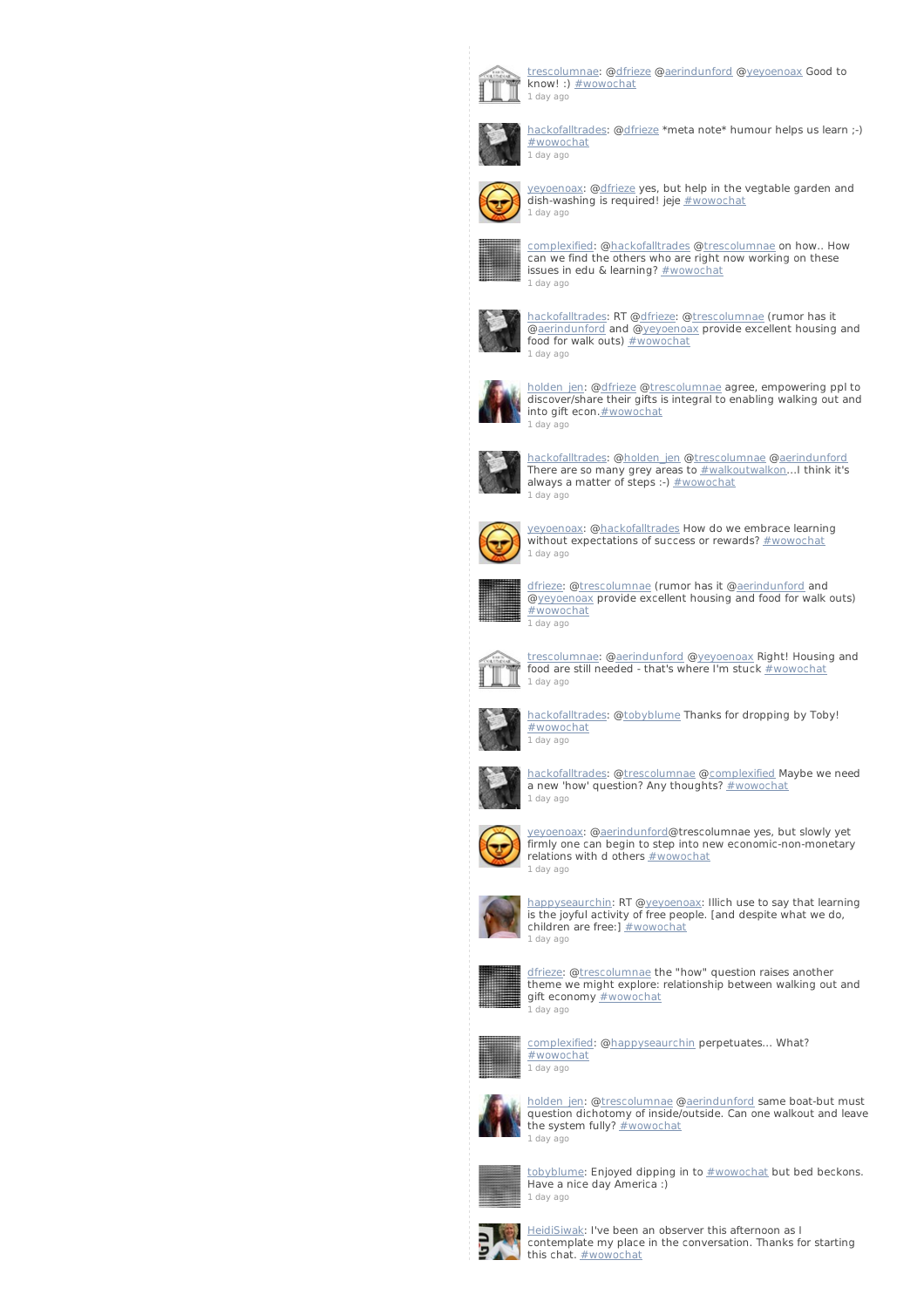## $\overline{\phantom{a}}$  1 [day](http://twitter.com/HeidiSiwak/statuses/235874457900679168) ago



[aerindunford](http://twitter.com/aerindunford): [@trescolumnae](http://twitter.com/trescolumnae) [@yeyoenoax](http://twitter.com/yeyoenoax) yes, but we still have some \$\$\$ needs (like the rent, dear) that we need to figure out. [#wowochat](/reach?q=%23wowochat) 1 [day](http://twitter.com/aerindunford/statuses/235874436501344256) ago



[hackofalltrades](http://twitter.com/hackofalltrades): @[tobyblume](http://twitter.com/tobyblume) I think that compulsion is a key feature of [#walkoutwalk](/reach?q=%23walkoutwalk)... I'm really keen to see where it takes you! [#wowochat](/reach?q=%23wowochat) 1 [day](http://twitter.com/hackofalltrades/statuses/235874356255920128) ago



[tobyblume](http://twitter.com/tobyblume): [@hackofalltrades](http://twitter.com/hackofalltrades) [@yeyoenoax](http://twitter.com/yeyoenoax) absolutely. Community it's learning networks increasingly removed from formal education. **[#wowochat](/reach?q=%23wowochat)** 1 [day](http://twitter.com/tobyblume/statuses/235874328061833217) ago



[HeidiSiwak](http://twitter.com/HeidiSiwak): RT [@dfrieze](http://twitter.com/dfrieze): ...and experimenting with letting them go. then seeing them arise again. then letting them go. [#wowochat](/reach?q=%23wowochat) 1 [day](http://twitter.com/HeidiSiwak/statuses/235874224093413376) ago



[tobyblume](http://twitter.com/tobyblume): [@aerindunford](http://twitter.com/aerindunford) great. Will take a look. Only early days for me, so can't say yet...but am optimistic about possibility :) **[#wowochat](/reach?q=%23wowochat)** 1 [day](http://twitter.com/tobyblume/statuses/235874140064714752) ago



[trescolumnae](http://twitter.com/trescolumnae): [@complexified](http://twitter.com/complexified) Yes - seems like a consensus (or several) emerging around the "what," so changing focus to the "how" [#wowochat](/reach?q=%23wowochat) 1 [day](http://twitter.com/trescolumnae/statuses/235874125904744449) ago



[happyseaurchin](http://twitter.com/happyseaurchin): [@complexified](http://twitter.com/complexified) my basic needs are met by government now, and were while i was paid to be a teacher... hence the system perpetuates **[#wowochat](/reach?q=%23wowochat)** 1 [day](http://twitter.com/happyseaurchin/statuses/235873967242612738) ago



[trescolumnae](http://twitter.com/trescolumnae): [@yeyoenoax](http://twitter.com/yeyoenoax) Good point. Have slowly been reducing those "needs" too. [#wowochat](/reach?q=%23wowochat) 1 [day](http://twitter.com/trescolumnae/statuses/235873946099138561) ago



[yeyoenoax](http://twitter.com/yeyoenoax): and learning how to get them out of your life is a good starting point to walkon to something new and meaningful [#wowochat](/reach?q=%23wowochat) 1 [day](http://twitter.com/yeyoenoax/statuses/235873842696974337) ago



[hackofalltrades](http://twitter.com/hackofalltrades): @[tobyblume](http://twitter.com/tobyblume) [@yeyoenoax](http://twitter.com/yeyoenoax) I was thinking about Jerry Stein as well... likely just as applicable separated fr/ trad ed? [#wowochat](/reach?q=%23wowochat) 1 [day](http://twitter.com/hackofalltrades/statuses/235873807263494144) ago



[dfrieze](http://twitter.com/dfrieze): [@complexified](http://twitter.com/complexified) agree - walking out of limiting beliefs, expectations, norms, attachments. & being gentle with oneself bc it's hard! [#wowochat](/reach?q=%23wowochat) 1 [day](http://twitter.com/dfrieze/statuses/235873661083602945) ago



[tobyblume](http://twitter.com/tobyblume): [@hackofalltrades](http://twitter.com/hackofalltrades) opportunities...or necessity? Felt compelled as unprepared to take traditional middle class alternatives **[#wowochat](/reach?q=%23wowochat)** 1 [day](http://twitter.com/tobyblume/statuses/235873585099575296) ago



[yeyoenoax](http://twitter.com/yeyoenoax): [@trescolumnae](http://twitter.com/trescolumnae) I belived that the moment we start to walkout we discovered that we also carry a lot of false needs than can be cut [#wowochat](/reach?q=%23wowochat) 1 [day](http://twitter.com/yeyoenoax/statuses/235873507211345922) ago



[lexschroeder](http://twitter.com/lexschroeder): RT [@dfrieze](http://twitter.com/dfrieze): ...and experimenting with letting them go. then seeing them arise again. then letting them go. [#wowochat](/reach?q=%23wowochat) 1 [day](http://twitter.com/lexschroeder/statuses/235873391805087744) ago



[aerindunford](http://twitter.com/aerindunford): [@tobyblume](http://twitter.com/tobyblume) how was it for you to walk on to formal [#education](/reach?q=%23education)? [#wowochat](/reach?q=%23wowochat) 1 [day](http://twitter.com/aerindunford/statuses/235873280123351040) ago



[tobyblume](http://twitter.com/tobyblume): [@yeyoenoax](http://twitter.com/yeyoenoax) been v keen on Jerry Stein's **Complete Community Community** Section of the state of the planning water of elements ideas. Like how it links community learning w



1 [day](http://twitter.com/tobyblume/statuses/235873214406983681) ago [complexified](http://twitter.com/complexified): I'm noticing less focus now on learning & <u>[#edu](/reach?q=%23edu)</u>.<br>Maybe more on process. What do others see? <u>[#wowochat](/reach?q=%23wowochat)</u>

formal education. **[#wowochat](/reach?q=%23wowochat)**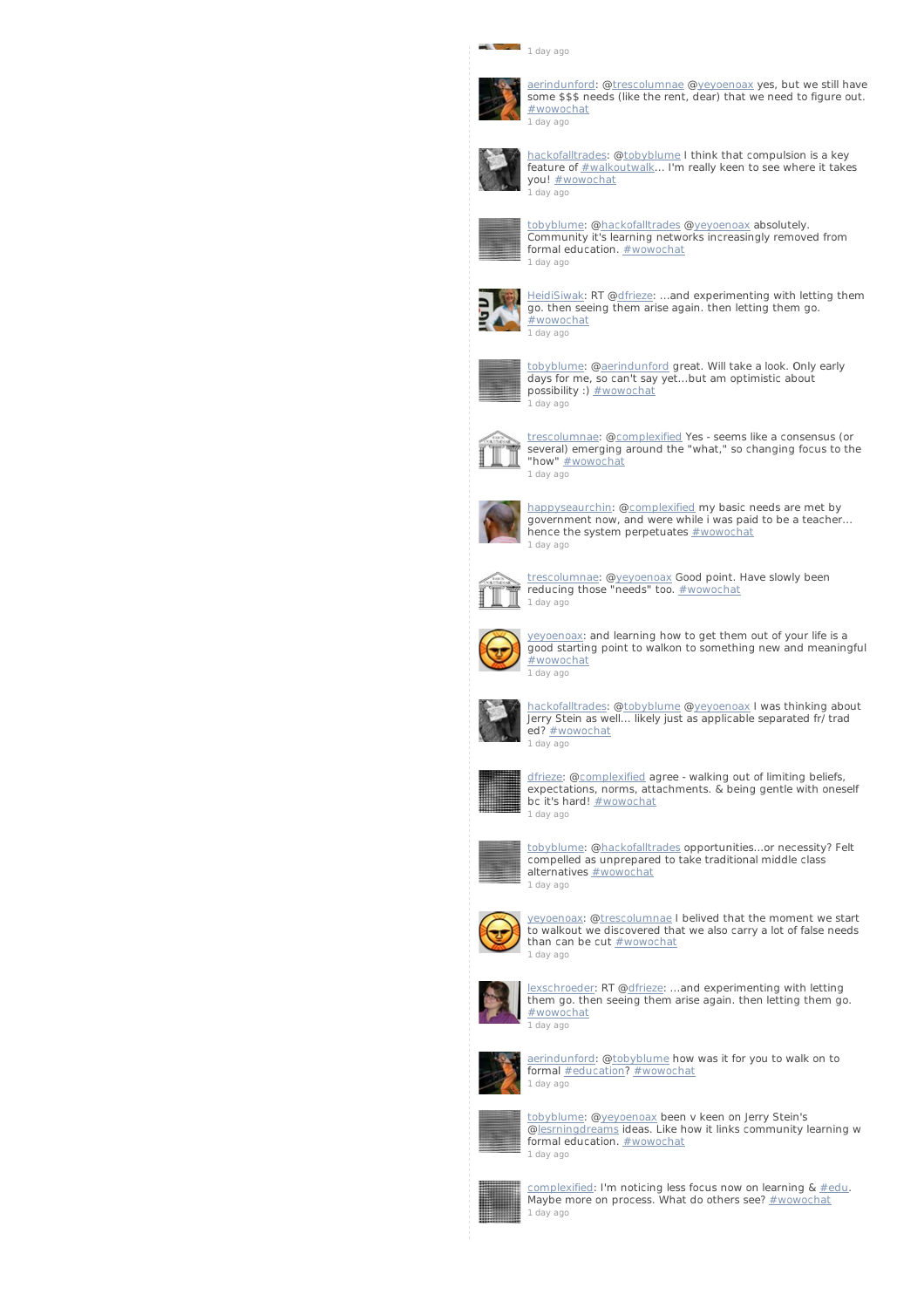

[trescolumnae](http://twitter.com/trescolumnae): [@aerindunford](http://twitter.com/aerindunford) [@yeyoenoax](http://twitter.com/yeyoenoax) Agree - it's where I'm stuck at the moment: can stay in system & keep livelihood, or walk out & ??? [#wowochat](/reach?q=%23wowochat) 1 [day](http://twitter.com/trescolumnae/statuses/235872988707295232) ago



[tobyblume](http://twitter.com/tobyblume): [@yeyoenoax](http://twitter.com/yeyoenoax) that's v interesting. Have been mainly focussed on that for last 15 years...only just turned to formal education. **[#wowochat](/reach?q=%23wowochat)** 1 [day](http://twitter.com/tobyblume/statuses/235872987771965441) ago



[hackofalltrades](http://twitter.com/hackofalltrades): RT [@yeyoenoax](http://twitter.com/yeyoenoax): I.Illich use to say that learning is the joyful activity of free people. [#wowochat](/reach?q=%23wowochat) 1 [day](http://twitter.com/hackofalltrades/statuses/235872918255587329) ago



[aerindunford](http://twitter.com/aerindunford): [@tobyblume](http://twitter.com/tobyblume) fyi there was good conversation about [#education](/reach?q=%23education) + community learning early on [#wowochat](/reach?q=%23wowochat). i'll post on [walkoutwalkon.net](http://t.co/CtWRi3B9) 1 [day](http://twitter.com/aerindunford/statuses/235872899884527616) ago



[yeyoenoax](http://twitter.com/yeyoenoax): I.Illich use to say that learning is the joyful activity of free people. **[#wowochat](/reach?q=%23wowochat)** 1 [day](http://twitter.com/yeyoenoax/statuses/235872874647396352) ago



[complexified](http://twitter.com/complexified): [@dfrieze](http://twitter.com/dfrieze) would walking out be not only awareness of limiting beliefs, but diff tween expectation from them, & actual xprnc? [#wowochat](/reach?q=%23wowochat) 1 [day](http://twitter.com/complexified/statuses/235872794888531969) ago



[hackofalltrades](http://twitter.com/hackofalltrades): @[tobyblume](http://twitter.com/tobyblume) That's the challenge, as you've clearly seen 'non-status-quo' possibilities in [#freeschools](/reach?q=%23freeschools), despite restrictions... **[#wowochat](/reach?q=%23wowochat)** 1 [day](http://twitter.com/hackofalltrades/statuses/235872737854386178) ago



[tobyblume](http://twitter.com/tobyblume): [@hackofalltrades](http://twitter.com/hackofalltrades) but, little homogeneity in [#FreeSchools](/reach?q=%23FreeSchools) so not sure sensible to lump together. Some v def walkout others walk on. **[#wowochat](/reach?q=%23wowochat)** 1 [day](http://twitter.com/tobyblume/statuses/235872660779839489) ago



y<u>eyoenoax</u>: @<u>tobyblume</u> can be the new status quo, but what if<br>we think about free learning instead? <u>[#wowochat](/reach?q=%23wowochat)</u> 1 [day](http://twitter.com/yeyoenoax/statuses/235872634141827072) ago



[holden\\_jen](http://twitter.com/holden_jen): [@aerindunford](http://twitter.com/aerindunford) [#walkoutwalkon](/reach?q=%23walkoutwalkon) of one belief/institution will lead to walking out of much more, including meaning of livelinhood [#wowochat](/reach?q=%23wowochat) 1 [day](http://twitter.com/holden_jen/statuses/235872594342055938) ago



[tobyblume](http://twitter.com/tobyblume): [@hackofalltrades](http://twitter.com/hackofalltrades) hmmm, depends if you view [#FreeSchools](/reach?q=%23FreeSchools) as current system or new alternative. I think they're the new status quo [#wowochat](/reach?q=%23wowochat) 1 [day](http://twitter.com/tobyblume/statuses/235872297137893376) ago



[hackofalltrades](http://twitter.com/hackofalltrades): @[aerindunford](http://twitter.com/aerindunford) [@yeyoenoax](http://twitter.com/yeyoenoax) [@happyseaurchin](http://twitter.com/happyseaurchin) I think ['#walkoutwalkon](/reach?q=%23walkoutwalkon) into your personal economy' is a great [#wowochat](/reach?q=%23wowochat) theme, given challenges! 1 [day](http://twitter.com/hackofalltrades/statuses/235872242683224064) ago



[dfrieze](http://twitter.com/dfrieze): ...and experimenting with letting them go. then seeing them arise again. then letting them go.  $\frac{\text{#} \text{wowochat}}{\text{#} \text{wowochat}}$ 1 [day](http://twitter.com/dfrieze/statuses/235872177734430720) ago



[dfrieze](http://twitter.com/dfrieze): Observing conversation and reflecting: walking out is a constant practicing of naming and noticing our limiting beliefs... [#wowochat](/reach?q=%23wowochat)



[holden\\_jen](http://twitter.com/holden_jen): @<u>trescolumnae</u> non-profit learning in Canada seeks<br>youth input in social media/communication with no intergenconnections **[#wowochat](/reach?q=%23wowochat)** 1 [day](http://twitter.com/holden_jen/statuses/235871492259336193) ago



[yeyoenoax](http://twitter.com/yeyoenoax): by dividing "learning" into disciplines with no recognizing the connections between them **[#wowochat](/reach?q=%23wowochat)** 1 [day](http://twitter.com/yeyoenoax/statuses/235871492053811200) ago



[marloft](http://twitter.com/marloft): Thx Mary Ann - just catching the last few minutes [#wowochat](/reach?q=%23wowochat) [@MaryAnnReilly](http://twitter.com/MaryAnnReilly) [@pammoran](http://twitter.com/pammoran) [@monk51295](http://twitter.com/monk51295) [@annleaness](http://twitter.com/annleaness) [@catherinecronin](http://twitter.com/catherinecronin) @[HeidiSiwak](http://twitter.com/HeidiSiwak)



1 [day](http://twitter.com/marloft/statuses/235871471543664640) ago

[complexified](http://twitter.com/complexified): [@yeyoenoax](http://twitter.com/yeyoenoax) [@happyseaurchin](http://twitter.com/happyseaurchin) yes... Walk outs seem often aimed at exploring to meet their basic needs. [#wowochat](/reach?q=%23wowochat) 1 [day](http://twitter.com/complexified/statuses/235871450505039872) ago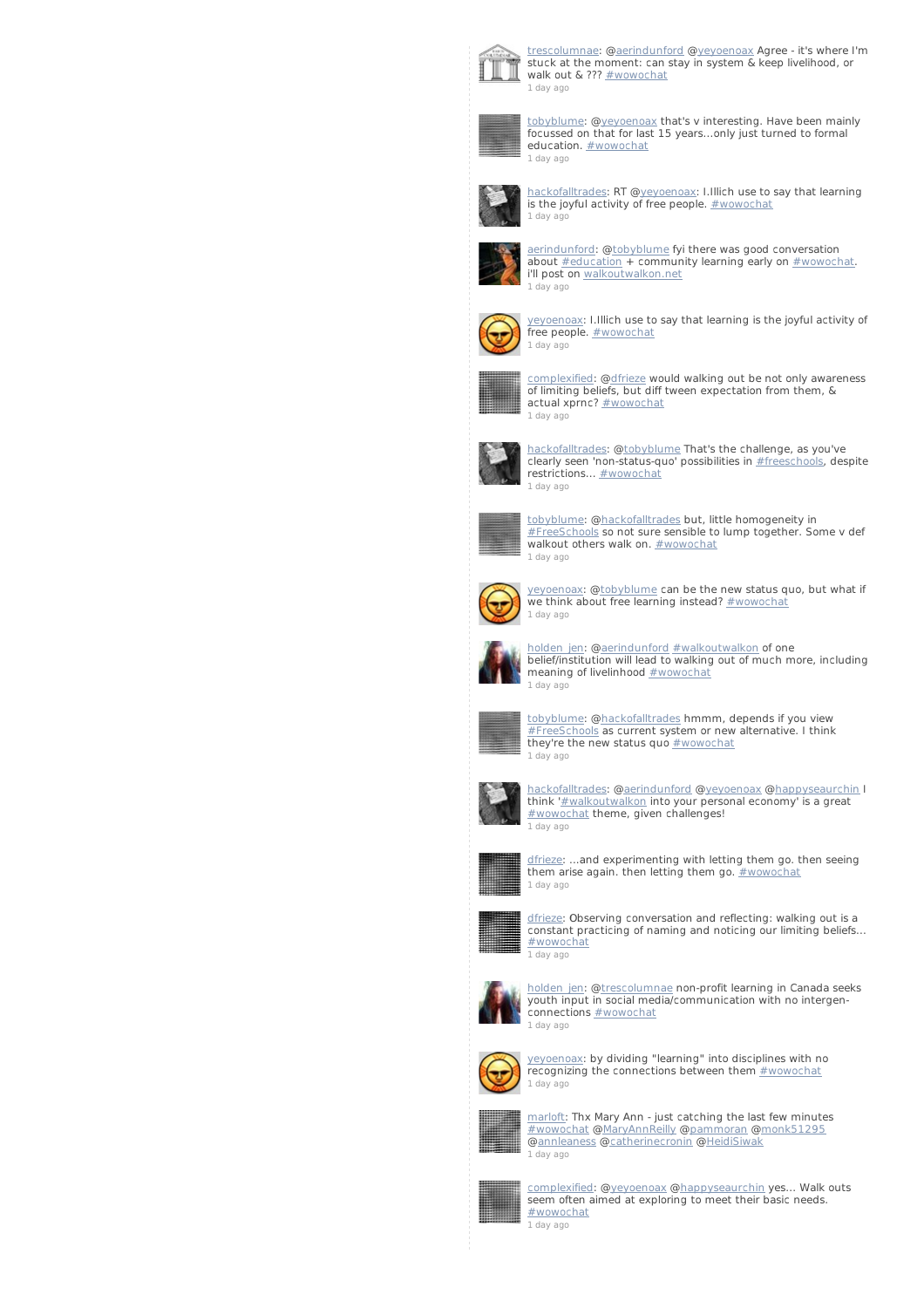

[aerindunford](http://twitter.com/aerindunford): [@yeyoenoax](http://twitter.com/yeyoenoax) I think that ? of how to create livelihood while engaging in process of [#walkoutwalkon](/reach?q=%23walkoutwalkon) is a good 1 for  $\frac{\text{#wowochat}}{\text{#wowochat}}$  $\frac{\text{#wowochat}}{\text{#wowochat}}$  $\frac{\text{#wowochat}}{\text{#wowochat}}$ 1 [day](http://twitter.com/aerindunford/statuses/235871383345848321) ago



[hackofalltrades](http://twitter.com/hackofalltrades): @[tobyblume](http://twitter.com/tobyblume) Interesting relationship in [#wowochat](/reach?q=%23wowochat) re: what is 'walking out and walking on'? UK [#freeschools](/reach?q=%23freeschools) raise interesting 'inbetween'... 1 [day](http://twitter.com/hackofalltrades/statuses/235871241779699712) ago



[tobyblume](http://twitter.com/tobyblume): [@happyseaurchin](http://twitter.com/happyseaurchin) but it's almost midnight in the UK & brain slightly soggy. V keen on links btwn education & community learning **[#wowochat](/reach?q=%23wowochat)** 1 [day](http://twitter.com/tobyblume/statuses/235871235731513344) ago



[yeyoenoax](http://twitter.com/yeyoenoax): [@hackofalltrades](http://twitter.com/hackofalltrades) exacto! Social "Science" is the best example of great damage done to knowldge around human issues! [#wowochat](/reach?q=%23wowochat) 1 [day](http://twitter.com/yeyoenoax/statuses/235871167116877824) ago



[complexified](http://twitter.com/complexified): RT [@yeyoenoax](http://twitter.com/yeyoenoax): ...but inspirations seeks for adapting and transforming what seams usefull to what you need here and now! [#wowochat](/reach?q=%23wowochat) 1 [day](http://twitter.com/complexified/statuses/235871045079408640) ago



[yeyoenoax](http://twitter.com/yeyoenoax): [@complexified](http://twitter.com/complexified) [@happyseaurchin](http://twitter.com/happyseaurchin) or even how do you spend time exploring the new and met your basic needs? [#wowochat](/reach?q=%23wowochat) 1 [day](http://twitter.com/yeyoenoax/statuses/235870818125631490) ago



<u>[tobyblume](http://twitter.com/tobyblume)</u>: @<u>happyseaurchin</u> Great stuff. I recently threw<br>myself into setting up a new school [guardian.co.uk/education/2012…](http://t.co/8BXzN1YA) after 15 yrs running NFPs [#wowochat](/reach?q=%23wowochat) 1 [day](http://twitter.com/tobyblume/statuses/235870728451391488) ago



<u>[hackofalltrades](http://twitter.com/hackofalltrades)</u>: @y<u>eyoenoax</u> Think you nailed it! Also raises a<br>major problem of trad education: divisions,whether subjects or global/local context. [#wowochat](/reach?q=%23wowochat) <u>.</u><br>1 [day](http://twitter.com/hackofalltrades/statuses/235870674646863872) ago



[complexified](http://twitter.com/complexified): [@happyseaurchin](http://twitter.com/happyseaurchin) re financial stability: if your basic needs are met, why can't you choose how to spend other<br>time? Can u explain? <u>[#wowochat](/reach?q=%23wowochat)</u> 1 [day](http://twitter.com/complexified/statuses/235870359625297921) ago



[yeyoenoax](http://twitter.com/yeyoenoax): ...but inspirations seeks for adapting and transforming what seams usefull to what you need here and now! [#wowochat](/reach?q=%23wowochat) 1 [day](http://twitter.com/yeyoenoax/statuses/235870031848804352) ago



[complexified](http://twitter.com/complexified): Bak [#wowochat](/reach?q=%23wowochat) prepped & started roasting farmfresh organic tomatoes, zucchini, beets, peppers, onions. :-) 1 [day](http://twitter.com/complexified/statuses/235869963578142720) ago



y<u>eyoenoax</u>: @<u>aerindunford</u> translocal is the way to approach<br>"global" with local actions that inspired others around the earth... [#wowochat](/reach?q=%23wowochat) 1 [day](http://twitter.com/yeyoenoax/statuses/235869819289870336) ago



t<u>rescolumnae</u>: @<u>holden\_jen</u> Excellent point! Are you in touch<br>with the folks at @<u>[ImaginingL](http://twitter.com/ImaginingL)</u> ? They are all about youth voice in this regard **[#wowochat](/reach?q=%23wowochat)** 1 [day](http://twitter.com/trescolumnae/statuses/235869409707700226) ago



[happyseaurchin](http://twitter.com/happyseaurchin): [@tobyblume](http://twitter.com/tobyblume) tag -- i'll bow out for a bit :) feel free to go with the flow! i have been aiming for convergence & \$<br>sustainability <u>[#wowochat](/reach?q=%23wowochat)</u> 1 [day](http://twitter.com/happyseaurchin/statuses/235869343978758145) ago



lifewellspent: [#wowochat](/reach?q=%23wowochat) my work fosters autonomy in classroom; show students curriculum goals, systems of accountability, identify stuff they want 2 build 1 [day](http://twitter.com/_lifewellspent/statuses/235869097076879360) ago



[aerindunford](http://twitter.com/aerindunford): [@hackofalltrades](http://twitter.com/hackofalltrades) [@yeyoenoax](http://twitter.com/yeyoenoax) where does the idea of **[#translocal](/reach?q=%23translocal)** fit into this conversation? [walkoutwalkon.net/mexico/](http://t.co/pe04eOTL) [#wowochat](/reach?q=%23wowochat) 1 [day](http://twitter.com/aerindunford/statuses/235868996451307520) ago



[happyseaurchin](http://twitter.com/happyseaurchin): my experiences as a teacher playing around with self-organisation can be found in this nonlinear book [lulu.com/shop/david-pin…](http://t.co/UQmI4G1x) [#wowochat](/reach?q=%23wowochat) 1 [day](http://twitter.com/happyseaurchin/statuses/235868825294352385) ago

**[hackofalltrades](http://twitter.com/hackofalltrades): @[tobyblume](http://twitter.com/tobyblume) You are of course welcome to do so**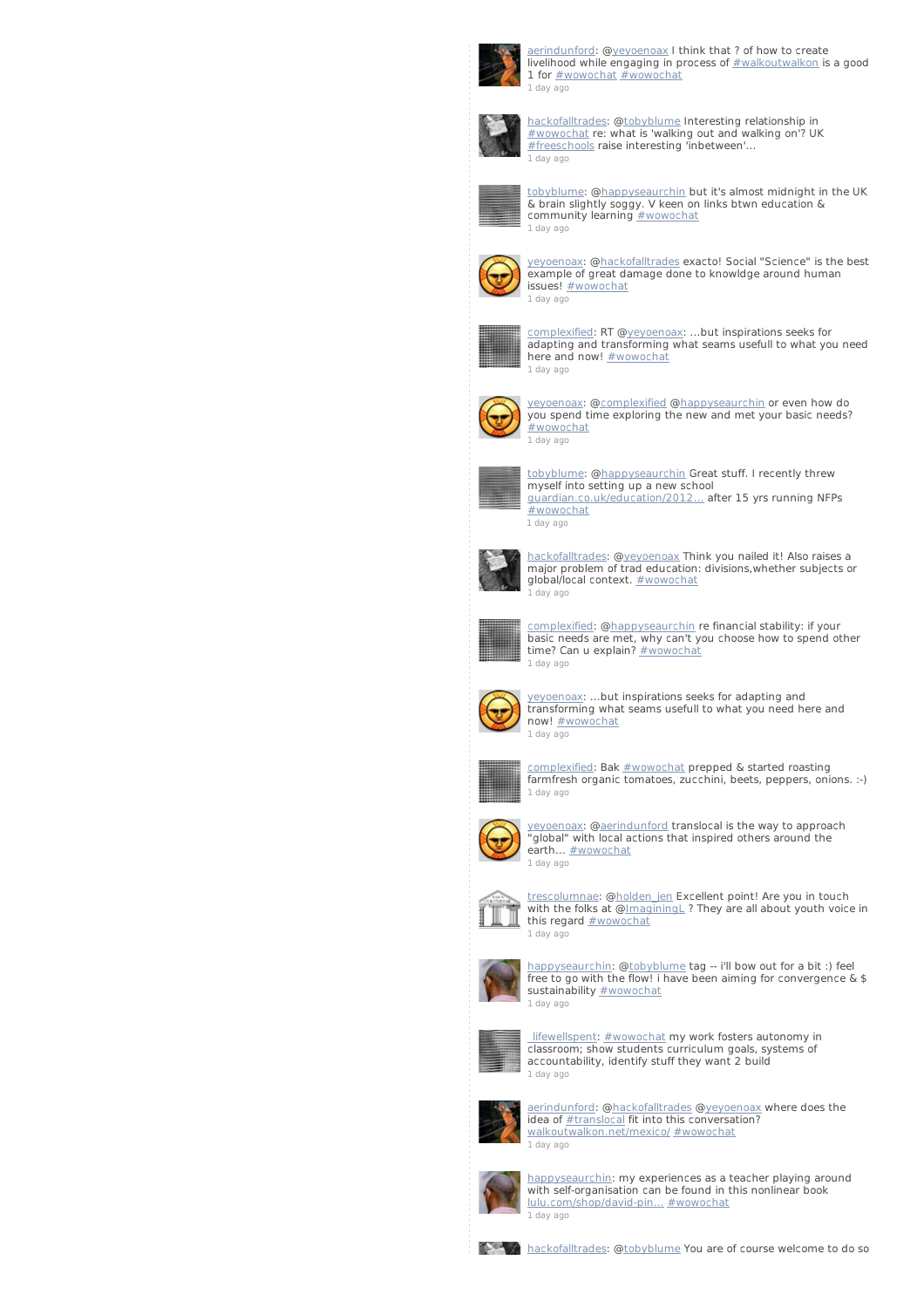

:-) [#wowochat](/reach?q=%23wowochat) 1 [day](http://twitter.com/hackofalltrades/statuses/235868703550492672) ago



[yeyoenoax](http://twitter.com/yeyoenoax): reflect and re-think our learning is crucial to open space for emergence&innovation, but again, ego-trips are d challenge infront **[#wowochat](/reach?q=%23wowochat)** 1 [day](http://twitter.com/yeyoenoax/statuses/235868682813833216) ago



<u>[tobyblume](http://twitter.com/tobyblume)</u>: @<u>hackofalltrades</u> taking a look at <u>[#wowochat](/reach?q=%23wowochat)</u> looks<br>really interesting but don't know where to start...will have to lurk this time ;) 1 [day](http://twitter.com/tobyblume/statuses/235868492950274049) ago



[hackofalltrades](http://twitter.com/hackofalltrades): RT [@yeyoenoax](http://twitter.com/yeyoenoax): but again, to face "global" challenges we need to pay atention to what can be served at the local learnig needs [#wowochat](/reach?q=%23wowochat) 1 [day](http://twitter.com/hackofalltrades/statuses/235868171767255040) ago



[tonyhall](http://twitter.com/tonyhall): RT [@hackofalltrades](http://twitter.com/hackofalltrades): [@yeyoenoax](http://twitter.com/yeyoenoax) That was my thinking as well, re: local+global education as complimentary... [#upcycling](/reach?q=%23upcycling) [#wowochat](/reach?q=%23wowochat) 1 [day](http://twitter.com/tonyhall/statuses/235868027864879104) ago



[yeyoenoax](http://twitter.com/yeyoenoax): [@holden\\_jen](http://twitter.com/holden_jen) speak the unknown and dive into it, then reflect what you can learn from the adventure **[#wowochat](/reach?q=%23wowochat)** 1 [day](http://twitter.com/yeyoenoax/statuses/235867983384289280) ago



[happyseaurchin](http://twitter.com/happyseaurchin): [@tonyhall](http://twitter.com/tonyhall) [@hackofalltrades](http://twitter.com/hackofalltrades) i'm producing some verbiage for @<u>ecoquared</u> and images would be useful...<br>potential collaboration? <u>[#wowochat](/reach?q=%23wowochat)</u> 1 [day](http://twitter.com/happyseaurchin/statuses/235867957861965824) ago



[hackofalltrades](http://twitter.com/hackofalltrades): @[yeyoenoax](http://twitter.com/yeyoenoax) That was my thinking as well, re: 'local+global education as complimentary'... [#upcycling](/reach?q=%23upcycling) [#wowochat](/reach?q=%23wowochat) 1 [day](http://twitter.com/hackofalltrades/statuses/235867781302738944) ago



<u>holden jen</u>: youth cant be bound by adult conceptions of<br>education if they are asked to imagine what/how/where to learn. speak the unknown **[#wowochat](/reach?q=%23wowochat)** 1 [day](http://twitter.com/holden_jen/statuses/235867628533583872) ago



[yeyoenoax](http://twitter.com/yeyoenoax): but again, to face "global" challenges we need to pay atention to what can be served at the local learnig needs [#wowochat](/reach?q=%23wowochat) 1 [day](http://twitter.com/yeyoenoax/statuses/235867570966786048) ago



lifewellspent: [#wowochat](/reach?q=%23wowochat) [@dfrieze](http://twitter.com/dfrieze) love the Zingerman's video, offers model for classrooms; develop student autonomy, transition from consumer to investor 1 [day](http://twitter.com/_lifewellspent/statuses/235867494194237440) ago



[happyseaurchin](http://twitter.com/happyseaurchin): observation4: tweetchat may benefit from treating RT as  $+1$ , and seeing both present stream and cumulative RT comments along side **[#wowochat](/reach?q=%23wowochat)** 1 [day](http://twitter.com/happyseaurchin/statuses/235867344642121728) ago



[tonyhall](http://twitter.com/tonyhall): [@hackofalltrades](http://twitter.com/hackofalltrades) still uneasy about GoogleDocs - maybe now is the time to learn! [#wowochat](/reach?q=%23wowochat) 1 [day](http://twitter.com/tonyhall/statuses/235867239742599168) ago



[yeyoenoax](http://twitter.com/yeyoenoax): [#upcycling](/reach?q=%23upcycling) is for me a great example of how solutions can be adapted to local needs and address more worldwide problematics! [#wowochat](/reach?q=%23wowochat) 1 [day](http://twitter.com/yeyoenoax/statuses/235867170725302272) ago



<u>[hackofalltrades](http://twitter.com/hackofalltrades)</u>: @<u>[happyseaurchin](http://twitter.com/happyseaurchin)</u> @<u>tonyhall</u> Between who-and-<br>who? <u>[#wowochat](/reach?q=%23wowochat)</u> 1 [day](http://twitter.com/hackofalltrades/statuses/235867155416096768) ago



[tonyhall](http://twitter.com/tonyhall): RT [@happyseaurchin](http://twitter.com/happyseaurchin): @[hackofalltrades](http://twitter.com/hackofalltrades) [@tonyhal](http://twitter.com/tonyhall)l how about images dubbed with phrases to be used as virtual postcards? Yes. <u>[#wowochat](/reach?q=%23wowochat)</u> .<br>1 dav ago



[hackofalltrades](http://twitter.com/hackofalltrades): @[tobyblume](http://twitter.com/tobyblume) Nope,,,still going. 4-8pm EST, should you feel like throwing anything in the mix :-) [#wowochat](/reach?q=%23wowochat) (though I know it's late for you!) 1 [day](http://twitter.com/hackofalltrades/statuses/235866941053603840) ago



<u>[dfrieze](http://twitter.com/dfrieze)</u>: @<u>holden\_jen</u> Hard but essential - so many of us carry<br>both hospice and pioneering work in our hearts <u>[#wowochat](/reach?q=%23wowochat)</u> 1 [day](http://twitter.com/dfrieze/statuses/235866833322901504) ago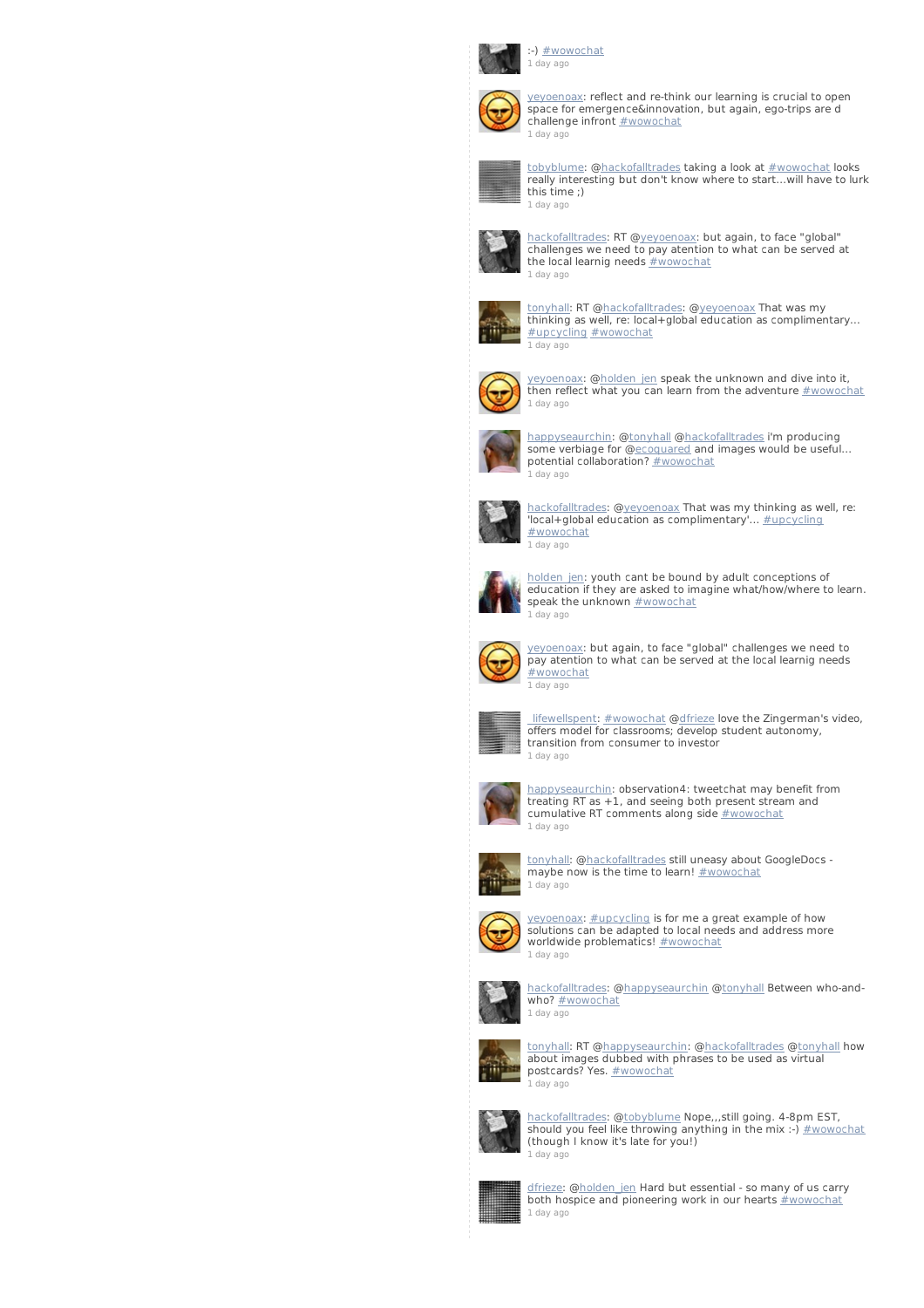

ackofalltrades: @[yeyoenoax](http://twitter.com/yeyoenoax) It could, you're right... I was thinking of the complimentary nature of say, understanding  $climate channel + #upcyclicing. #wwwochat$ 1 [day](http://twitter.com/hackofalltrades/statuses/235866609548402688) ago



[happyseaurchin](http://twitter.com/happyseaurchin): [@hackofalltrades](http://twitter.com/hackofalltrades) [@tonyhal](http://twitter.com/tonyhall)l how about images dubbed with phrases to be used as virtual postcards? [#wowochat](/reach?q=%23wowochat) 1 [day](http://twitter.com/happyseaurchin/statuses/235866567815077888) ago



[chadsansing](http://twitter.com/chadsansing): thanks, <u>[#wowochat](/reach?q=%23wowochat)</u>, for time well spent naming,<br>relating, imagining; off to family & dinner-1 [day](http://twitter.com/chadsansing/statuses/235866366576566272) ago



holden jen: [@dfrieze](http://twitter.com/dfrieze) collab. between ppl engaged in hospice work &pioneering work in non-profits is hard in a work climate that separates ppl  $#wowochat$ 1 [day](http://twitter.com/holden_jen/statuses/235866240218972161) ago



[chadsansing](http://twitter.com/chadsansing): [@happyseaurchin](http://twitter.com/happyseaurchin) the attitude & openness to solutions & possibilities needs to be widespread [#wowochat](/reach?q=%23wowochat) 1 [day](http://twitter.com/chadsansing/statuses/235866170446716929) ago



[happyseaurchin](http://twitter.com/happyseaurchin): [@hackofalltrades](http://twitter.com/hackofalltrades) all simultaneous; the problem with local is proximity can be very "loud"... true global requires contemplation **[#wowochat](/reach?q=%23wowochat)** 1 [day](http://twitter.com/happyseaurchin/statuses/235866170132135936) ago



[hackofalltrades](http://twitter.com/hackofalltrades): @[tonyhall](http://twitter.com/tonyhall) [@happyseaurchin](http://twitter.com/happyseaurchin) Are you both interested in starting a GoogleDoc (or something) to toss around ideas? [#wowochat](/reach?q=%23wowochat) 1 [day](http://twitter.com/hackofalltrades/statuses/235866141594112000) ago



[yeyoenoax](http://twitter.com/yeyoenoax): happy to be back in this rich dialogue! will try to catch up! [#wowochat](/reach?q=%23wowochat) 1 [day](http://twitter.com/yeyoenoax/statuses/235866087718268928) ago



[chadsansing](http://twitter.com/chadsansing): [@hackofalltrades](http://twitter.com/hackofalltrades) maybe not a dichotomy, but a relationship; meeting individual needs helps individuals help others **[#wowochat](/reach?q=%23wowochat)** 1 [day](http://twitter.com/chadsansing/statuses/235866008584351744) ago



[yeyoenoax](http://twitter.com/yeyoenoax): [@hackofalltrades](http://twitter.com/hackofalltrades) however, trying to erase the localglobal aproach deny the colonialism enforced by mandatory education. **[#wowochat](/reach?q=%23wowochat)** 1 [day](http://twitter.com/yeyoenoax/statuses/235865976766345220) ago



[happyseaurchin](http://twitter.com/happyseaurchin): [@chadsansing](http://twitter.com/chadsansing) yes, scalable across wrt education means deep moral and social practice backed up by a<br>financially viable means <u>[#wowochat](/reach?q=%23wowochat)</u> 1 [day](http://twitter.com/happyseaurchin/statuses/235865671349714945) ago



[hackofalltrades](http://twitter.com/hackofalltrades): @[chadsansing](http://twitter.com/chadsansing) [@happyseaurchin](http://twitter.com/happyseaurchin) I think local-global false dichotomy has been the problem. Parallels exists at diff levels of systems  $\frac{H}{H}$ wowochat 1 [day](http://twitter.com/hackofalltrades/statuses/235865548578234369) ago



[chadsansing](http://twitter.com/chadsansing): [@happyseaurchin](http://twitter.com/happyseaurchin) i get it now; thank you; vital to help kids in US schls develop sustainable, resilient solutions to needs [#wowochat](/reach?q=%23wowochat) 1 [day](http://twitter.com/chadsansing/statuses/235865147451768832) ago



[happyseaurchin](http://twitter.com/happyseaurchin): [@aerindunford](http://twitter.com/aerindunford) there's the rub! we self-organise, we flock, the trick is, can we actually migrate as a whole flock? emerge-invite? [#wowochat](/reach?q=%23wowochat) 1 [day](http://twitter.com/happyseaurchin/statuses/235864950051053568) ago



[tonyhall](http://twitter.com/tonyhall): [@hackofalltrades](http://twitter.com/hackofalltrades) interested in ideas of reflexive practices in relation to Twitter/Flickr and other socme tools with regular F2F [#wowochat](/reach?q=%23wowochat) 1 [day](http://twitter.com/tonyhall/statuses/235864870728392705) ago



t<u>rescolumnae</u>: @<u>chadsansing</u> Have meant to read \_Wounded by<br>School\_and will add \_A Tribe Apart\_ to the list. Thanks! [#wowochat](/reach?q=%23wowochat) 1 [day](http://twitter.com/trescolumnae/statuses/235864769763098624) ago



[hackofalltrades](http://twitter.com/hackofalltrades): @[holden\\_jen](http://twitter.com/holden_jen) what kinds of new processes do you have in mind? [#wowochat](/reach?q=%23wowochat) 1 [day](http://twitter.com/hackofalltrades/statuses/235864681259085825) ago



[happyseaurchin](http://twitter.com/happyseaurchin): [@chadsansing](http://twitter.com/chadsansing) sorry, i mean we are all starting to suffer from neglecting global environmental concerns because of "local" ones **[#wowochat](/reach?q=%23wowochat)** 1 [day](http://twitter.com/happyseaurchin/statuses/235864600183197697) ago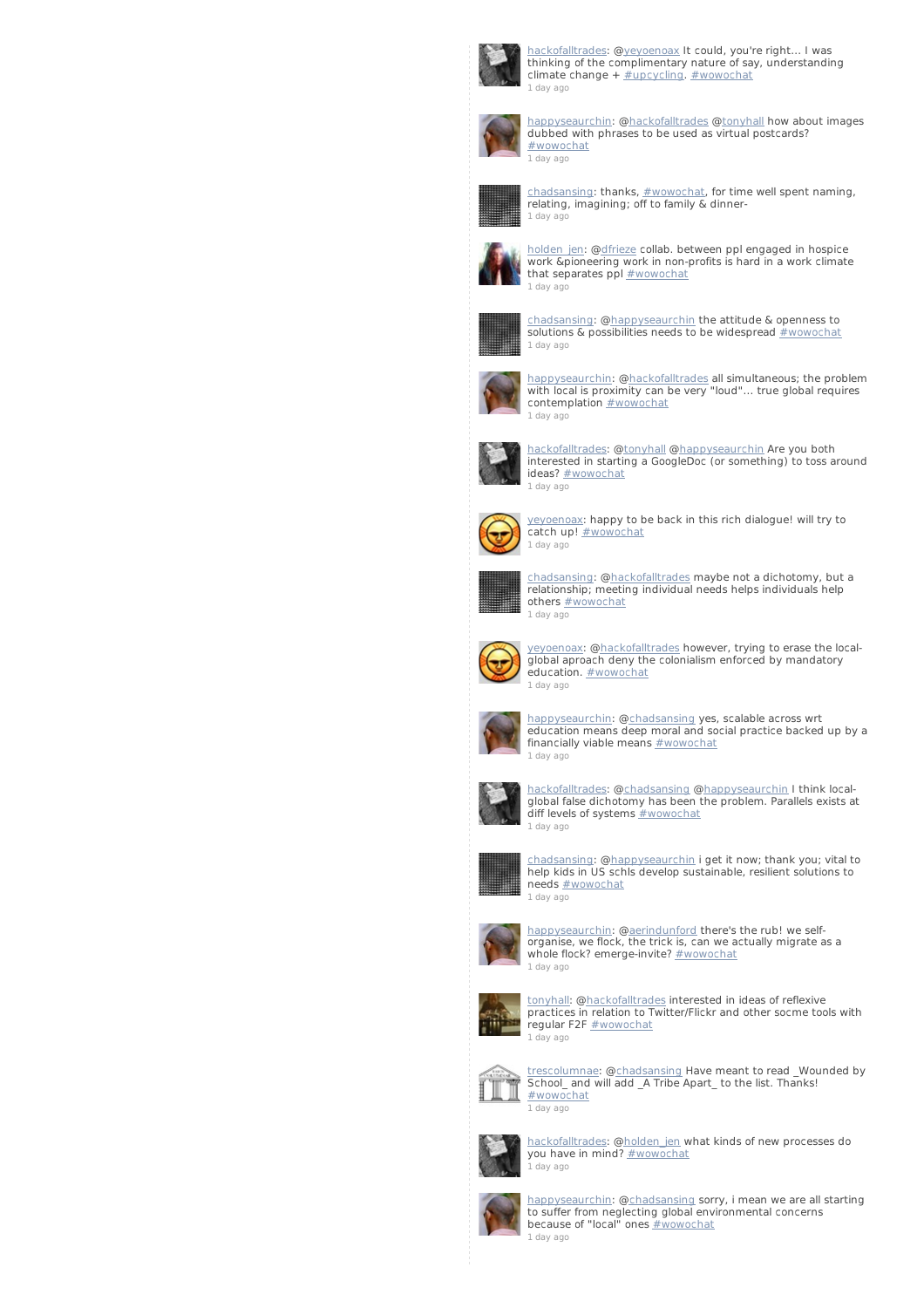

[holden\\_jen](http://twitter.com/holden_jen): dominant institutions are spaces where power can be transformed through embracing radically new processes of connecting knoweldge **[#wowochat](/reach?q=%23wowochat)** 1 [day](http://twitter.com/holden_jen/statuses/235864146938327040) ago



[happyseaurchin](http://twitter.com/happyseaurchin): [@complexified](http://twitter.com/complexified) need financial stability to spend time learning in this way - and i live in the "developed" world at that! no? [#wowochat](/reach?q=%23wowochat) 1 [day](http://twitter.com/happyseaurchin/statuses/235864096342413312) ago



[chadsansing](http://twitter.com/chadsansing): [@dfrieze](http://twitter.com/dfrieze) what i try to do in daily compromises w/ the systm is inspired by new forms & return to old forms in outside youth orgs **[#wowochat](/reach?q=%23wowochat)** 1 [day](http://twitter.com/chadsansing/statuses/235863751411245056) ago



[hackofalltrades](http://twitter.com/hackofalltrades): @[happyseaurchin](http://twitter.com/happyseaurchin) Wanna organise a loose structure for Twitter-based learning? I'm sure many org's would be interested, as so cheap. [#wowochat](/reach?q=%23wowochat) 1 [day](http://twitter.com/hackofalltrades/statuses/235863522326757376) ago



[chadsansing](http://twitter.com/chadsansing): [@trescolumnae](http://twitter.com/trescolumnae) & i wld also recommend Hersch's \_A Tribe Apart\_ to consider successful stdnts' frustrations, lives [#wowochat](/reach?q=%23wowochat) 1 [day](http://twitter.com/chadsansing/statuses/235863470757785600) ago



[dfrieze](http://twitter.com/dfrieze): [@chadsansing](http://twitter.com/chadsansing) So good & necessary & beautiful to have compassionate hospice work in schools! That, and more. [#wowochat](/reach?q=%23wowochat) 1 [day](http://twitter.com/dfrieze/statuses/235863433751441408) ago



[aerindunford](http://twitter.com/aerindunford): RT [@happyseaurchin](http://twitter.com/happyseaurchin): [community is the side-effect, not the goal?] more like we can't MAKE self-organizing happen nor control it **[#wowochat](/reach?q=%23wowochat)** 1 [day](http://twitter.com/aerindunford/statuses/235863369679241216) ago



[complexified](http://twitter.com/complexified): Afk for 10mins. [#wowochat](/reach?q=%23wowochat) 1 [day](http://twitter.com/complexified/statuses/235863281456250880) ago



[william\\_dejean](http://twitter.com/william_dejean): [@happyseaurchin](http://twitter.com/happyseaurchin) [@chadsansing](http://twitter.com/chadsansing) [#wowochat](/reach?q=%23wowochat) very true! 1 [day](http://twitter.com/william_dejean/statuses/235863227232305153) ago



[chadsansing](http://twitter.com/chadsansing): [@trescolumnae](http://twitter.com/trescolumnae) [@OlsonKirsten](http://twitter.com/OlsonKirsten)'s \_Wounded By School\_ is a [#mustread](/reach?q=%23mustread) to see struggles, inner lives of successful & unsuccessful stdnts [#wowochat](/reach?q=%23wowochat) 1 [day](http://twitter.com/chadsansing/statuses/235863170282045440) ago



[trescolumnae](http://twitter.com/trescolumnae): [@dfrieze](http://twitter.com/dfrieze) [@chadsansing](http://twitter.com/chadsansing) Agree. Old system, if dying, will die anyway; if it authentically works for some, it will adapt & continue **[#wowochat](/reach?q=%23wowochat)** 1 [day](http://twitter.com/trescolumnae/statuses/235863068054278145) ago



[hackofalltrades](http://twitter.com/hackofalltrades): @[hackofalltrades](http://twitter.com/hackofalltrades) [@complexified](http://twitter.com/complexified) ...specific + general can of course co-exist ;-) [#complexity](/reach?q=%23complexity) [#wowochat](/reach?q=%23wowochat) 1 [day](http://twitter.com/hackofalltrades/statuses/235863001004113921) ago



[chadsansing](http://twitter.com/chadsansing): [@dfrieze](http://twitter.com/dfrieze) & my gig is hospice inside the system; my energy goes to my work w/ ppl-stdnts & tchrs-not into changing systm (so much) [#wowochat](/reach?q=%23wowochat) 1 [day](http://twitter.com/chadsansing/statuses/235862881567121408) ago



[trescolumnae](http://twitter.com/trescolumnae): [@chadsansing](http://twitter.com/chadsansing) [@dfrieze](http://twitter.com/dfrieze) Agree - especially when I talk to "successful" sts in current system & hear their sadness & frustrations **[#wowochat](/reach?q=%23wowochat)** 1 [day](http://twitter.com/trescolumnae/statuses/235862747219390465) ago



[hackofalltrades](http://twitter.com/hackofalltrades): @[aerindunford](http://twitter.com/aerindunford) [@complexified](http://twitter.com/complexified) I guess my thought was definitions would limit... sub-groups freely emerge, but  $\frac{\text{*WOWOchat}}{\text{w0W0ch}}$  wouldn't define groups 1 [day](http://twitter.com/hackofalltrades/statuses/235862744967032833) ago



[chadsansing](http://twitter.com/chadsansing): [@happyseaurchin](http://twitter.com/happyseaurchin) but global goals distract from **Character Manual Constitutions** and the solutions; hard to help globally when needs aren't met locally [#wowochat](/reach?q=%23wowochat) 1 [day](http://twitter.com/chadsansing/statuses/235862666416119808) ago



<u>[dfrieze](http://twitter.com/dfrieze)</u>: @<u>chadsansing</u> ...and more interested in putting energy<br>into building new forms, turning back on old <u>[#wowochat](/reach?q=%23wowochat)</u> 1 [day](http://twitter.com/dfrieze/statuses/235862643687186432) ago



[schoolingworld](http://twitter.com/schoolingworld): Thanks everybody! gotta go...  $\#$ wowochat 1 [day](http://twitter.com/schoolingworld/statuses/235862610296315904) ago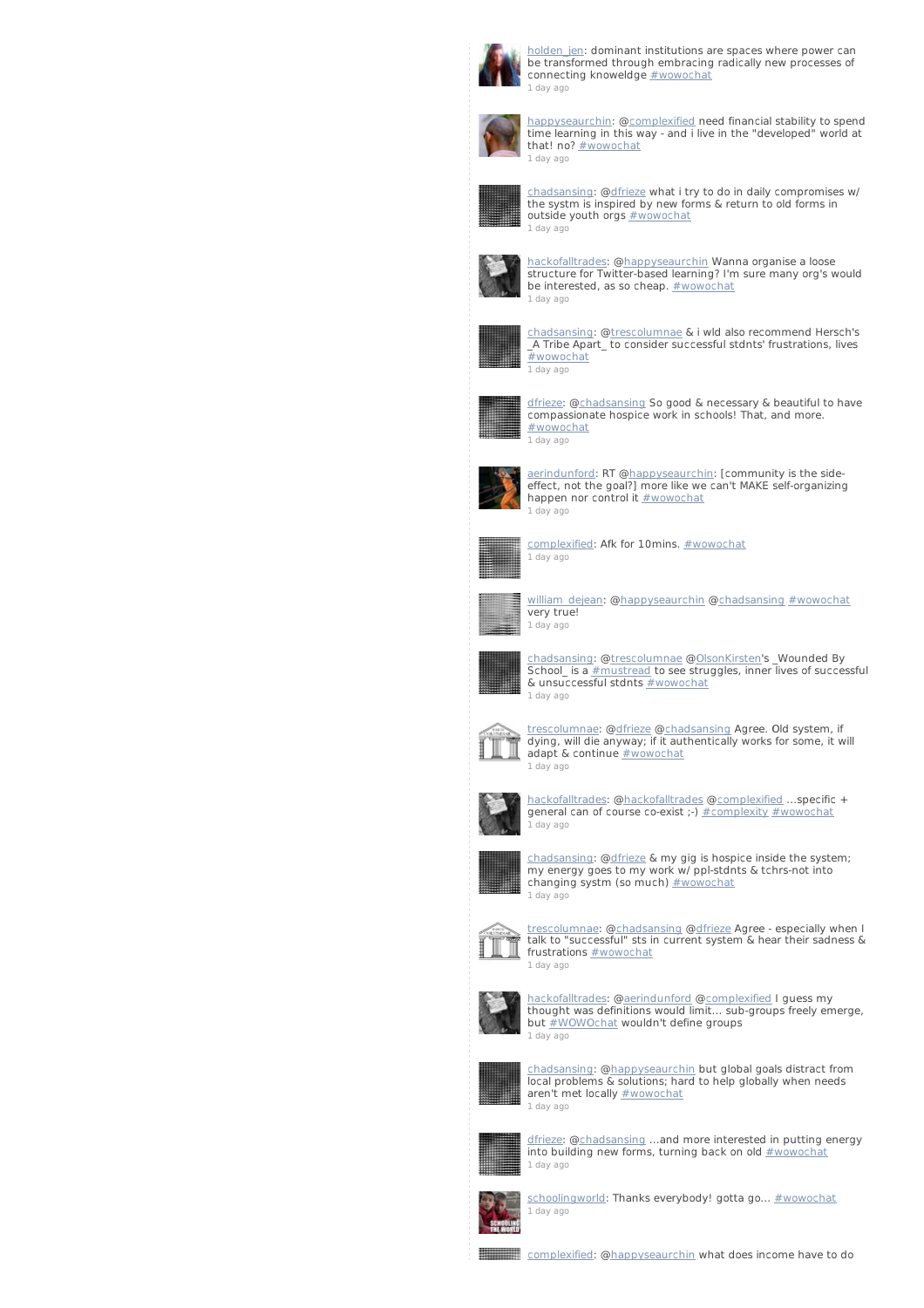

with the evolving of the **[#wowochat](/reach?q=%23wowochat)?** Can you explain? 1 [day](http://twitter.com/complexified/statuses/235862569749987328) ago



[dfrieze](http://twitter.com/dfrieze): [@chadsansing](http://twitter.com/chadsansing) I get that, but concerned with wasting energy on trying to change big intractable systems... [#wowochat](/reach?q=%23wowochat) 1 [day](http://twitter.com/dfrieze/statuses/235862525412007936) ago



[happyseaurchin](http://twitter.com/happyseaurchin): RT [@hackofalltrades](http://twitter.com/hackofalltrades): interested in experimenting w/ Twitter as self-directed organisational Learning & Development? [yes, with  $f$ ]  $\#$ wowochat 1 [day](http://twitter.com/happyseaurchin/statuses/235862486404964352) ago



<u>[intuitioncoach](http://twitter.com/intuitioncoach)</u>: RT @<u>dfrieze</u>: Starts in 35 min: <u>[#walkoutwalkon](/reach?q=%23walkoutwalkon)</u><br>chat: is it possible to create the new w/o engaging dominant institutions? [#wowochat](/reach?q=%23wowochat) [bit.ly/O862LE](http://t.co/HHN9IFSM) 1 [day](http://twitter.com/intuitioncoach/statuses/235862445682470914) ago



[chadsansing](http://twitter.com/chadsansing): [@dfrieze](http://twitter.com/dfrieze) ...& that doing such work lifts us all, not some; i struggle w/ idea that systm that is ok 4 some is good enough 4 all **[#wowochat](/reach?q=%23wowochat)** 1 [day](http://twitter.com/chadsansing/statuses/235862292036726785) ago



[trescolumnae](http://twitter.com/trescolumnae): [@chadsansing](http://twitter.com/chadsansing) Thanks, Chad! Extremely helpful to have a list as a starting point [#wowochat](/reach?q=%23wowochat) 1 [day](http://twitter.com/trescolumnae/statuses/235862206955270144) ago



[hackofalltrades](http://twitter.com/hackofalltrades): @[aerindunford](http://twitter.com/aerindunford) Interesting... I think same hashtag, diff weekly/bi-weekly themes; will be some overlap between; boundaries melt :-)  $\#$ wowochat 1 [day](http://twitter.com/hackofalltrades/statuses/235862186210234368) ago



[schoolingworld](http://twitter.com/schoolingworld): Key value for network: appreciating "Two Loops" or multiple pathways for change [bit.ly/qv4eRy](http://t.co/yyj2xEJU) [@coopcatalyst](http://twitter.com/coopcatalyst) [#wowochat](/reach?q=%23wowochat) 1 [day](http://twitter.com/schoolingworld/statuses/235862147740078081) ago



[happyseaurchin](http://twitter.com/happyseaurchin): RT @<u>aerindunford</u>: Im not sure if its possible to<br>\*build\* self-organized community [community is the side-effect,<br>not the goal?] <u>[#wowochat](/reach?q=%23wowochat)</u> 1 [day](http://twitter.com/happyseaurchin/statuses/235862122586857472) ago



[chadsansing](http://twitter.com/chadsansing): [@dfrieze](http://twitter.com/dfrieze) my idea: ppl can find ways to do community-based, inquiry- and prjct-based work for all in schsl even if system won't... [#wowochat](/reach?q=%23wowochat) 1 [day](http://twitter.com/chadsansing/statuses/235861967707983872) ago



[complexified](http://twitter.com/complexified): Agreed RT [@aerindunford](http://twitter.com/aerindunford) [@hackofalltrades](http://twitter.com/hackofalltrades) that's interesting b/c just thinking that perhaps <u>[#wowochat](/reach?q=%23wowochat)</u> would<br>become MORE specific not less 1 [day](http://twitter.com/complexified/statuses/235861906928304128) ago



[happyseaurchin](http://twitter.com/happyseaurchin): [@complexified](http://twitter.com/complexified): does it need to be clear now, why were here & what we want to do? [if you have a secure income, yes]  $#wowochat$ 1 [day](http://twitter.com/happyseaurchin/statuses/235861824317317120) ago



[chadsansing](http://twitter.com/chadsansing): [@dfrieze](http://twitter.com/dfrieze) also, what works for some in the system is sometimes exactly what excluded others & precludes them from meaningful work [#wowochat](/reach?q=%23wowochat) 1 [day](http://twitter.com/chadsansing/statuses/235861675847327744) ago



[hackofalltrades](http://twitter.com/hackofalltrades): RE: 'action', who's interested in experimenting w/ Twitter as self-directed organisational Learning & Development? [#wowochat](/reach?q=%23wowochat) 1 [day](http://twitter.com/hackofalltrades/statuses/235861564450803712) ago



[aerindunford](http://twitter.com/aerindunford): [@happyseaurchin](http://twitter.com/happyseaurchin) I'm not sure if its possible to \*build\* self-organized community. maybe we can create conditions 4 them 2 emerge. [#wowochat](/reach?q=%23wowochat) 1 [day](http://twitter.com/aerindunford/statuses/235861559358930944) ago



[chadsansing](http://twitter.com/chadsansing): [@dfrieze](http://twitter.com/dfrieze) the danger of the system is that "does work for some" precluded what might work for others or work even better for some [#wowochat](/reach?q=%23wowochat) 1 [day](http://twitter.com/chadsansing/statuses/235861481000931328) ago



[happyseaurchin](http://twitter.com/happyseaurchin): [@chadsansing](http://twitter.com/chadsansing) [@william\\_dejean](http://twitter.com/william_dejean) more authentic work done in community doesnt hurt anyone [but it can distract from global goals] [#wowochat](/reach?q=%23wowochat) 1 [day](http://twitter.com/happyseaurchin/statuses/235861459224121345) ago



[complexified](http://twitter.com/complexified): [#wowochat](/reach?q=%23wowochat) does it need to be clear now, why we're here & what we want to do? Won't ideas emerge & attract community of practice? 1 [day](http://twitter.com/complexified/statuses/235861387786735616) ago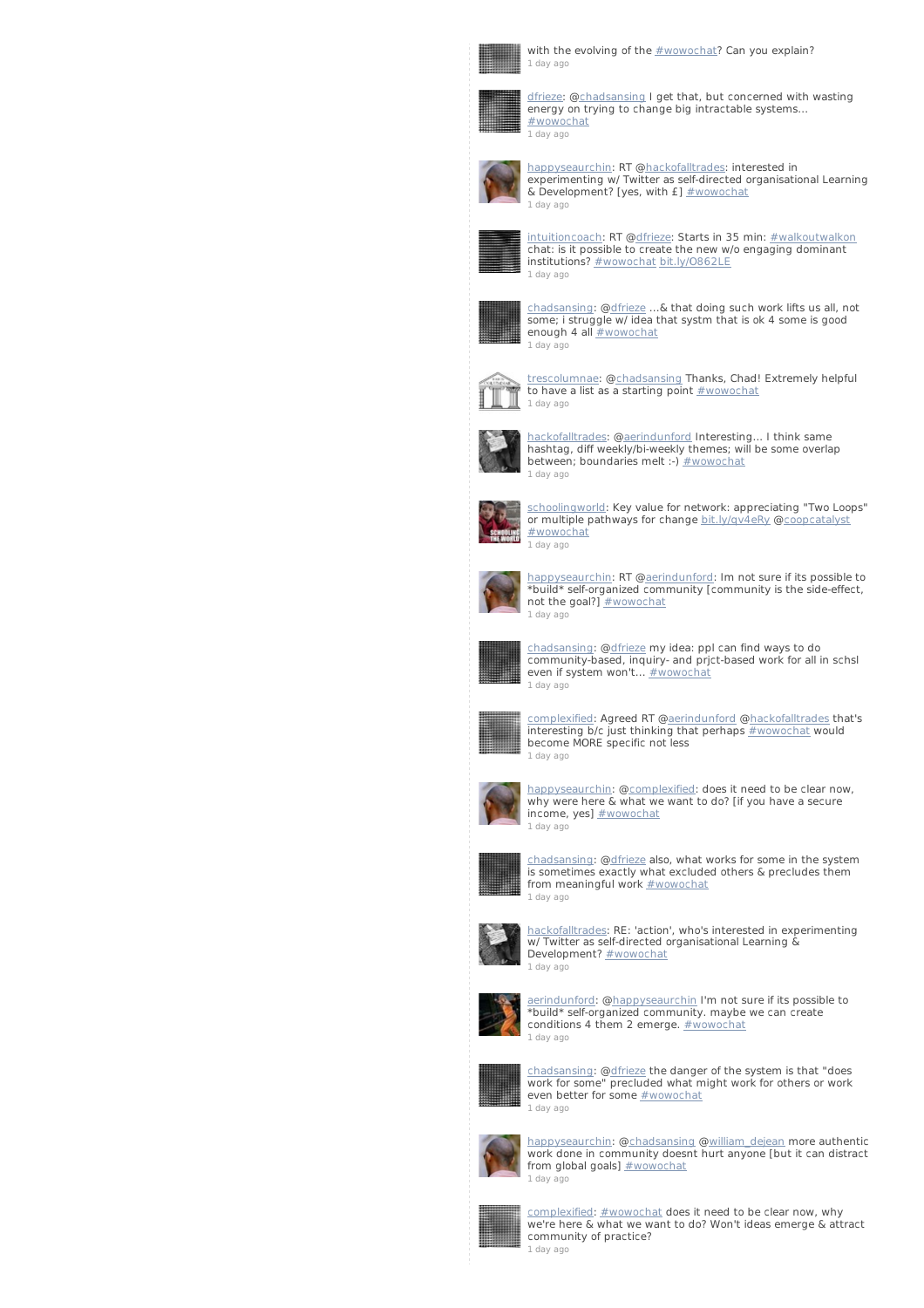

[chadsansing](http://twitter.com/chadsansing): [@trescolumnae](http://twitter.com/trescolumnae) opt-in tchrs, museums, media centers, maker spaces, & youth orgs can work together in schl, create stdnt/prnt demand [#wowochat](/reach?q=%23wowochat) 1 [day](http://twitter.com/chadsansing/statuses/235861256354033664) ago



[aerindunford](http://twitter.com/aerindunford): @<u>hackofalltrades</u> th**at's interesting b/c just**<br>thinking that perhaps <u>[#walkoutwalkon](/reach?q=%23walkoutwalkon)</u> chats would become<br>MORE specific not less <u>[#wowochat](/reach?q=%23wowochat)</u> 1 [day](http://twitter.com/aerindunford/statuses/235860897535520768) ago



[chadsansing](http://twitter.com/chadsansing): [@william\\_dejean](http://twitter.com/william_dejean) ...the good news is that more authentic, meaningful work done in community doesn't hurt anyone [#wowochat](/reach?q=%23wowochat) 1 [day](http://twitter.com/chadsansing/statuses/235860759781978112) ago



[chadsansing](http://twitter.com/chadsansing): [@william\\_dejean](http://twitter.com/william_dejean) successful stdnts in system are often othered by system & succeed despite system, or else privileged, so... **#wowochat** 1 [day](http://twitter.com/chadsansing/statuses/235860665619853312) ago



[trescolumnae](http://twitter.com/trescolumnae): Also think it's important to see & share examples of real alternative educ communities like my new friends at [schoolatblairgrocery.blogspot.com](http://t.co/vQHuXXBn) [#wowochat](/reach?q=%23wowochat) 1 [day](http://twitter.com/trescolumnae/statuses/235860631142666240) ago



[chadsansing](http://twitter.com/chadsansing): [@farrisberg](http://twitter.com/farrisberg) Walk On, Walk Out book/site/community/mvmnt launched [#wowochat](/reach?q=%23wowochat) to help ppl move on to new ways of doing/being/learning (right?) 1 [day](http://twitter.com/chadsansing/statuses/235860432504647682) ago



[happyseaurchin](http://twitter.com/happyseaurchin): [@trescolumnae](http://twitter.com/trescolumnae) [@aerindunford](http://twitter.com/aerindunford) [@hackofalltrades](http://twitter.com/hackofalltrades) can we build self-organized community & begin to put ideas into action? [aha! action] [#wowochat](/reach?q=%23wowochat) 1 [day](http://twitter.com/happyseaurchin/statuses/235860405413629953) ago



[hackofalltrades](http://twitter.com/hackofalltrades): @[aerindunford](http://twitter.com/aerindunford) I think chats will gradually be less thematic, as they'll emerge w/ overlaps becoming clear. '[#wowochat](/reach?q=%23wowochat)' becomes community. 1 [day](http://twitter.com/hackofalltrades/statuses/235860405371674625) ago



ackofalltrades: @[aerindunford](http://twitter.com/aerindunford) I think [#wowochat](/reach?q=%23wowochat) [#education](/reach?q=%23education) folk'll want to know other <u>[#walkoutwalkon](/reach?q=%23walkoutwalkon)</u>-ers. Keep<br>hashtag,reg. themed chats,communities emerge? 1 [day](http://twitter.com/hackofalltrades/statuses/235860029545271296) ago



[happyseaurchin](http://twitter.com/happyseaurchin): [@hackofalltrades](http://twitter.com/hackofalltrades) i noticed you :) and the direction you take is definitely explorative and innovative and worthwhile! **[#wowochat](/reach?q=%23wowochat)** 1 [day](http://twitter.com/happyseaurchin/statuses/235859940479209474) ago



[trescolumnae](http://twitter.com/trescolumnae): [@aerindunford](http://twitter.com/aerindunford) [@hackofalltrades](http://twitter.com/hackofalltrades) I'd like to see that too: can we build self-organized community & begin to put ideas into action? [#wowochat](/reach?q=%23wowochat) 1 [day](http://twitter.com/trescolumnae/statuses/235859865900285952) ago



<u>[dfrieze](http://twitter.com/dfrieze)</u>: @<u>hackofalltrades</u> That's exactly what @<u>[SwarajUni](http://twitter.com/SwarajUni)</u>,<br>Unitierra and other self-directed learning communities are doing - stewarding **[#wowochat](/reach?q=%23wowochat)** 1 [day](http://twitter.com/dfrieze/statuses/235859476446601216) ago



[happyseaurchin](http://twitter.com/happyseaurchin): provoke1: if we get "schooling" (as in flocking) right, education could be the very edge of social change, innovation (£) & wisdom [#wowochat](/reach?q=%23wowochat) 1 [day](http://twitter.com/happyseaurchin/statuses/235859391688085505) ago



[hackofalltrades](http://twitter.com/hackofalltrades): 'Could any1 have consciously directed me to taking on the self-directed learning I've done? Or did they + I didn't notice?' [#wowochat](/reach?q=%23wowochat) 1 [day](http://twitter.com/hackofalltrades/statuses/235858907162087425) ago



[happyseaurchin](http://twitter.com/happyseaurchin): [@aerindunford](http://twitter.com/aerindunford) no idea, it was an observation :) flocking is relatively easy - i like the idea we can evolve the ability to migrate **[#wowochat](/reach?q=%23wowochat)** 1 [day](http://twitter.com/happyseaurchin/statuses/235858787125301248) ago



[aerindunford](http://twitter.com/aerindunford): [@hackofalltrades](http://twitter.com/hackofalltrades) what i'd like to c is what i wrote in intro [\(bit.ly/O862LE](http://t.co/fI5mmEDA)) walk outs self-organizing in meaningful ways **[#wowochat](/reach?q=%23wowochat)** 1 [day](http://twitter.com/aerindunford/statuses/235858761636528128) ago



[happyseaurchin](http://twitter.com/happyseaurchin): RT [@aerindunford](http://twitter.com/aerindunford): [@monk51295](http://twitter.com/monk51295) letting go of result my biggest unlearning paths @ this time [finding result presently is mine:] **[#wowochat](/reach?q=%23wowochat)** 1 [day](http://twitter.com/happyseaurchin/statuses/235858124806946816) ago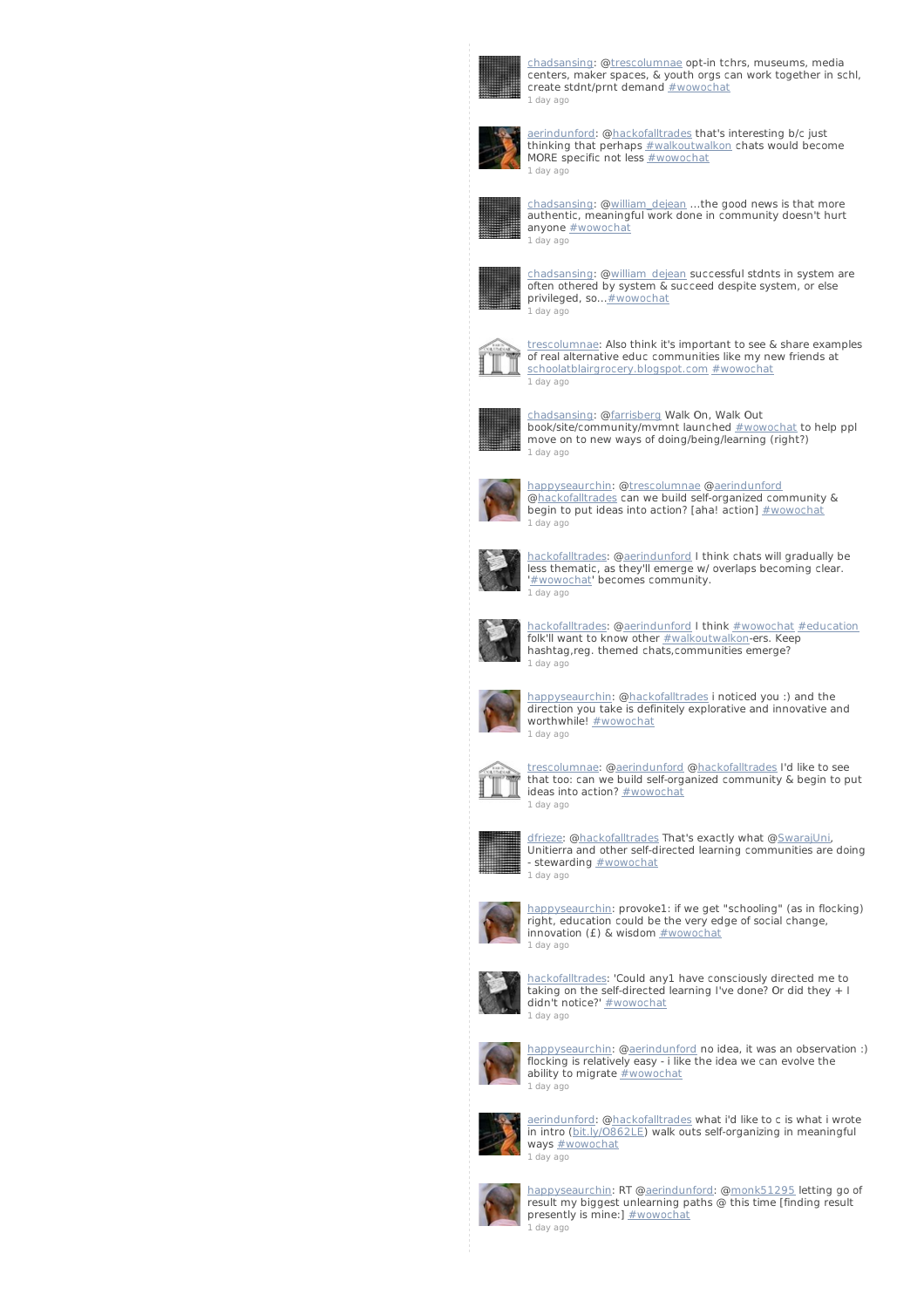

[monk51295](http://twitter.com/monk51295): [@aerindunford](http://twitter.com/aerindunford) [@happyseaurchin](http://twitter.com/happyseaurchin) yet in reality ..simpler.. more natural.. perpetual beta from inside out [#wowochat](/reach?q=%23wowochat) 1 [day](http://twitter.com/monk51295/statuses/235857639710535680) ago



[happyseaurchin](http://twitter.com/happyseaurchin): RT [@dfrieze](http://twitter.com/dfrieze): [@hackofalltrades](http://twitter.com/hackofalltrades) what might that look like? [requires moneyflow for me to make this kind of chat sustainable] [#wowochat](/reach?q=%23wowochat) 1 [day](http://twitter.com/happyseaurchin/statuses/235857360420212736) ago



[aerindunford](http://twitter.com/aerindunford): [@happyseaurchin](http://twitter.com/happyseaurchin) can you say about what you<br>mean by "can we make this more effective?" <u>[#wowochat](/reach?q=%23wowochat)</u> 1 [day](http://twitter.com/aerindunford/statuses/235857290496987136) ago



[hackofalltrades](http://twitter.com/hackofalltrades): @[dfrieze](http://twitter.com/dfrieze) Maybe a question is: 'what would people like to happen w/ this new network after 8pm EST?' [#wowochat](/reach?q=%23wowochat) 1 [day](http://twitter.com/hackofalltrades/statuses/235857077002727425) ago



[happyseaurchin](http://twitter.com/happyseaurchin): [@complexified](http://twitter.com/complexified): evolution & agreement in attractors... [iterations comes to mind, convergence and time] [#wowochat](/reach?q=%23wowochat) 1 [day](http://twitter.com/happyseaurchin/statuses/235856923394719744) ago



[aerindunford](http://twitter.com/aerindunford): [@happyseaurchin](http://twitter.com/happyseaurchin) [@monk51295](http://twitter.com/monk51295) just thinking same thing "24/7 platform in head" overwhelms me (kinda like tweetchat did just now)  $\frac{\text{#wowochat}}{\text{#wowochat}}$  $\frac{\text{#wowochat}}{\text{#wowochat}}$  $\frac{\text{#wowochat}}{\text{#wowochat}}$ 1 [day](http://twitter.com/aerindunford/statuses/235856907485724672) ago



[tonyhall](http://twitter.com/tonyhall): [@monk51295](http://twitter.com/monk51295) [@aerindunford](http://twitter.com/aerindunford) [@happyseaurchin](http://twitter.com/happyseaurchin) maybe 'learning' having an 'afterwards' relates to a traditional<br>idea of 'learning' <u>[#wowochat](/reach?q=%23wowochat)</u> 1 [day](http://twitter.com/tonyhall/statuses/235856773993619456) ago



[hackofalltrades](http://twitter.com/hackofalltrades): @[happyseaurchin](http://twitter.com/happyseaurchin) I really like how people not currently involved in  $\frac{\text{#wowochat}}{\text{#yowochat}}$  $\frac{\text{#wowochat}}{\text{#yowochat}}$  $\frac{\text{#wowochat}}{\text{#yowochat}}$  get to see bits of it via our tweets... opens new doors... 1 [day](http://twitter.com/hackofalltrades/statuses/235856760127246336) ago



[trescolumnae](http://twitter.com/trescolumnae): [@aerindunford](http://twitter.com/aerindunford) [@happyseaurchin](http://twitter.com/happyseaurchin) [@monk51295](http://twitter.com/monk51295) Yes! It's one thing to begin with AN end in mind, another to insist that's the ONLY end **[#wowochat](/reach?q=%23wowochat)** 1 [day](http://twitter.com/trescolumnae/statuses/235856655336751106) ago



[happyseaurchin](http://twitter.com/happyseaurchin): RT [@tonyhal](http://twitter.com/tonyhall)l: no teachers, no afterwards = we continue learning [#wowochat](/reach?q=%23wowochat) 1 [day](http://twitter.com/happyseaurchin/statuses/235856630804271104) ago



[hackofalltrades](http://twitter.com/hackofalltrades): @[happyseaurchin](http://twitter.com/happyseaurchin) [@monk51295](http://twitter.com/monk51295) [@aerindunford](http://twitter.com/aerindunford) I think we are the 'result'...who knows what the people who met via [#wowochat](/reach?q=%23wowochat) will go on to do? 1 [day](http://twitter.com/hackofalltrades/statuses/235856451967537152) ago



[happyseaurchin](http://twitter.com/happyseaurchin): [@monk51295](http://twitter.com/monk51295) @[aerindunford](http://twitter.com/aerindunford) 24/7, platform in head [ah, my brain is too small alas:] [#wowochat](/reach?q=%23wowochat) 1 [day](http://twitter.com/happyseaurchin/statuses/235856285038440448) ago



[aerindunford](http://twitter.com/aerindunford): [@happyseaurchin](http://twitter.com/happyseaurchin) [@monk51295](http://twitter.com/monk51295) letting go of attachment to result or outcome one of my biggest unlearning paths @ this time **[#wowochat](/reach?q=%23wowochat)** .<br>1 [day](http://twitter.com/aerindunford/statuses/235856214037262337) ago



[happyseaurchin](http://twitter.com/happyseaurchin): [@aerindunford](http://twitter.com/aerindunford): [@happyseaurchin](http://twitter.com/happyseaurchin)<br>@<u>monk51295</u> always wonder how to keep learning going afterwards [hence we need "result" during?]  $\#$ wowochat 1 [day](http://twitter.com/happyseaurchin/statuses/235855875468840960) ago



[hackofalltrades](http://twitter.com/hackofalltrades): @[dfrieze](http://twitter.com/dfrieze) At some level it already has! Hard to pin it to a specific future form, but new connections=new emergent possibilities! [#wowochat](/reach?q=%23wowochat) 1 [day](http://twitter.com/hackofalltrades/statuses/235855838911295488) ago



[CathStyles](http://twitter.com/CathStyles): Me too MT @<u>hackofalltrades</u>: Twitter's my best<br>source of learning in last 3–4yrs.<br>Info/debate/opportunity/synchronicity: all here! <u>[#wowochat](/reach?q=%23wowochat)</u> 1 [day](http://twitter.com/CathStyles/statuses/235855398626787329) ago



[happyseaurchin](http://twitter.com/happyseaurchin): (meta: interesting to feel effect of mentions in thread ~ in/ex-clusion... much like flocking - can we make this<br>more effective?) <u>[#wowochat](/reach?q=%23wowochat)</u> 1 [day](http://twitter.com/happyseaurchin/statuses/235855365009453056) ago



[trescolumnae](http://twitter.com/trescolumnae): [@hackofalltrades](http://twitter.com/hackofalltrades) [@dfrieze](http://twitter.com/dfrieze) True! Each of us is part of many communities. Bringing all of them to the conversation is powerful **[#wowochat](/reach?q=%23wowochat)** 1 [day](http://twitter.com/trescolumnae/statuses/235855152098197505) ago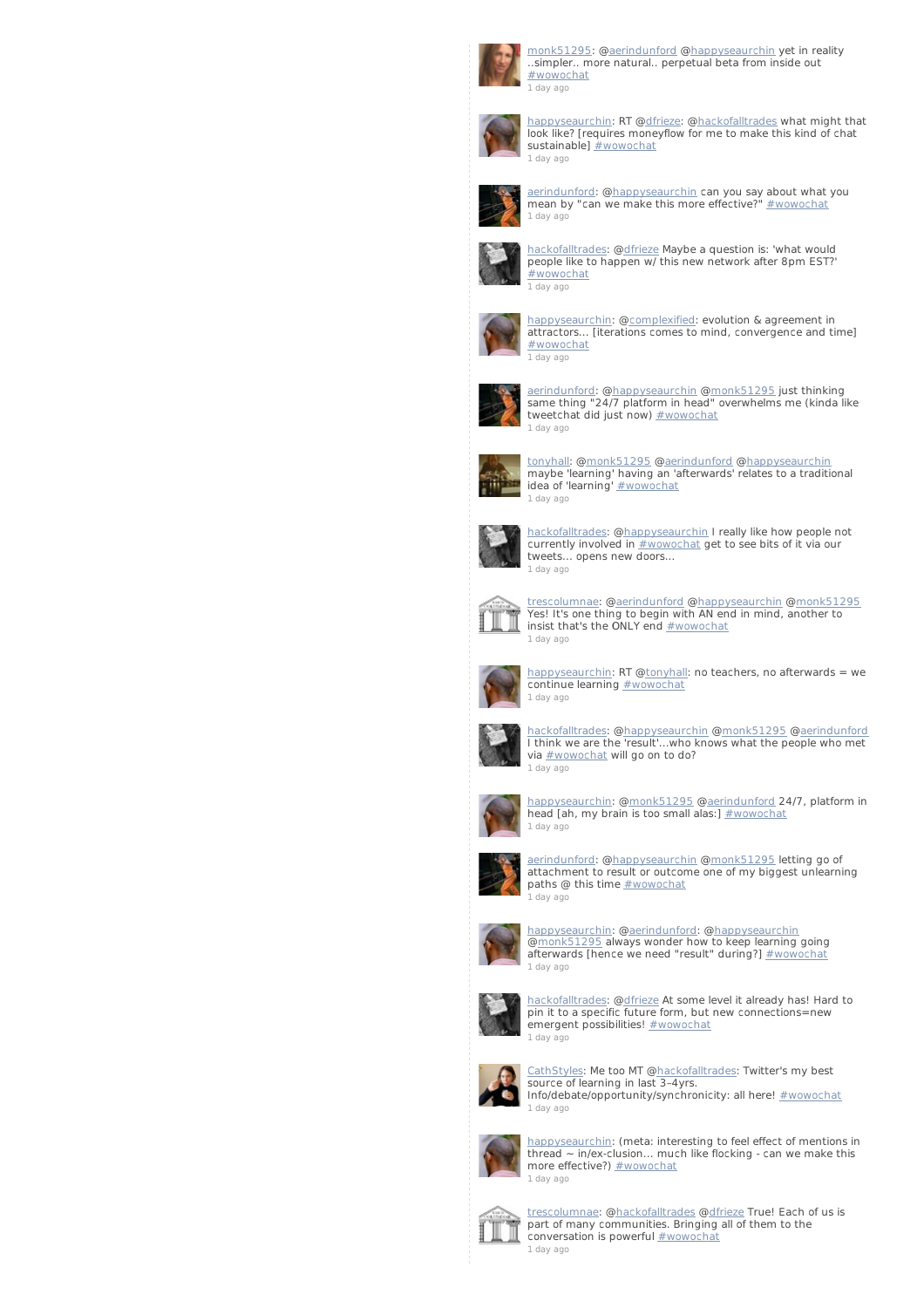

[complexified](http://twitter.com/complexified): [@dfrieze](http://twitter.com/dfrieze) [@hackofalltrades](http://twitter.com/hackofalltrades) might look like this. Alive and evolving. [#wowochat](/reach?q=%23wowochat) 1 [day](http://twitter.com/complexified/statuses/235855004701970433) ago



[trescolumnae](http://twitter.com/trescolumnae): [@complexified](http://twitter.com/complexified) [@aerindunford](http://twitter.com/aerindunford) @[happyseaurchin](http://twitter.com/happyseaurchin)<br>@<u>monk51295</u> So true! And that's why I think a "joyful<br>community" is so important <u>[#wowochat](/reach?q=%23wowochat)</u> 1 [day](http://twitter.com/trescolumnae/statuses/235854916244103168) ago



[hackofalltrades](http://twitter.com/hackofalltrades): @[trescolumnae](http://twitter.com/trescolumnae) [@dfrieze](http://twitter.com/dfrieze) Just as we have many identities,we have many communities.Bringing em together is inherently a learning  $exp.$   $#$ *wowochat* 1 [day](http://twitter.com/hackofalltrades/statuses/235854803111120897) ago



[dfrieze](http://twitter.com/dfrieze): [@hackofalltrades](http://twitter.com/hackofalltrades) suppose this social media inquiry turned into a sustained network. what might that look like? [#wowochat](/reach?q=%23wowochat) 1 [day](http://twitter.com/dfrieze/statuses/235854609929891840) ago



[tonyhall](http://twitter.com/tonyhall): [@aerindunford](http://twitter.com/aerindunford) [@happyseaurchin](http://twitter.com/happyseaurchin) [@monk51295](http://twitter.com/monk51295)>how to keep learning going afterwards?< no teachers, no afterwards  $=$  we continue learning  $#$ wowochat 1 [day](http://twitter.com/tonyhall/statuses/235854599653818368) ago



[brunogirin](http://twitter.com/brunogirin): @<u>hackofalltrades</u> @<u>happyseaurchin</u> This is why<br>teachers who can do that are the best ones <u>[#wowochat](/reach?q=%23wowochat)</u> 1 [day](http://twitter.com/brunogirin/statuses/235854552753139713) ago



[complexified](http://twitter.com/complexified): [@aerindunford](http://twitter.com/aerindunford) [@happyseaurchin](http://twitter.com/happyseaurchin) [@monk51295](http://twitter.com/monk51295) sustaining learning & doing takes energy, evolution & agreement in attractors.  $\frac{\# {\tt wowochat}}{}$ 1 [day](http://twitter.com/complexified/statuses/235854185575358464) ago



[hackofalltrades](http://twitter.com/hackofalltrades): @[aerindunford](http://twitter.com/aerindunford) [@happyseaurchin](http://twitter.com/happyseaurchin) [@monk51295](http://twitter.com/monk51295) I think the formation of new networks helps keep learning going after something like this **[#wowochat](/reach?q=%23wowochat)** 1 [day](http://twitter.com/hackofalltrades/statuses/235854153916764161) ago



[monk51295](http://twitter.com/monk51295): the reason for coming together binds  $\#$ wowochat 1 [day](http://twitter.com/monk51295/statuses/235854144508919808) ago



[monk51295](http://twitter.com/monk51295): [@happyseaurchin](http://twitter.com/happyseaurchin) @[aerindunford](http://twitter.com/aerindunford) just like diversity in people, we use diversity in spaces, 24/7, platform in head, always connecting **[#wowochat](/reach?q=%23wowochat)** 1 [day](http://twitter.com/monk51295/statuses/235853980687814656) ago



t<u>rescolumnae</u>: @<u>schoolingworld</u> Yes! Multiple norm communities<br>overlapping ... that's really important. <u>[#wowochat](/reach?q=%23wowochat)</u> 1 [day](http://twitter.com/trescolumnae/statuses/235853971380645888) ago



 $acuginotti$ : Lovely to be part of  $#wowochat$  - kudos to social media, @<u>aerindunford</u> + @<u>dfrieze</u> and everyone connected -<br>bedtime in the UK ;) 1 [day](http://twitter.com/acuginotti/statuses/235853885003157505) ago



[hackofalltrades](http://twitter.com/hackofalltrades): @[happyseaurchin](http://twitter.com/happyseaurchin) [@brunogirin](http://twitter.com/brunogirin) I agree at times... but very hard to teach rules, while still teaching the need to break them! ;-)  $\frac{\# wowochat}{\# wawachat}$ 1 [day](http://twitter.com/hackofalltrades/statuses/235853827608285186) ago



[aerindunford](http://twitter.com/aerindunford): [@happyseaurchin](http://twitter.com/happyseaurchin) [@monk51295](http://twitter.com/monk51295) in terms of any learning spaces (online or off) I always wonder how to keep learning going afterwards **[#wowochat](/reach?q=%23wowochat)** 1 [day](http://twitter.com/aerindunford/statuses/235853527191261185) ago



[happyseaurchin](http://twitter.com/happyseaurchin): [@brunogirin](http://twitter.com/brunogirin) [@hackofalltrades](http://twitter.com/hackofalltrades) true :) and something which i found comes more easily to children, is to break invisible assumptions  $\frac{\text{#wowochat}}{\text{#wowochat}}$  $\frac{\text{#wowochat}}{\text{#wowochat}}$  $\frac{\text{#wowochat}}{\text{#wowochat}}$ 1 [day](http://twitter.com/happyseaurchin/statuses/235853353698070529) ago



[hackofalltrades](http://twitter.com/hackofalltrades): @<u>[trescolumnae](http://twitter.com/trescolumnae)</u> @<u>brunogirin</u> Hip-hop is a<br>big,messy set of contradictions.Which have helped it engage so widely: [bit.ly/rneKx3](http://t.co/3qIN1IbA) [#wowochat](/reach?q=%23wowochat) 1 [day](http://twitter.com/hackofalltrades/statuses/235853189604315137) ago



<u>[schoolingworld](http://twitter.com/schoolingworld)</u>: @<u>trescolumnae</u> Hip hop norms: there can be<br>multiple norm communities overlapping, just as there are multiple genres in music. [#wowochat](/reach?q=%23wowochat) 1 [day](http://twitter.com/schoolingworld/statuses/235852964684767233) ago



[happyseaurchin](http://twitter.com/happyseaurchin): [@monk51295](http://twitter.com/monk51295) sure :) but i find such<br>gatherings corrupt too easily to established powerlines, or just<br>meander and dissipate... <u>[#wowochat](/reach?q=%23wowochat)</u> 2 [days](http://twitter.com/happyseaurchin/statuses/235852620206596096) ago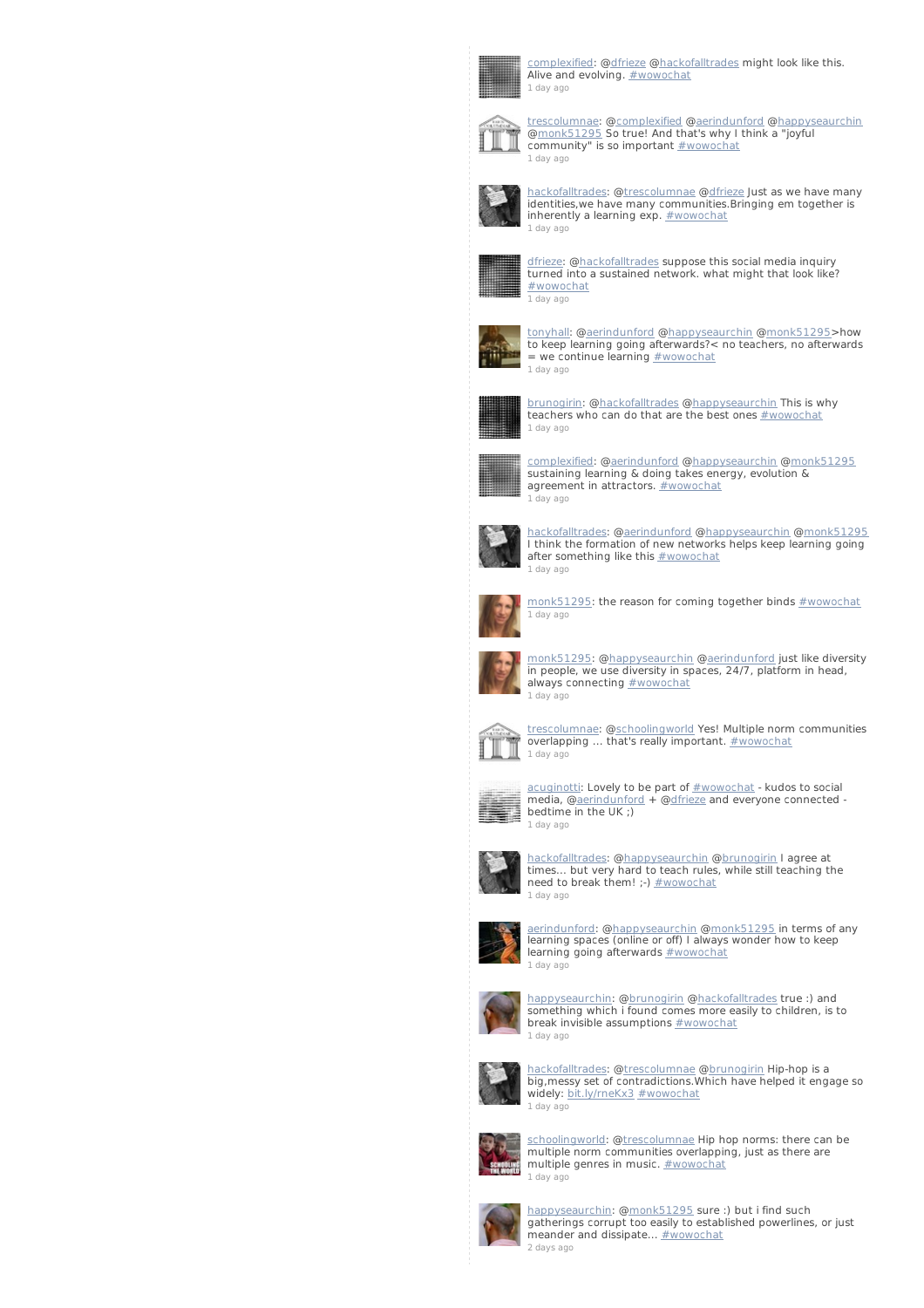

[trescolumnae](http://twitter.com/trescolumnae): [@hackofalltrades](http://twitter.com/hackofalltrades) [@dfrieze](http://twitter.com/dfrieze) Yes! Isn't it sad that for many folks with 20th c mindset, "community" implies "homogeneous"? [#wowochat](/reach?q=%23wowochat) 2 [days](http://twitter.com/trescolumnae/statuses/235852576770379776) ago



[brunogirin](http://twitter.com/brunogirin): [@happyseaurchin](http://twitter.com/happyseaurchin) [@hackofalltrades](http://twitter.com/hackofalltrades) it can, true; but having some understanding of the rules helps break them in interesting ways **[#wowochat](/reach?q=%23wowochat)** 2 [days](http://twitter.com/brunogirin/statuses/235852567505166336) ago



[trescolumnae](http://twitter.com/trescolumnae): [@schoolingworld](http://twitter.com/schoolingworld) [@dfrieze](http://twitter.com/dfrieze) A2 - Yes, avoid new orthodoxies. I love your point about scaling ACROSS vs UP: preserve & honor diversity [#wowochat](/reach?q=%23wowochat) 2 [days](http://twitter.com/trescolumnae/statuses/235852205129879552) ago



[schoolingworld](http://twitter.com/schoolingworld): [@dfrieze](http://twitter.com/dfrieze) A2 Divergence / diversity: so all can walk on to solutions that work. Some will be collaborative, some solitary. **[#wowochat](/reach?q=%23wowochat)** 2 [days](http://twitter.com/schoolingworld/statuses/235852180899393536) ago



[aerindunford](http://twitter.com/aerindunford): [@complexified](http://twitter.com/complexified) "Power to!" Yes, that was the distinction that I was looking for. I think [@yeyoenoax](http://twitter.com/yeyoenoax) knows more about who wrote this **[#wowochat](/reach?q=%23wowochat)** 2 [days](http://twitter.com/aerindunford/statuses/235852073705545729) ago



[trescolumnae](http://twitter.com/trescolumnae): [@hackofalltrades](http://twitter.com/hackofalltrades) [@brunogirin](http://twitter.com/brunogirin) Great point! There aren't RULES in hip hop, exactly, but there are .. norms? or shared expectations **[#wowochat](/reach?q=%23wowochat)** 2 [days](http://twitter.com/trescolumnae/statuses/235851915173457921) ago



[hackofalltrades](http://twitter.com/hackofalltrades): @[funky\\_penguin](http://twitter.com/funky_penguin) prediction and summary in what senses? [#wowochat](/reach?q=%23wowochat) 2 [days](http://twitter.com/hackofalltrades/statuses/235851913755758592) ago



[brunogirin](http://twitter.com/brunogirin): [@hackofalltrades](http://twitter.com/hackofalltrades) trad education defo not perfect but has its place as well, hence why I think you need a mix of both [#wowochat](/reach?q=%23wowochat) 2 [days](http://twitter.com/brunogirin/statuses/235851701997936640) ago



[monk51295](http://twitter.com/monk51295): [@happyseaurchin](http://twitter.com/happyseaurchin) yes.. would love to do this on a hangout.. video and talking - if not in person [#wowochat](/reach?q=%23wowochat) 2 [days](http://twitter.com/monk51295/statuses/235851590454611968) ago



[complexified](http://twitter.com/complexified): [@acuginotti](http://twitter.com/acuginotti) [@aerindunford](http://twitter.com/aerindunford) i often see distinctions in "power over..." "power to..." [#wowochat](/reach?q=%23wowochat) 2 [days](http://twitter.com/complexified/statuses/235851530413174784) ago



[hackofalltrades](http://twitter.com/hackofalltrades): @[dfrieze](http://twitter.com/dfrieze) [#A2](/reach?q=%23A2) Space for differences to bump into eachother, w/out having to defend themselves, only to experience each other. [#wowochat](/reach?q=%23wowochat) 2 [days](http://twitter.com/hackofalltrades/statuses/235851380072538112) ago



[acuginotti](http://twitter.com/acuginotti): A2: If you are part of a community, you are always in "immersed learning". Perhaps being part is a condition [#wowochat](/reach?q=%23wowochat) 2 [days](http://twitter.com/acuginotti/statuses/235851379393052672) ago



[gatherings4re](http://twitter.com/gatherings4re): [#wowochat](/reach?q=%23wowochat) chat: is it possible to create the new w/o engaging dominant institutions? Great example of how technology can foster gatherings 2 [days](http://twitter.com/gatherings4re/statuses/235851297176289280) ago



[complexified](http://twitter.com/complexified): [@schoolingworld](http://twitter.com/schoolingworld) @[dfrieze](http://twitter.com/dfrieze) re Q2 orthodoxies: can we seek &/or define attractors & rule sets that motivate? Then act/learn etc. **[#wowochat](/reach?q=%23wowochat)** 2 [days](http://twitter.com/complexified/statuses/235851292038270976) ago



[happyseaurchin](http://twitter.com/happyseaurchin): [#a2](/reach?q=%23a2) which is why i find it harder to understand how eg twitter works... the feedback to generate a mutual presence is beyond me... **[#wowochat](/reach?q=%23wowochat)** 2 [days](http://twitter.com/happyseaurchin/statuses/235851122819100672) ago



[dfrieze](http://twitter.com/dfrieze): agree with [@schoolingworld](http://twitter.com/schoolingworld) A2 It's essential to embrace divergence & dissonance as we create collective learning spaces [#wowochat](/reach?q=%23wowochat) 2 [days](http://twitter.com/dfrieze/statuses/235850976031043585) ago



[monk51295](http://twitter.com/monk51295): a2 - being known by someone, talking to yourself every day [#wowochat](/reach?q=%23wowochat) 2 [days](http://twitter.com/monk51295/statuses/235850754513043456) ago



[acuginotti](http://twitter.com/acuginotti): [@aerindunford](http://twitter.com/aerindunford) I don't know... power to inspire? ;) [#wowochat](/reach?q=%23wowochat) 2 [days](http://twitter.com/acuginotti/statuses/235850662376779777) ago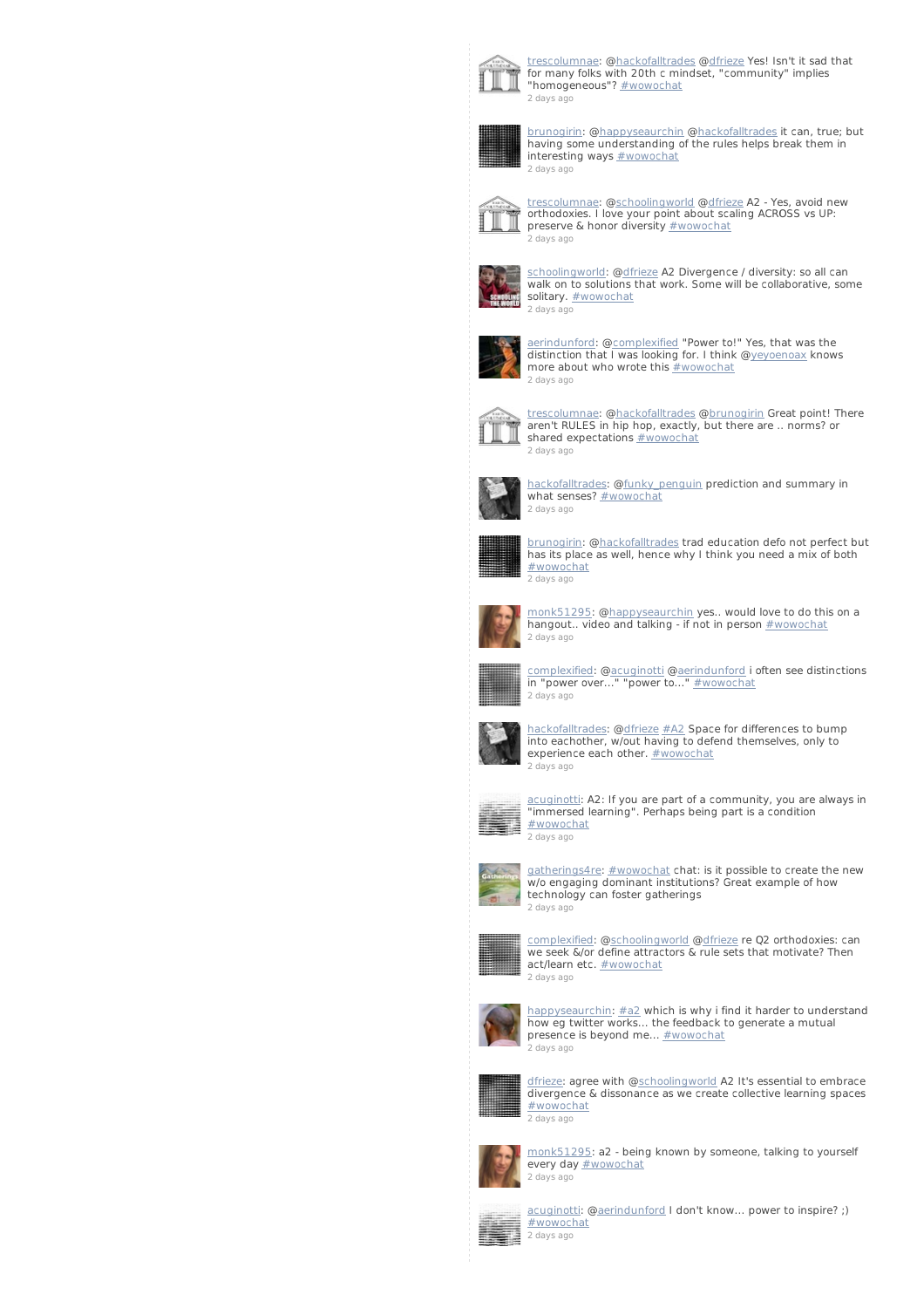

[schoolingworld](http://twitter.com/schoolingworld): [@dfrieze](http://twitter.com/dfrieze) Q2 [#complexity](/reach?q=%23complexity): It's vital not to create new orthodoxies. Different approaches work for different people / cultures. **[#wowochat](/reach?q=%23wowochat)** 2 [days](http://twitter.com/schoolingworld/statuses/235850623298465792) ago



[hackofalltrades](http://twitter.com/hackofalltrades): @[brunogirin](http://twitter.com/brunogirin) I grew up in the hip hop world.Trad education always dismissed our neglect for rules.Still impacted<br>millions of lives. <u>[#wowochat](/reach?q=%23wowochat)</u> 2 [days](http://twitter.com/hackofalltrades/statuses/235850614670757888) ago



[aerindunford](http://twitter.com/aerindunford): [@acuginotti](http://twitter.com/acuginotti): [#A2](/reach?q=%23A2): "no power over" ... as distinct<br>from another kind of power? <u>[#wowochat](/reach?q=%23wowochat)</u> 2 [days](http://twitter.com/aerindunford/statuses/235850432767987712) ago



[tonyhall](http://twitter.com/tonyhall): [@LloydDavis](http://twitter.com/LloydDavis) yes, using "social media' to help us learn and support each other - in a [#wowochat](/reach?q=%23wowochat) way!! 2 [days](http://twitter.com/tonyhall/statuses/235850171051823104) ago



[happyseaurchin](http://twitter.com/happyseaurchin): [#a2](/reach?q=%23a2) mutual presence... a shared listening... respect... all these words... it is a live, concurrent happening quality **[#wowochat](/reach?q=%23wowochat)** 2 [days](http://twitter.com/happyseaurchin/statuses/235850169533480961) ago



[trescolumnae](http://twitter.com/trescolumnae): A2 In vision statements for our projects, we said "joyful learning community" that can "build something meaningful together" [#wowochat](/reach?q=%23wowochat) 2 [days](http://twitter.com/trescolumnae/statuses/235849934866358272) ago



[tonyhall](http://twitter.com/tonyhall): [@complexified](http://twitter.com/complexified) .. links or resources that can help us better understand the concepts?< yes, but can I get back to you later on that **[#wowochat](/reach?q=%23wowochat)** 2 [days](http://twitter.com/tonyhall/statuses/235849650152828928) ago



[happyseaurchin](http://twitter.com/happyseaurchin): [@brunogirin](http://twitter.com/brunogirin) [@hackofalltrades](http://twitter.com/hackofalltrades) "...the ones who understand them intimately" (not necessarily, leads to expert-syndrome...) [#wowochat](/reach?q=%23wowochat) 2 [days](http://twitter.com/happyseaurchin/statuses/235849510067253248) ago



[brunogirin](http://twitter.com/brunogirin): [@monk51295](http://twitter.com/monk51295) [@proactivepaul](http://twitter.com/proactivepaul) Agreed, I was never able to learn by heart but was always able to learn when I understood **[#wowochat](/reach?q=%23wowochat)** 2 [days](http://twitter.com/brunogirin/statuses/235849497773760512) ago



[monk51295](http://twitter.com/monk51295): q2 - spaces where there is nothing to prove [#wowochat](/reach?q=%23wowochat) 2 [days](http://twitter.com/monk51295/statuses/235849469223116802) ago



[acuginotti](http://twitter.com/acuginotti): A2: I'd say that one condition is that whoever is there decided to come - no power over  $#$ wowochat 2 [days](http://twitter.com/acuginotti/statuses/235849343792455681) ago



[complexified](http://twitter.com/complexified): A2: freedom to try & fail. Interconnection of ppl & free flow of knowledge & info. Emergent shared purpose. Trust. [#wowochat](/reach?q=%23wowochat) 2 [days](http://twitter.com/complexified/statuses/235849204633829377) ago



<u>[bridgetmck](http://twitter.com/bridgetmck)</u>: Must abandon <u>[#wowochat](/reach?q=%23wowochat)</u> to take coffee to<br>husband framing pics for Light Leaves @<u>darkmtn</u> exhibition for several more hours. 2 [days](http://twitter.com/bridgetmck/statuses/235848977415811072) ago



[aerindunford](http://twitter.com/aerindunford): RT [@dfrieze](http://twitter.com/dfrieze) [#Q2](/reach?q=%23Q2): What conditions create space 4 collective learning to emerge? or "immersed learning" as [@happyseaurchin](http://twitter.com/happyseaurchin) called it [#wowochat](/reach?q=%23wowochat) 2 [days](http://twitter.com/aerindunford/statuses/235848965994717184) ago



[tonyhall](http://twitter.com/tonyhall): [@LloydDavis](http://twitter.com/LloydDavis) [#tuttle](/reach?q=%23tuttle) Friday? [#wowochat](/reach?q=%23wowochat) 2 [days](http://twitter.com/tonyhall/statuses/235848830946525185) ago



[brunogirin](http://twitter.com/brunogirin): [@hackofalltrades](http://twitter.com/hackofalltrades) Yes but the people who break the rules best are the ones who understand them intimately [#wowochat](/reach?q=%23wowochat) 2 [days](http://twitter.com/brunogirin/statuses/235848819047288832) ago



[happyseaurchin](http://twitter.com/happyseaurchin): RT [@monk51295](http://twitter.com/monk51295): facilitate curiosity from within, no? (definitely! this is what drove my classes, and all students respond!) [#wowochat](/reach?q=%23wowochat) 2 [days](http://twitter.com/happyseaurchin/statuses/235848810281197571) ago



[monk51295](http://twitter.com/monk51295): the more we gyrate back/forth, zoom out to virtual/global, zoom in to local/personal - we become healthier like in  $\frac{\text{#wowocht}}{}$  - fold onto 2 [days](http://twitter.com/monk51295/statuses/235848750273290240) ago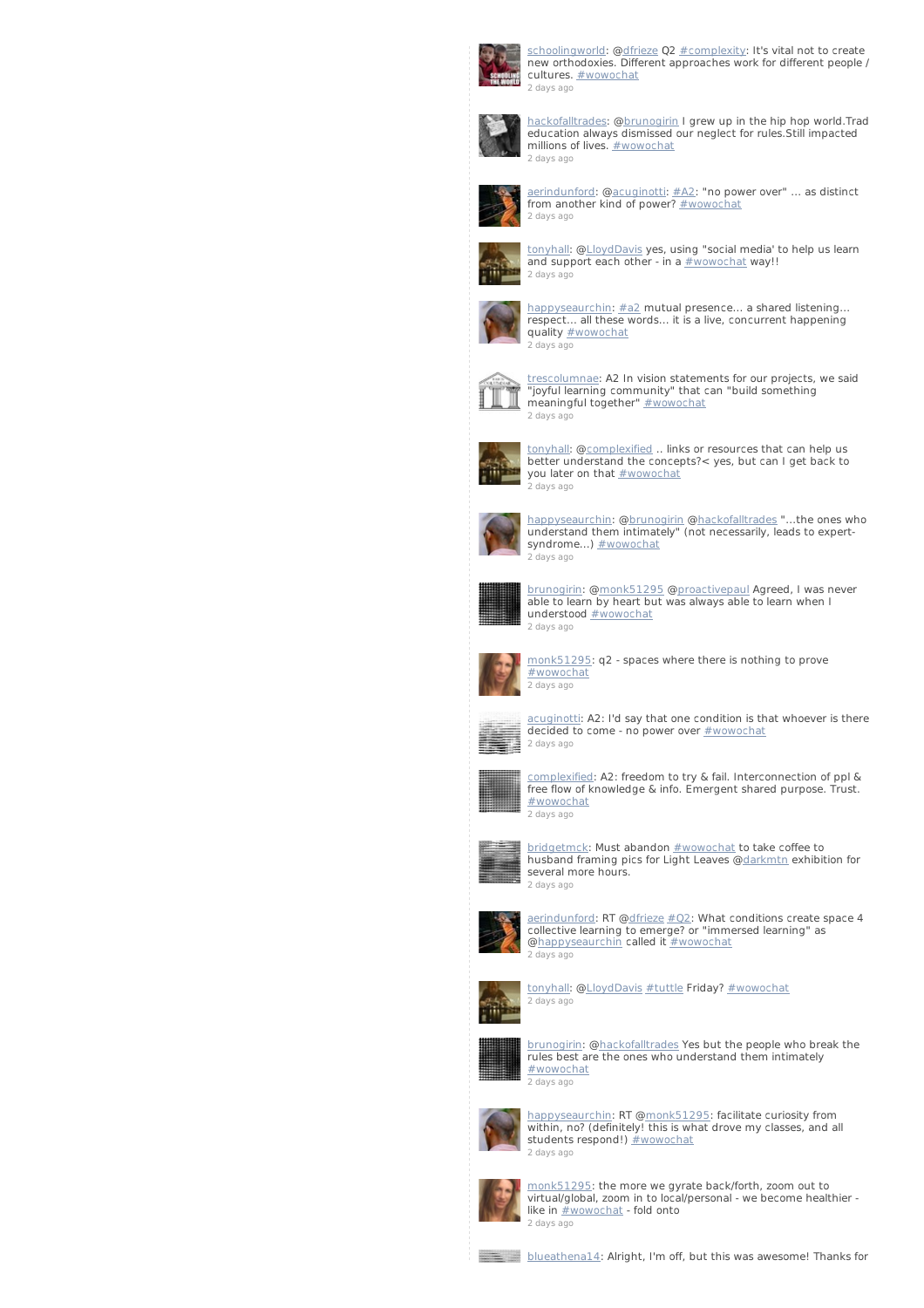

letting me join in! :) [#wowochat](/reach?q=%23wowochat) 2 [days](http://twitter.com/blueathena14/statuses/235848630018392064) ago



[LloydDavis](http://twitter.com/LloydDavis): [#wowochat](/reach?q=%23wowochat) you're tickling my ego but I really need to sleep, I had a very talky day, I'll try to look you over in the morning :) 2 [days](http://twitter.com/LloydDavis/statuses/235848545708679169) ago



[schoolingworld](http://twitter.com/schoolingworld): [@acuginotti](http://twitter.com/acuginotti) Whether on the street or online, real relationships can't occur where power relationships prevent authentic behavior. **[#wowochat](/reach?q=%23wowochat)** 2 [days](http://twitter.com/schoolingworld/statuses/235848501429424129) ago



[dfrieze](http://twitter.com/dfrieze): @<u>happyseaurchin</u> Q2: What conditions create the space<br>for collective learning to emerge? <u>[#wowochat](/reach?q=%23wowochat)</u> 2 [days](http://twitter.com/dfrieze/statuses/235848384345432064) ago



[monk51295](http://twitter.com/monk51295): [@acuginotti](http://twitter.com/acuginotti) yes.. child in the city/country - colin ward **[#wowochat](/reach?q=%23wowochat)** 2 [days](http://twitter.com/monk51295/statuses/235848236169056258) ago



[complexified](http://twitter.com/complexified): [@aerindunford](http://twitter.com/aerindunford) [@tonyhall](http://twitter.com/tonyhall) re social learning- have you links or resources that can help us better understand the concepts? **[#wowochat](/reach?q=%23wowochat)** 2 [days](http://twitter.com/complexified/statuses/235848125623967744) ago



[hackofalltrades](http://twitter.com/hackofalltrades): @[acuginotti](http://twitter.com/acuginotti) Definitely! I've found social media opens many new 'real world' relationships, [@aerindunford](http://twitter.com/aerindunford) among them, via [@dfrieze](http://twitter.com/dfrieze)! [#wowochat](/reach?q=%23wowochat) 2 [days](http://twitter.com/hackofalltrades/statuses/235847969189019648) ago



[happyseaurchin](http://twitter.com/happyseaurchin): RT @<u>bridgetmck</u>: My thesis: learning is<br>accelerated when its fluid, contextual, social, domestic (my word<br>for it is "immersed") <u>[#wowochat](/reach?q=%23wowochat)</u> 2 [days](http://twitter.com/happyseaurchin/statuses/235847893137891329) ago



[monk51295](http://twitter.com/monk51295): plato.. knowledge which is acquired by compulsion obtains no hold on the mind. facilitate curiosity from within, no? [#wowochat](/reach?q=%23wowochat) 2 [days](http://twitter.com/monk51295/statuses/235847890319314944) ago



[tonyhall](http://twitter.com/tonyhall): [@hackofalltrades](http://twitter.com/hackofalltrades) walking the streets with cameras, making pics, conversations, putting pics in 'public' space, comments, reflect **[#wowochat](/reach?q=%23wowochat)** 2 [days](http://twitter.com/tonyhall/statuses/235847845549322242) ago



imheleni: RT [@aerindunford](http://twitter.com/aerindunford): interesting [@LloydDavis](http://twitter.com/LloydDavis) and [#tuttle](/reach?q=%23tuttle) club (live socia media cafe) open spaces for learning, no predefined agenda **[#wowochat](/reach?q=%23wowochat)** 2 [days](http://twitter.com/imhelenj/statuses/235847724652716033) ago



[trescolumnae](http://twitter.com/trescolumnae): [@aerindunford](http://twitter.com/aerindunford) [@schoolingworld](http://twitter.com/schoolingworld) A1 Good point! Unschooling families are the prototype for walking out & walking on re education **[#wowochat](/reach?q=%23wowochat)** 2 [days](http://twitter.com/trescolumnae/statuses/235847692486574082) ago



[happyseaurchin](http://twitter.com/happyseaurchin): observation3: that is, the learning of our tweetchat is a function of how much we align collectively during this 4 hour period **[#wowochat](/reach?q=%23wowochat)** 2 [days](http://twitter.com/happyseaurchin/statuses/235847657732575233) ago



[hackofalltrades](http://twitter.com/hackofalltrades): @[acuginotti](http://twitter.com/acuginotti) I think the 2 can compliment 1 another. The social web is much closer to the streets than most school curriculum. [#wowochat](/reach?q=%23wowochat) 2 [days](http://twitter.com/hackofalltrades/statuses/235847601692487680) ago



cuginotti: Don't want to be anti-tech - wonderful projects - but believe that real people interaction is what is lacking in formal spaces [#wowochat](/reach?q=%23wowochat) 2 [days](http://twitter.com/acuginotti/statuses/235847465155305472) ago



[bridgetmck](http://twitter.com/bridgetmck): My thesis: learning is accelerated when it's fluid, contextual, social, domestic (in sense of local, nurturing, not just in house) [#wowochat](/reach?q=%23wowochat) 2 [days](http://twitter.com/bridgetmck/statuses/235847453004398592) ago



[happyseaurchin](http://twitter.com/happyseaurchin): observation2: a measure of success in conscious learning is how the object of thought and holding the object of thought match **[#wowochat](/reach?q=%23wowochat)** 2 [days](http://twitter.com/happyseaurchin/statuses/235847232283353090) ago



[aerindunford](http://twitter.com/aerindunford): [@tonyhall](http://twitter.com/tonyhall) does social learning relate to collective intelligence? [#wowochat](/reach?q=%23wowochat) 2 [days](http://twitter.com/aerindunford/statuses/235847050367991810) ago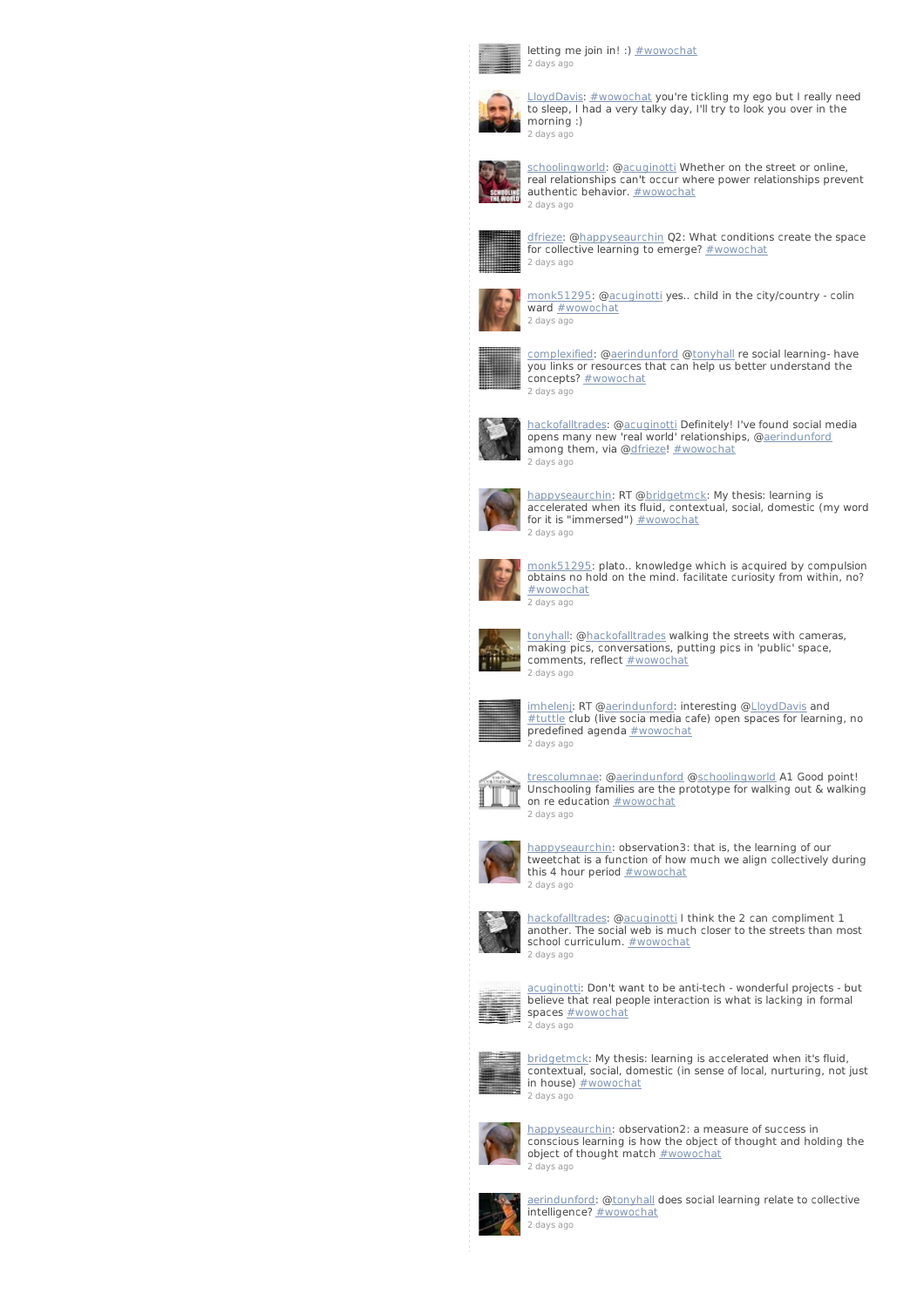

[acuginotti](http://twitter.com/acuginotti): Why do we need social media for if we lack participation, interaction, etc in formal institutions today. Why not street learning? [#wowochat](/reach?q=%23wowochat) 2 [days](http://twitter.com/acuginotti/statuses/235847045095751680) ago



[monk51295](http://twitter.com/monk51295): and yes - no predefined agenda [#wowochat](/reach?q=%23wowochat) 2 [days](http://twitter.com/monk51295/statuses/235846983116541952) ago



[hackofalltrades](http://twitter.com/hackofalltrades): @[tonyhall](http://twitter.com/tonyhall) Did they share pics w/ a common tag to tell their own stories/connect w/ others' stories? [#wowochat](/reach?q=%23wowochat) 2 [days](http://twitter.com/hackofalltrades/statuses/235846959972372480) ago



[bridgetmck](http://twitter.com/bridgetmck): I'm working on Learning Planet model: Praxis, Play, Plurality, Paragogy, Planetary Purpose. The P's are accidental. [#wowochat](/reach?q=%23wowochat) 2 [days](http://twitter.com/bridgetmck/statuses/235846928661872640) ago



[aerindunford](http://twitter.com/aerindunford): [@schoolingworld](http://twitter.com/schoolingworld) Q1. i think the ideas of UNSCHOOLING and UNLEARNING are very important in this conversation. [#wowochat](/reach?q=%23wowochat) 2 [days](http://twitter.com/aerindunford/statuses/235846884588150784) ago



<u>[tonyhall](http://twitter.com/tonyhall)</u>: Social Learning - emphasises participation, group<br>interaction, and utilizing collaborative environments. <u>[#wowochat](/reach?q=%23wowochat)</u> 2 [days](http://twitter.com/tonyhall/statuses/235846669219012608) ago



[happyseaurchin](http://twitter.com/happyseaurchin): observation1: conscious learning involves the object of thought, and the means of holding the object of thought in mind **[#wowochat](/reach?q=%23wowochat)** 2 [days](http://twitter.com/happyseaurchin/statuses/235846609177550850) ago



[monk51295](http://twitter.com/monk51295): city as school [#wowochat](/reach?q=%23wowochat) 2 [days](http://twitter.com/monk51295/statuses/235846582849904642) ago



[tonyhall](http://twitter.com/tonyhall): [@hackofalltrades](http://twitter.com/hackofalltrades) started using Flickr around 2004 as a support and social learning space with refugees and homeless people. **[#wowochat](/reach?q=%23wowochat)** .<br>2 [days](http://twitter.com/tonyhall/statuses/235846511227985920) ago



[complexified](http://twitter.com/complexified): [@proactivepaul](http://twitter.com/proactivepaul) and the fate of the 27? And you? [#wowochat](/reach?q=%23wowochat) 2 [days](http://twitter.com/complexified/statuses/235846038810935297) ago



[aerindunford](http://twitter.com/aerindunford): [@tonyhall](http://twitter.com/tonyhall) [@happyseaurchin](http://twitter.com/happyseaurchin) what is social learning? [#wowochat](/reach?q=%23wowochat)



[hackofalltrades](http://twitter.com/hackofalltrades): @[tonyhall](http://twitter.com/tonyhall) How have you used Flickr for learning, Tony? [#wowochat](/reach?q=%23wowochat) 2 [days](http://twitter.com/hackofalltrades/statuses/235845880438202368) ago



<u>[schoolingworld](http://twitter.com/schoolingworld)</u>: Q1: Unschooling, apprenticeships, supporting<br>young people in moving in and out of schools as they need to.<br>School as one tool. <u>[#wowochat](/reach?q=%23wowochat)</u> 2 [days](http://twitter.com/schoolingworld/statuses/235845827489308673) ago



[hackofalltrades](http://twitter.com/hackofalltrades): @[brunogirin](http://twitter.com/brunogirin) ...Much has been created by abandoning/not adopting the structures of language... or other assumed "building blocks' [#wowochat](/reach?q=%23wowochat) 2 [days](http://twitter.com/hackofalltrades/statuses/235845748514754560) ago



[proactivepaul](http://twitter.com/proactivepaul): [@complexified](http://twitter.com/complexified) i quit teaching [#wowochat](/reach?q=%23wowochat) 2 [days](http://twitter.com/proactivepaul/statuses/235845478749720576) ago



[tonyhall](http://twitter.com/tonyhall): [@acuginott](http://twitter.com/acuginotti)i Social Media tools changed the way I approached Social Learning [#wowochat](/reach?q=%23wowochat) 2 [days](http://twitter.com/tonyhall/statuses/235845461603414016) ago



[hackofalltrades](http://twitter.com/hackofalltrades): @[brunogirin](http://twitter.com/brunogirin) But raises question: how much do even supposed core competencies like grammar whittle down our **[#creativity](/reach?q=%23creativity)?** [#wowochat](/reach?q=%23wowochat) 2 [days](http://twitter.com/hackofalltrades/statuses/235845399036977153) ago



omplexified: [@proactivepaul](http://twitter.com/proactivepaul) was there a common factor in the 27? What did you do? What result? [#wowochat](/reach?q=%23wowochat) 2 [days](http://twitter.com/complexified/statuses/235845252085325824) ago



[happyseaurchin](http://twitter.com/happyseaurchin): RT [@acuginotti](http://twitter.com/acuginotti): Dont share the big fuzz on social media - really think people need spaces for real social learning **[#wowochat](/reach?q=%23wowochat)** 2 [days](http://twitter.com/happyseaurchin/statuses/235845179712602112) ago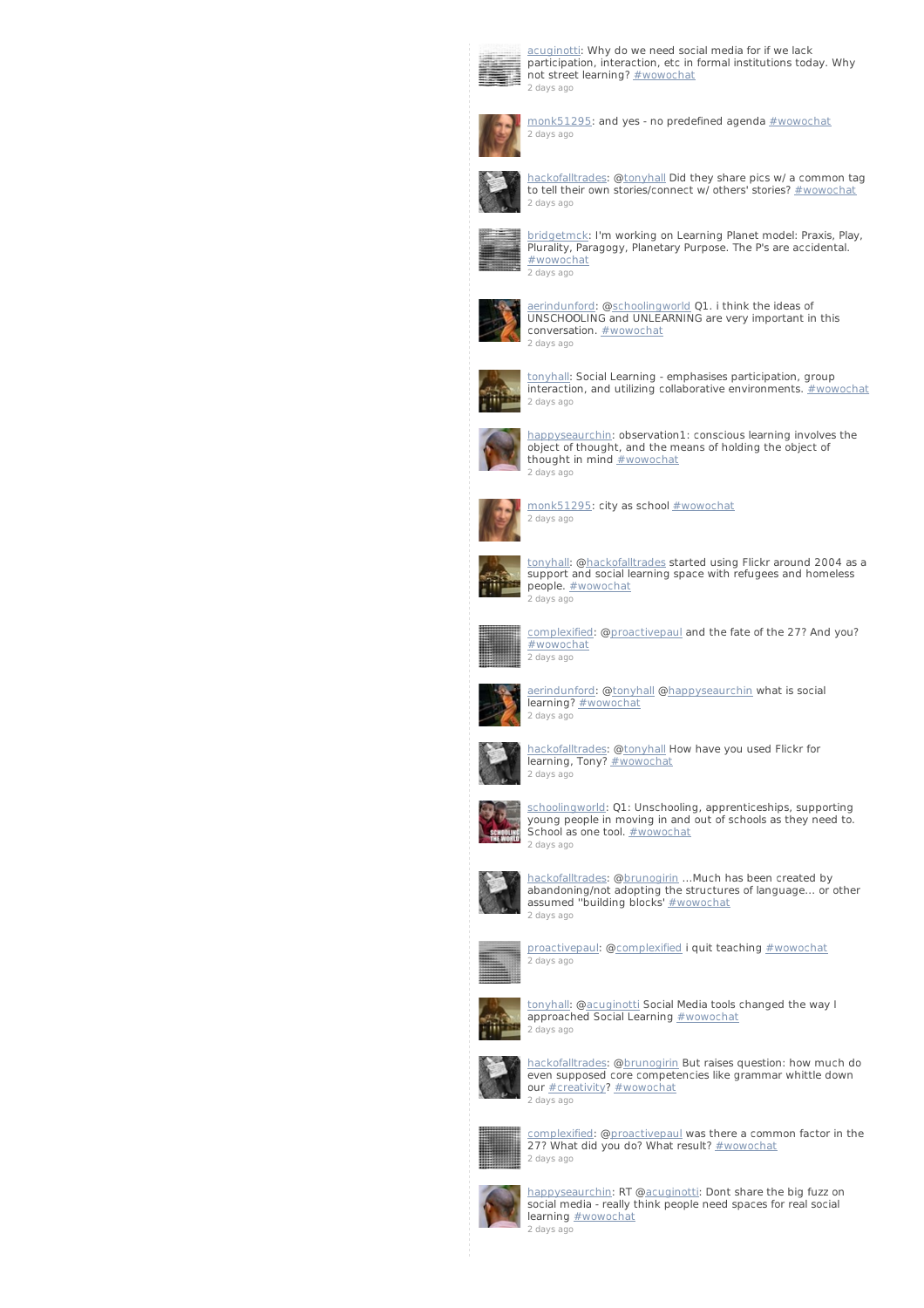

[aerindunford](http://twitter.com/aerindunford): [@proactivepaul](http://twitter.com/proactivepaul) ? 4 when u return: what makes u<br>think the other 27 didn't want to be learning? <u>[#wowochat](/reach?q=%23wowochat)</u> 2 [days](http://twitter.com/aerindunford/statuses/235845016080240640) ago



[hackofalltrades](http://twitter.com/hackofalltrades): @[bridgetmck](http://twitter.com/bridgetmck) Of course! That makes much more sense! [#wowochat](/reach?q=%23wowochat) 2 [days](http://twitter.com/hackofalltrades/statuses/235845010002685952) ago



[fraukeatschool](http://twitter.com/fraukeatschool): [@cervus](http://twitter.com/cervus) Just occurred to me you should be a part of [#wowochat](/reach?q=%23wowochat) on [#education](/reach?q=%23education) now, as well [#wowochat](/reach?q=%23wowochat) 2 [days](http://twitter.com/fraukeatschool/statuses/235844894839685121) ago



[hackofalltrades](http://twitter.com/hackofalltrades): @[trescolumnae](http://twitter.com/trescolumnae) It is! Yeah - finding that balance is never easy, either in terms of structure design, or our own individual input! [#wowochat](/reach?q=%23wowochat) 2 [days](http://twitter.com/hackofalltrades/statuses/235844889143803904) ago



[acuginotti](http://twitter.com/acuginotti): Don't share the big fuzz on social media - really think people need spaces and opportunities for real social learning [#wowochat](/reach?q=%23wowochat) 2 [days](http://twitter.com/acuginotti/statuses/235844883259195393) ago



[tonyhall](http://twitter.com/tonyhall): RT [@aerindunford](http://twitter.com/aerindunford): [#A1](/reach?q=%23A1) interesting what [@LloydDavis](http://twitter.com/LloydDavis) is doing with **[#tuttle](/reach?q=%23tuttle) club open spaces for learning**, no predefined agenda **[#wowochat](/reach?q=%23wowochat)** .<br>2 [days](http://twitter.com/tonyhall/statuses/235844870873419776) ago



[proactivepaul](http://twitter.com/proactivepaul): The only plus point in my short teaching career were 17-18 year olds who chose to study and wanted to learn database design **[#wowochat](/reach?q=%23wowochat) [#rdbms](/reach?q=%23rdbms)** 2 [days](http://twitter.com/proactivepaul/statuses/235844632053948416) ago



[aerindunford](http://twitter.com/aerindunford): [#A1](/reach?q=%23A1) interesting what @[LloydDavis](http://twitter.com/LloydDavis) is doing with [#tuttle](/reach?q=%23tuttle) club (live socia media cafe) open spaces for learning, no predefined agenda [#wowochat](/reach?q=%23wowochat) .<br>2 [days](http://twitter.com/aerindunford/statuses/235844591457271808) ago



[tonyhall](http://twitter.com/tonyhall): [@hackofalltrades](http://twitter.com/hackofalltrades) in relation to Twitter and Social Media - I've used Flickr as a social learning space (platform) [#wowochat](/reach?q=%23wowochat) 2 [days](http://twitter.com/tonyhall/statuses/235844560142598144) ago



<u>[trescolumnae](http://twitter.com/trescolumnae)</u>: A1 (con) Have also been trying to get something<br>like this started <u>[tinyurl.com/tcschools](http://t.co/hsiqk6Cd)</u> - feeling very stuck & frustrated **[#wowochat](/reach?q=%23wowochat)** 2 [days](http://twitter.com/trescolumnae/statuses/235844418182189056) ago



[blueathena14](http://twitter.com/blueathena14): [@proactivepau](http://twitter.com/proactivepaul)l @[complexified](http://twitter.com/complexified) Experiments like Lapis (<u>practomime.com</u>) and TresColumnae are awesome for<br>that problem! <u>[#wowochat](/reach?q=%23wowochat)</u> 2 [days](http://twitter.com/blueathena14/statuses/235844408082321409) ago



[hackofalltrades](http://twitter.com/hackofalltrades): @[tobyblume](http://twitter.com/tobyblume) Just occurred to me you should be a part of  $\frac{H}{W}$  wowochat, in light of your  $\frac{H}{W}$  freeschools experiment, if around! [bit.ly/PpNUcu](http://t.co/aMNwOZOy) 2 [days](http://twitter.com/hackofalltrades/statuses/235844324997345280) ago



[trescolumnae](http://twitter.com/trescolumnae): A1 As I mentioned earlier, have developed [tconline.trescolumnae.com](http://t.co/Zt6aeAc4) to encourage collaborative creation vs consumption for learning **[#wowochat](/reach?q=%23wowochat)** 2 [days](http://twitter.com/trescolumnae/statuses/235844227324583937) ago



[complexified](http://twitter.com/complexified): [@happyseaurchin](http://twitter.com/happyseaurchin) yes, all the tweetchats i am on, use the Q# A# convention. Much easier for thread response & harvest. **[#wowochat](/reach?q=%23wowochat)** :-) 2 [days](http://twitter.com/complexified/statuses/235844139651059712) ago



[proactivepaul](http://twitter.com/proactivepaul): Need to go offline but final thought coming up next [#wowochat](/reach?q=%23wowochat) 2 [days](http://twitter.com/proactivepaul/statuses/235844102711812096) ago



[fraukeatschool](http://twitter.com/fraukeatschool): A1: Hosting an intergenerational future learning space at school  $+$  now walking back into the system 4 creation of it at uni **[#wowochat](/reach?q=%23wowochat)** 2 [days](http://twitter.com/fraukeatschool/statuses/235844051516157952) ago



[hackofalltrades](http://twitter.com/hackofalltrades): @[dfrieze](http://twitter.com/dfrieze) I'm also using Twitter to discuss ideas I'm writing about... constant learning loop fr/ those interested to engage...  $\frac{\# \text{A1}}{\# \text{wowochat}}$ 2 [days](http://twitter.com/hackofalltrades/statuses/235843911053086720) ago



[tonyhall](http://twitter.com/tonyhall): My biggest problem with a class is that they all wanted to be taught ... rather the learn (to learn). [#wowochat](/reach?q=%23wowochat) 2 [days](http://twitter.com/tonyhall/statuses/235843904031838208) ago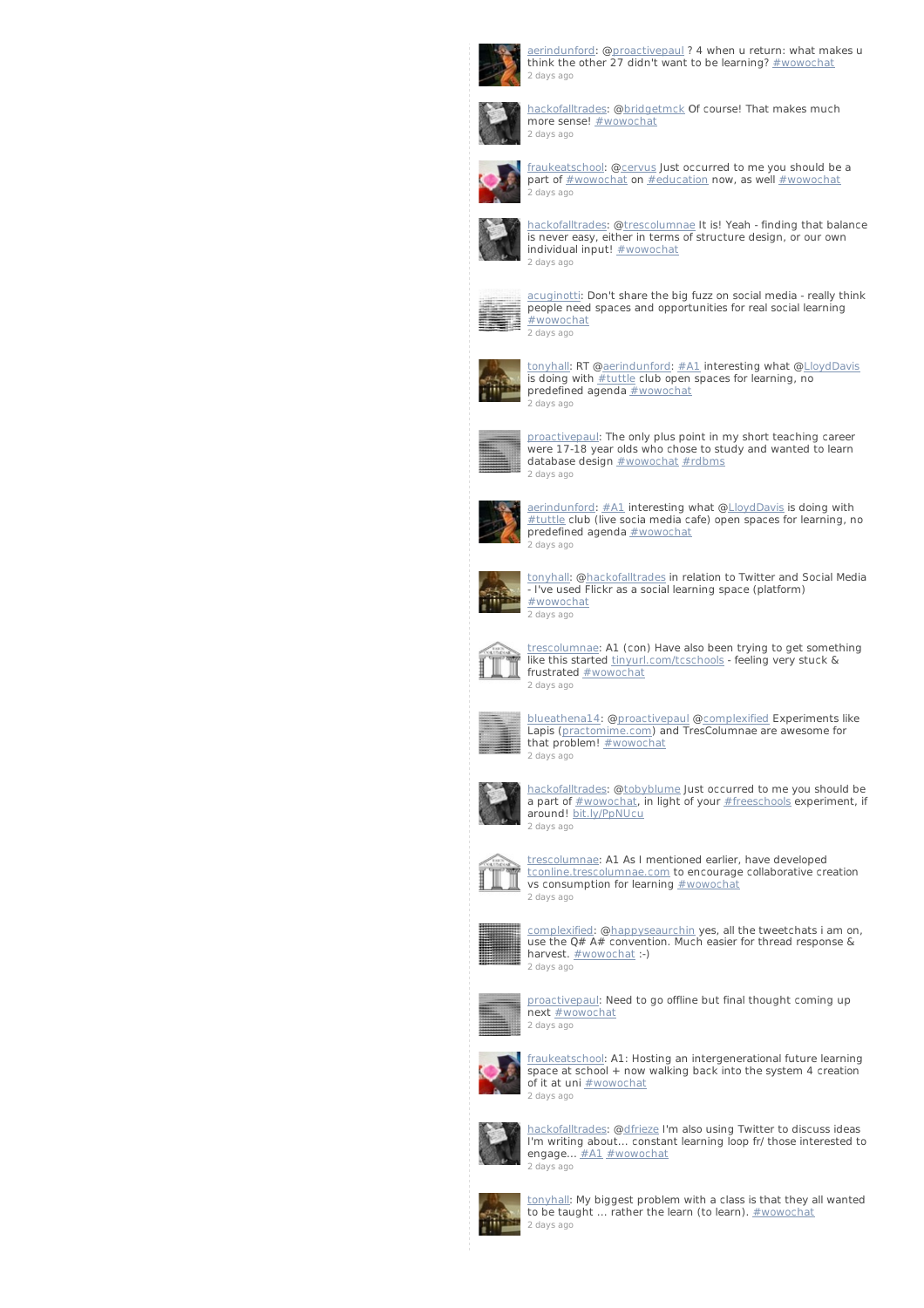

cuginotti: A1 I guess I came to teach in a free school to see how it all comes together if only comes who wants to come [#education](/reach?q=%23education) [#wowochat](/reach?q=%23wowochat) 2 [days](http://twitter.com/acuginotti/statuses/235843813703290881) ago



[complexified](http://twitter.com/complexified): A1: i work with doctoral community school psych students, teaching **[#complexity](/reach?q=%23complexity) & Sarason**, to help new ways form & emerge. **[#wowochat](/reach?q=%23wowochat)** 2 [days](http://twitter.com/complexified/statuses/235843664058929152) ago



[brunogirin](http://twitter.com/brunogirin): [@hackofalltrades](http://twitter.com/hackofalltrades) Organic for phrases, expression, tone of voice; preplanned for grammar rules, verb forms etc. [#wowochat](/reach?q=%23wowochat) 2 [days](http://twitter.com/brunogirin/statuses/235843506717990912) ago



[tonyhall](http://twitter.com/tonyhall): RT [@hackofalltrades](http://twitter.com/hackofalltrades): Ive found Twitters been my best source of learning in last 3-4yrs. Info/debate/synchronicity...all here! [#wowochat](/reach?q=%23wowochat) 2 [days](http://twitter.com/tonyhall/statuses/235843491417190400) ago



[proactivepaul](http://twitter.com/proactivepaul): agreed @<u>complexified</u> my biggest prob in a class<br>of 30 was the 27 who didn't want to learn <u>[#wowochat](/reach?q=%23wowochat)</u> 2 [days](http://twitter.com/proactivepaul/statuses/235843425835044864) ago



[hackofalltrades](http://twitter.com/hackofalltrades): @[farrisberg](http://twitter.com/farrisberg) The story on <u>[#wowochat](/reach?q=%23wowochat)</u> tweets is<br>here: <u>[bit.ly/PpNUcu](http://t.co/aMNwOZOy)</u> :-) 2 [days](http://twitter.com/hackofalltrades/statuses/235843093298020352) ago



[tonyhall](http://twitter.com/tonyhall): dfrieze Q1: What experiments in **[#education](/reach?q=%23education)** are you walking on to?  $\frac{\text{#wowochat}}{\text{#wawochat}}$  $\frac{\text{#wowochat}}{\text{#wawochat}}$  $\frac{\text{#wowochat}}{\text{#wawochat}}$  > "Learning Conversations" & Twitter hackofalltrades **[#wowochat](/reach?q=%23wowochat)** 2 [days](http://twitter.com/tonyhall/statuses/235843051694747648) ago



[aerindunford](http://twitter.com/aerindunford): [@complexified](http://twitter.com/complexified): "R you using tags for Qs & As? (Q1, Q2, A1, A2 etc.)" great idea let's try this! thx! [#wowochat](/reach?q=%23wowochat) 2 [days](http://twitter.com/aerindunford/statuses/235842962737745920) ago



[complexified](http://twitter.com/complexified): Given high degree of [#complexity](/reach?q=%23complexity) in [#edu](/reach?q=%23edu), we must acknowledge one way won't work for all. Need multiple ways probing possibility **[#wowochat](/reach?q=%23wowochat)** 2 [days](http://twitter.com/complexified/statuses/235842956882477056) ago



[farrisberg](http://twitter.com/farrisberg): @<u>chadsansing</u> digging your tweets with <u>[#wowochat](/reach?q=%23wowochat)</u>.<br>What is this chat's purpose? 2 [days](http://twitter.com/farrisberg/statuses/235842900833992705) ago



[happyseaurchin](http://twitter.com/happyseaurchin): A1: paying for a time-period where people can learn... thus inviting people to co-create without external pressures [#wowochat](/reach?q=%23wowochat) .<br>2 [days](http://twitter.com/happyseaurchin/statuses/235842889874305024) ago



[lexschroeder](http://twitter.com/lexschroeder): RT [@dfrieze](http://twitter.com/dfrieze): Q1: What experiments in [#education](/reach?q=%23education) are you walking on to? [#wowochat](/reach?q=%23wowochat) 2 [days](http://twitter.com/lexschroeder/statuses/235842815874174976) ago



[hackofalltrades](http://twitter.com/hackofalltrades): @[dfrieze](http://twitter.com/dfrieze) I'm playing w/ Twitter as 'self-directed organisational learning + development tool'.  $\#01$   $\#$ wowochat 2 [days](http://twitter.com/hackofalltrades/statuses/235842761859928064) ago



[hackofalltrades](http://twitter.com/hackofalltrades): I've found Twitter's been my best source of learning in last 3-4yrs. Info/debate/opportunities/synchronicity...all available here! [#wowochat](/reach?q=%23wowochat) 2 [days](http://twitter.com/hackofalltrades/statuses/235842443566804992) ago



[dfrieze](http://twitter.com/dfrieze): Q1: What experiments in **[#education](/reach?q=%23education)** are you walking on to? [#wowochat](/reach?q=%23wowochat) 2 [days](http://twitter.com/dfrieze/statuses/235842363883405312) ago



[complexified](http://twitter.com/complexified): RT [@hackofalltrades](http://twitter.com/hackofalltrades): I'm guessing most [#wowochat](/reach?q=%23wowochat) folks will have seen @[SirKenRobinson](http://twitter.com/SirKenRobinson)'s 'Changing [#Education](/reach?q=%23Education) Paradigms' talk? [youtu.be/zDZFcDGpL4U](http://t.co/Bn6iyoAJ) 2 [days](http://twitter.com/complexified/statuses/235842267351506944) ago



[lexschroeder](http://twitter.com/lexschroeder): thank you all for letting me join briefly! [#wowochat](/reach?q=%23wowochat) will read transcript later, glad to connect 2 [days](http://twitter.com/lexschroeder/statuses/235842169968140288) ago



[happyseaurchin](http://twitter.com/happyseaurchin): [@complexified](http://twitter.com/complexified) have you used such a system before? [#wowochat](/reach?q=%23wowochat) 2 [days](http://twitter.com/happyseaurchin/statuses/235842165807411200) ago



william dejean: I've been interested as to how social justice connects to these conversations of learning [#wowochat](/reach?q=%23wowochat) [williamdejean.com/index.php?opti…](http://t.co/MMpZVhl9) 2 [days](http://twitter.com/william_dejean/statuses/235842116067155968) ago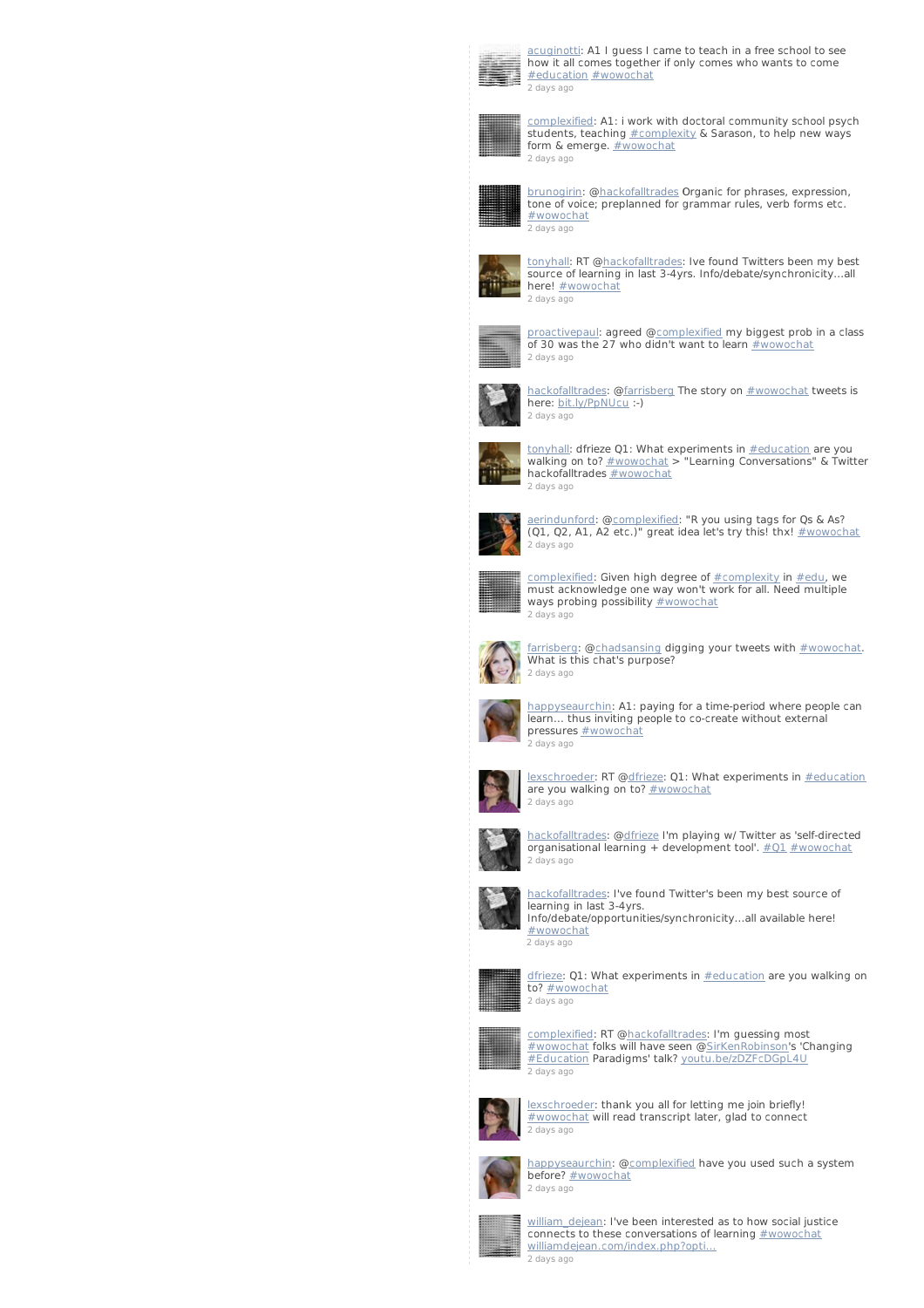

t<u>rescolumnae</u>: @<u>hackofalltrades</u> I think the conditions can be<br>created to foster organic learning. Find&honor learners'<br>passions&interests. Hard! <u>[#wowochat](/reach?q=%23wowochat)</u> 2 [days](http://twitter.com/trescolumnae/statuses/235842076812664832) ago



<u>[dfrieze](http://twitter.com/dfrieze)</u>: Invitation from @<u>trescolumnae</u> for us to share "what<br>now?" Thoughts? <u>[#wowochat](/reach?q=%23wowochat)</u> 2 [days](http://twitter.com/dfrieze/statuses/235842046378774528) ago



[complexified](http://twitter.com/complexified): [@dfrieze](http://twitter.com/dfrieze) hi .. Are you using tags for Qs & As? (Q1, Q2, A1, A2 etc.) Harder to follow & harvest threads without labels. **[#wowochat](/reach?q=%23wowochat)** 2 [days](http://twitter.com/complexified/statuses/235841905320136704) ago



<u>[lexschroeder](http://twitter.com/lexschroeder)</u>: @<u>nrothstein</u> @<u>siirimorley</u> FYI you may be<br>interested in <u>[#wowochat](/reach?q=%23wowochat)</u>, i have to leave now, but check it out! 2 [days](http://twitter.com/lexschroeder/statuses/235841622045253632) ago



[trescolumnae](http://twitter.com/trescolumnae): [@dfrieze](http://twitter.com/dfrieze) [@chadsansing](http://twitter.com/chadsansing) Good point. I've slowly & sadly come to realize that I'm not aligned w that system. What<br>now? <u>[#wowochat](/reach?q=%23wowochat)</u> 2 [days](http://twitter.com/trescolumnae/statuses/235841615309189120) ago



[happyseaurchin](http://twitter.com/happyseaurchin): (meta: perhaps we need to learn how to communicate here and now using this hashtag better -- there's a challenge for us!) [#wowochat](/reach?q=%23wowochat) 2 [days](http://twitter.com/happyseaurchin/statuses/235841559948558336) ago



[lexschroeder](http://twitter.com/lexschroeder): RT [@schoolingworld](http://twitter.com/schoolingworld): [@monk51295](http://twitter.com/monk51295) Power and learning don't mix. Voluntary structure is not the same as involuntary authority. **[#wowochat](/reach?q=%23wowochat)** 2 [days](http://twitter.com/lexschroeder/statuses/235841294759497728) ago



[hackofalltrades](http://twitter.com/hackofalltrades): How much of learning can be preplanned? how much happens organically? Is there a space between? If so, when have you found it?  $#$  wowochat 2 [days](http://twitter.com/hackofalltrades/statuses/235841207383756803) ago



[trescolumnae](http://twitter.com/trescolumnae): [@blueathena14](http://twitter.com/blueathena14) @[aerindunford](http://twitter.com/aerindunford) [@chadsansing](http://twitter.com/chadsansing) Curious as well - what specific forces from outside can/should we bring to bear, where? [#wowochat](/reach?q=%23wowochat) 2 [days](http://twitter.com/trescolumnae/statuses/235841205416640512) ago



[happyseaurchin](http://twitter.com/happyseaurchin): RT [@monk51295](http://twitter.com/monk51295): Power and learning dont<br>mix. (agreed with this initially, but with any group, power differential emerges) [#wowochat](/reach?q=%23wowochat) 2 [days](http://twitter.com/happyseaurchin/statuses/235841184709345280) ago



[schoolingworld](http://twitter.com/schoolingworld): [@dfrieze](http://twitter.com/dfrieze) Yes, then school becomes a voluntarily chosen structure. No problem. [#wowochat](/reach?q=%23wowochat) 2 [days](http://twitter.com/schoolingworld/statuses/235841054279086080) ago



[trescolumnae](http://twitter.com/trescolumnae): [@chadsansing](http://twitter.com/chadsansing) Yes - it's important to bring that out and name it for what it is. Hope you can drop back in later! [#wowochat](/reach?q=%23wowochat) 2 [days](http://twitter.com/trescolumnae/statuses/235840928684838913) ago



[complexified](http://twitter.com/complexified): Is it possible to create the new without engaging dominant institutions? -- Great question being explored now on [#wowochat](/reach?q=%23wowochat) 2 [days](http://twitter.com/complexified/statuses/235840838419247104) ago



[blueathena14](http://twitter.com/blueathena14): [@trescolumnae](http://twitter.com/trescolumnae) @[monk51295](http://twitter.com/monk51295) Exactly--high stakes testing world is not conductive to actually \*earning to USE material and knowledge. [#wowochat](/reach?q=%23wowochat) 2 [days](http://twitter.com/blueathena14/statuses/235840830865281024) ago



[monk51295](http://twitter.com/monk51295): RT @[schoolingworld](http://twitter.com/schoolingworld): [@monk51295](http://twitter.com/monk51295) Power and learning don't mix. Voluntary structure is not the same as involuntary authority. **[#wowochat](/reach?q=%23wowochat)** 2 [days](http://twitter.com/monk51295/statuses/235840777354354688) ago



d<u>frieze</u>: @<u>chadsansing</u> What would it be like to honor that<br>dominant system DOES work for some. Others can walk out<br>rather than take it on <u>[#wowochat](/reach?q=%23wowochat)</u> 2 [days](http://twitter.com/dfrieze/statuses/235840717510033408) ago



[chadsansing](http://twitter.com/chadsansing): [#wowochat](/reach?q=%23wowochat)...so much of what system "knows" re: teaching, learning, kids, & results is skewed by biases programmed into schl itself 2 [days](http://twitter.com/chadsansing/statuses/235840684324687872) ago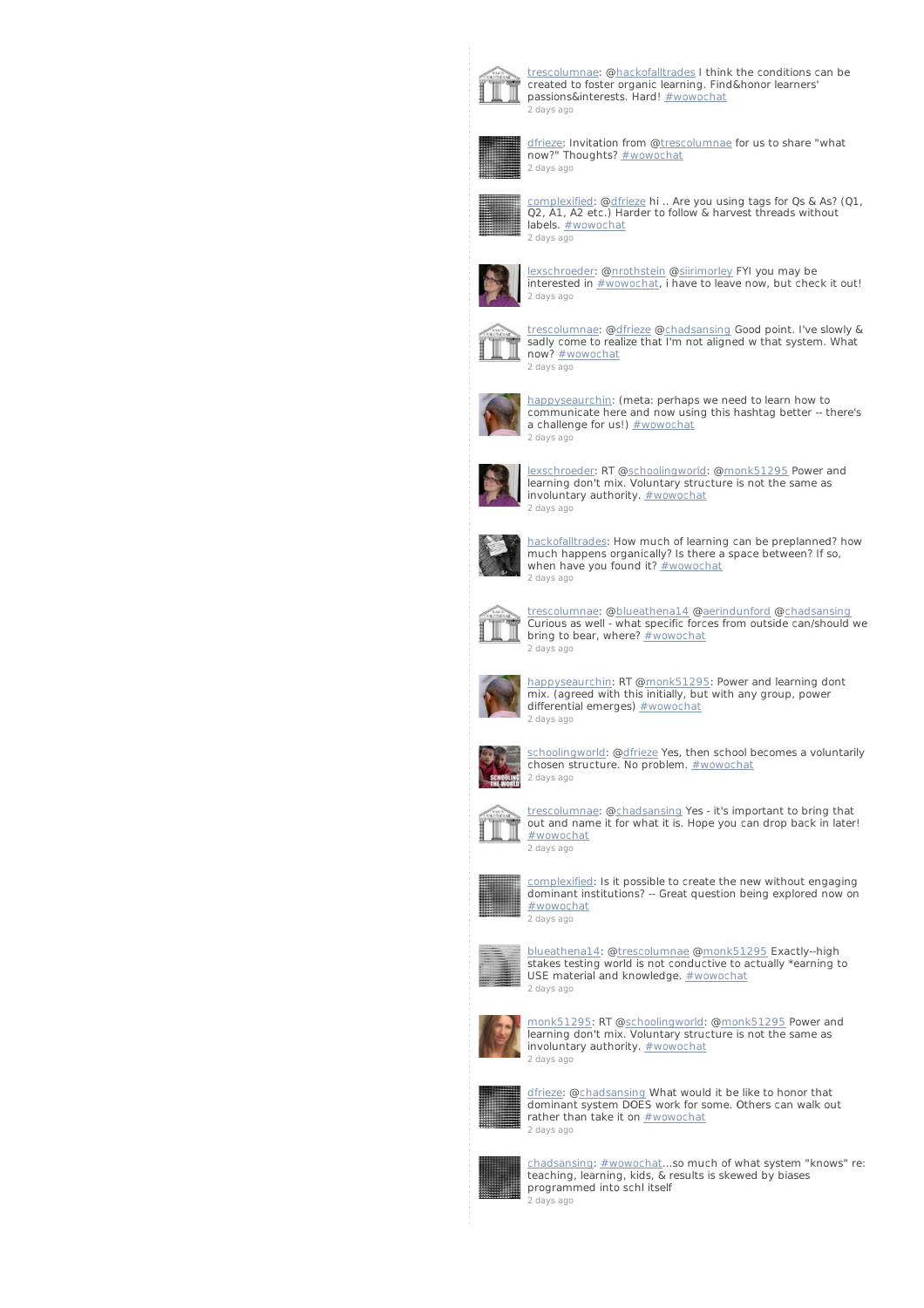

omplexified: Hi, late artiving. Bruce Waltuck, complexity in org change person, perceiver of the emerging possible. Central NJ [#wowochat](/reach?q=%23wowochat) 2 [days](http://twitter.com/complexified/statuses/235840667459403777) ago



[schoolingworld](http://twitter.com/schoolingworld): [@chadsansing](http://twitter.com/chadsansing) Involuntary ranking is not the same as asked-for feedback. **[#wowochat](/reach?q=%23wowochat)** 2 [days](http://twitter.com/schoolingworld/statuses/235840651177119744) ago



[lexschroeder](http://twitter.com/lexschroeder): RT [@happyseaurchin](http://twitter.com/happyseaurchin): RT [@tonyhall](http://twitter.com/tonyhall): Maybe the dominant education system works very well for the system it was/is designed for **[#wowochat](/reach?q=%23wowochat)** 2 [days](http://twitter.com/lexschroeder/statuses/235840633858822144) ago



[happyseaurchin](http://twitter.com/happyseaurchin): RT [@tonyhal](http://twitter.com/tonyhall)l: Maybe the dominant education system works very well for the system it was/is designed for [#wowochat](/reach?q=%23wowochat) 2 [days](http://twitter.com/happyseaurchin/statuses/235840565562986496) ago



[blueathena14](http://twitter.com/blueathena14): [@aerindunford](http://twitter.com/aerindunford) @<u>chadsansing</u> Curious to hear<br>more about this!! :) <u>[#wowochat](/reach?q=%23wowochat)</u> 2 [days](http://twitter.com/blueathena14/statuses/235840413066489856) ago



choolingworld: [@monk51295](http://twitter.com/monk51295) Power and learning don't mix. Voluntary structure is not the same as involuntary authority. [#wowochat](/reach?q=%23wowochat) 2 [days](http://twitter.com/schoolingworld/statuses/235840379004530688) ago



[bridgetmck](http://twitter.com/bridgetmck): .[@hackofalltrades](http://twitter.com/hackofalltrades) Forgot to put [#wowochat](/reach?q=%23wowochat) tag in that reply. We don't really do lessons. More emergent projects or opportune chats. [#homeed](/reach?q=%23homeed) 2 [days](http://twitter.com/bridgetmck/statuses/235840324180770816) ago



[chadsansing](http://twitter.com/chadsansing): [#wowochat](/reach?q=%23wowochat) gotta go, but will say that explicit purpose of dominant ed systm is to sort kids by pretending equal footing when there's none... 2 [days](http://twitter.com/chadsansing/statuses/235840165241835520) ago



[happyseaurchin](http://twitter.com/happyseaurchin): RT [@lexschroeder](http://twitter.com/lexschroeder): ive learned the most thru relationships. classes/dialogues/events with trust as unifying factor, not structure. **[#wowochat](/reach?q=%23wowochat)** 2 [days](http://twitter.com/happyseaurchin/statuses/235840093338877954) ago



[trescolumnae](http://twitter.com/trescolumnae): [@monk51295](http://twitter.com/monk51295) Yes, compulsion is a big part of the problem. Hard to build joyful community on foundation of "or else" **[#wowochat](/reach?q=%23wowochat)** 2 [days](http://twitter.com/trescolumnae/statuses/235840090415460352) ago



[aerindunford](http://twitter.com/aerindunford): [@chadsansing](http://twitter.com/chadsansing) this suggests that you think we<br>might be able to shift the <u>[#education](/reach?q=%23education)</u> system from inside (w/ support fr outside)? [#wowochat](/reach?q=%23wowochat) 2 [days](http://twitter.com/aerindunford/statuses/235840081833893888) ago



[trescolumnae](http://twitter.com/trescolumnae): [@chadsansing](http://twitter.com/chadsansing) Excellent idea! [#wowochat](/reach?q=%23wowochat) 2 [days](http://twitter.com/trescolumnae/statuses/235839834093146112) ago



[AnnaClare\\_\\_](http://twitter.com/AnnaClare__): RT [@hackofalltrades](http://twitter.com/hackofalltrades): I'm guessing most [#wowochat](/reach?q=%23wowochat) folks will have seen @[SirKenRobinson](http://twitter.com/SirKenRobinson)'s 'Changing [#Education](/reach?q=%23Education) Paradigms' talk? [youtu.be/zDZFcDGpL4U](http://t.co/Bn6iyoAJ) 2 [days](http://twitter.com/AnnaClare__/statuses/235839808625324032) ago



[monk51295](http://twitter.com/monk51295): perhaps our biggest hurdle is the compulsion piece. if we could create gatherings that matter.. per choice.. [#wowochat](/reach?q=%23wowochat) 2 [days](http://twitter.com/monk51295/statuses/235839732469354497) ago



[trescolumnae](http://twitter.com/trescolumnae): [@tonyhall](http://twitter.com/tonyhall) Good point! Systems, in general, are aligned (if not designed) to produce the results they do produce. **[#wowochat](/reach?q=%23wowochat)** 2 [days](http://twitter.com/trescolumnae/statuses/235839246831845378) ago



[trescolumnae](http://twitter.com/trescolumnae): [@lexschroeder](http://twitter.com/lexschroeder) Have been thinking about that quite a lot as well - would love your thoughts about this idea [tinyurl.com/tcschools](http://t.co/hsiqk6Cd) [#wowochat](/reach?q=%23wowochat) 2 [days](http://twitter.com/trescolumnae/statuses/235839061909180416) ago



[lexschroeder](http://twitter.com/lexschroeder): RT [@hackofalltrades](http://twitter.com/hackofalltrades): I'm guessing most [#wowochat](/reach?q=%23wowochat) folks will have seen @[SirKenRobinson](http://twitter.com/SirKenRobinson)'s 'Changing [#Education](/reach?q=%23Education) Paradigms' talk? [youtu.be/zDZFcDGpL4U](http://t.co/Bn6iyoAJ) 2 [days](http://twitter.com/lexschroeder/statuses/235838966853689344) ago



[hackofalltrades](http://twitter.com/hackofalltrades): RT [@tonyhall](http://twitter.com/tonyhall): Maybe the 'dominant' education system works very well for the system it was/is designed for [#wowochat](/reach?q=%23wowochat) 2 [days](http://twitter.com/hackofalltrades/statuses/235838934825959424) ago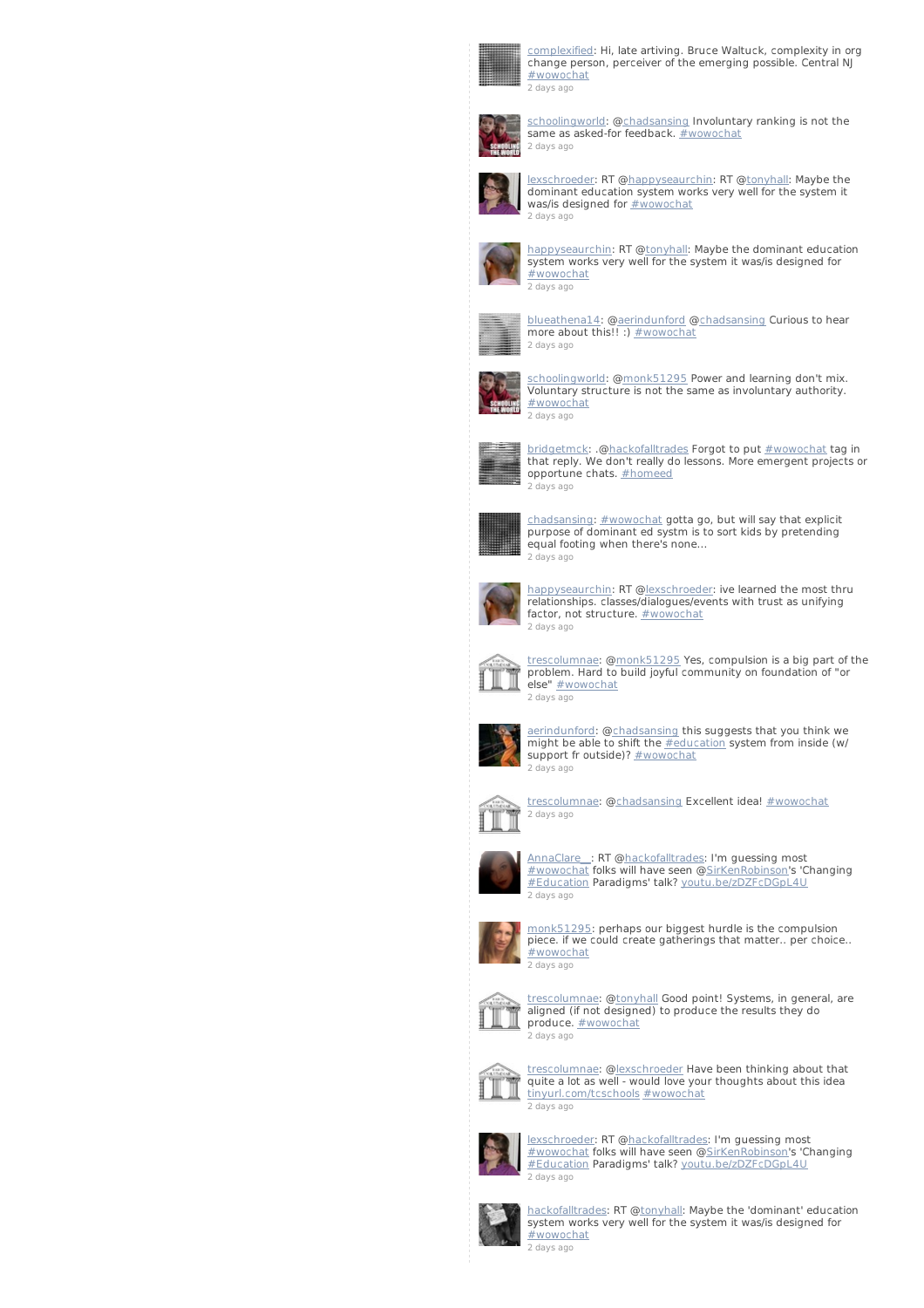

[tonyhall](http://twitter.com/tonyhall): Maybe the 'dominant' education system works very well for the system it was/is designed for [#wowochat](/reach?q=%23wowochat) 2 [days](http://twitter.com/tonyhall/statuses/235838892589326336) ago



[lexschroeder](http://twitter.com/lexschroeder): thx [@dfrieze](http://twitter.com/dfrieze). perhaps dominant educ system struggles most w/looking @ problems. feels like all solutions-oriented thinking/plans. [#wowochat](/reach?q=%23wowochat) 2 [days](http://twitter.com/lexschroeder/statuses/235838850671448065) ago



[hackofalltrades](http://twitter.com/hackofalltrades): I'm guessing most **[#wowochat](/reach?q=%23wowochat)** folks will have seen @<u>SirKenRobinson</u>'s 'Changing <u>[#Education](/reach?q=%23Education)</u> Paradigms' talk?<br>[youtu.be/zDZFcDGpL4U](http://t.co/Bn6iyoAJ) 2 [days](http://twitter.com/hackofalltrades/statuses/235838735130976256) ago



[trescolumnae](http://twitter.com/trescolumnae): [@dfrieze](http://twitter.com/dfrieze) It claims to prepare sts for "college & career" but breaks its own promise. Proclaims opportunity but crushes dreams. **[#wowochat](/reach?q=%23wowochat)** 2 [days](http://twitter.com/trescolumnae/statuses/235838719511379968) ago



[chadsansing](http://twitter.com/chadsansing): [#wowochat](/reach?q=%23wowochat) a positive next step cld be for those outside to help (gifts of time, exp?) enable folks inside to permit themselves new practices 2 [days](http://twitter.com/chadsansing/statuses/235838645309935616) ago



[SusiOax](http://twitter.com/SusiOax): have to duck out now, but would be interested in hearing any Steiner experiences **[#wowochat](/reach?q=%23wowochat)** 2 [days](http://twitter.com/SusiOax/statuses/235838514497998848) ago



[monk51295](http://twitter.com/monk51295): RT @[acuginotti](http://twitter.com/acuginotti): [@dfrieze](http://twitter.com/dfrieze) First and most importantly... it takes too much of the time of the child [#education](/reach?q=%23education) [#walkoutwalkon](/reach?q=%23walkoutwalkon) [#wowochat](/reach?q=%23wowochat) 2 [days](http://twitter.com/monk51295/statuses/235838493836840960) ago



[dfrieze](http://twitter.com/dfrieze): [@happyseaurchin](http://twitter.com/happyseaurchin): (meta: not sure how useful it is to retweet) Thx for tip. patience, listening, alignment seem key in tweetchat [#wowochat](/reach?q=%23wowochat) 2 [days](http://twitter.com/dfrieze/statuses/235838471963549698) ago



[blueathena14](http://twitter.com/blueathena14): [@trescolumnae](http://twitter.com/trescolumnae) @[proactivepaul](http://twitter.com/proactivepaul) Operation LAPIS is similar to that model as well [\(practomime.com](http://t.co/7qHahtIu)) [#wowochat](/reach?q=%23wowochat) 2 [days](http://twitter.com/blueathena14/statuses/235838336193937408) ago



[curtisogden](http://twitter.com/curtisogden): RT @[dfrieze](http://twitter.com/dfrieze): So, where do we see the dominant [#education](/reach?q=%23education) system failing most? [#walkoutwalkon](/reach?q=%23walkoutwalkon) [#wowochat](/reach?q=%23wowochat) 2 [days](http://twitter.com/curtisogden/statuses/235838316610736129) ago



[lexschroeder](http://twitter.com/lexschroeder): allowing for and nurturing BOTH of these things, creating structures that support both [#wowochat](/reach?q=%23wowochat) 2 [days](http://twitter.com/lexschroeder/statuses/235838210654212096) ago



[trescolumnae](http://twitter.com/trescolumnae): [@girloutwest](http://twitter.com/girloutwest) Exactly! Hand, mind, and heart - but industrial schools seem designed to separate the three. [#wowochat](/reach?q=%23wowochat) 2 [days](http://twitter.com/trescolumnae/statuses/235838130261999616) ago



[lexschroeder](http://twitter.com/lexschroeder): been thinking a lot about what how radical  $interspace$  & authentic community play a part in  $\frac{\text{# education}}{\text{#section}}$ / shared learning  $\#$ wowochat 2 [days](http://twitter.com/lexschroeder/statuses/235838110234206208) ago



[acuginotti](http://twitter.com/acuginotti): @<u>dfrieze</u> First and most importantly... it takes too<br>much of the time of the child <u>[#education](/reach?q=%23education) [#walkoutwalkon](/reach?q=%23walkoutwalkon)</u> [#wowochat](/reach?q=%23wowochat) 2 [days](http://twitter.com/acuginotti/statuses/235837918038601728) ago



[chadsansing](http://twitter.com/chadsansing): [#wowochat](/reach?q=%23wowochat) neither system nor beneficiaries in US public ed admit reality of better alternatives, but many ppl-even inside-enact them 2 [days](http://twitter.com/chadsansing/statuses/235837901064253440) ago



[trescolumnae](http://twitter.com/trescolumnae): [@chadsansing](http://twitter.com/chadsansing) Yes - good point - and do you think it's getting harder or easier for those rebellions on the inside to keep going? [#wowochat](/reach?q=%23wowochat) 2 [days](http://twitter.com/trescolumnae/statuses/235837894676344832) ago



<u>[hackofalltrades](http://twitter.com/hackofalltrades)</u>: A tough balance re: <u>[#education](/reach?q=%23education)</u> outside the<br>system is creating 'just enough' structures that encourage,<br>w/out imposing too much. <u>[#wowochat](/reach?q=%23wowochat)</u> 2 [days](http://twitter.com/hackofalltrades/statuses/235837893887803392) ago



[blueathena14](http://twitter.com/blueathena14): [@proactivepau](http://twitter.com/proactivepaul)l @[trescolumnae](http://twitter.com/trescolumnae) Love it. My friend's 4yr old has been raised speaking English and Latin. Her Latin beats my HSers. **[#wowochat](/reach?q=%23wowochat)** 2 [days](http://twitter.com/blueathena14/statuses/235837794122092544) ago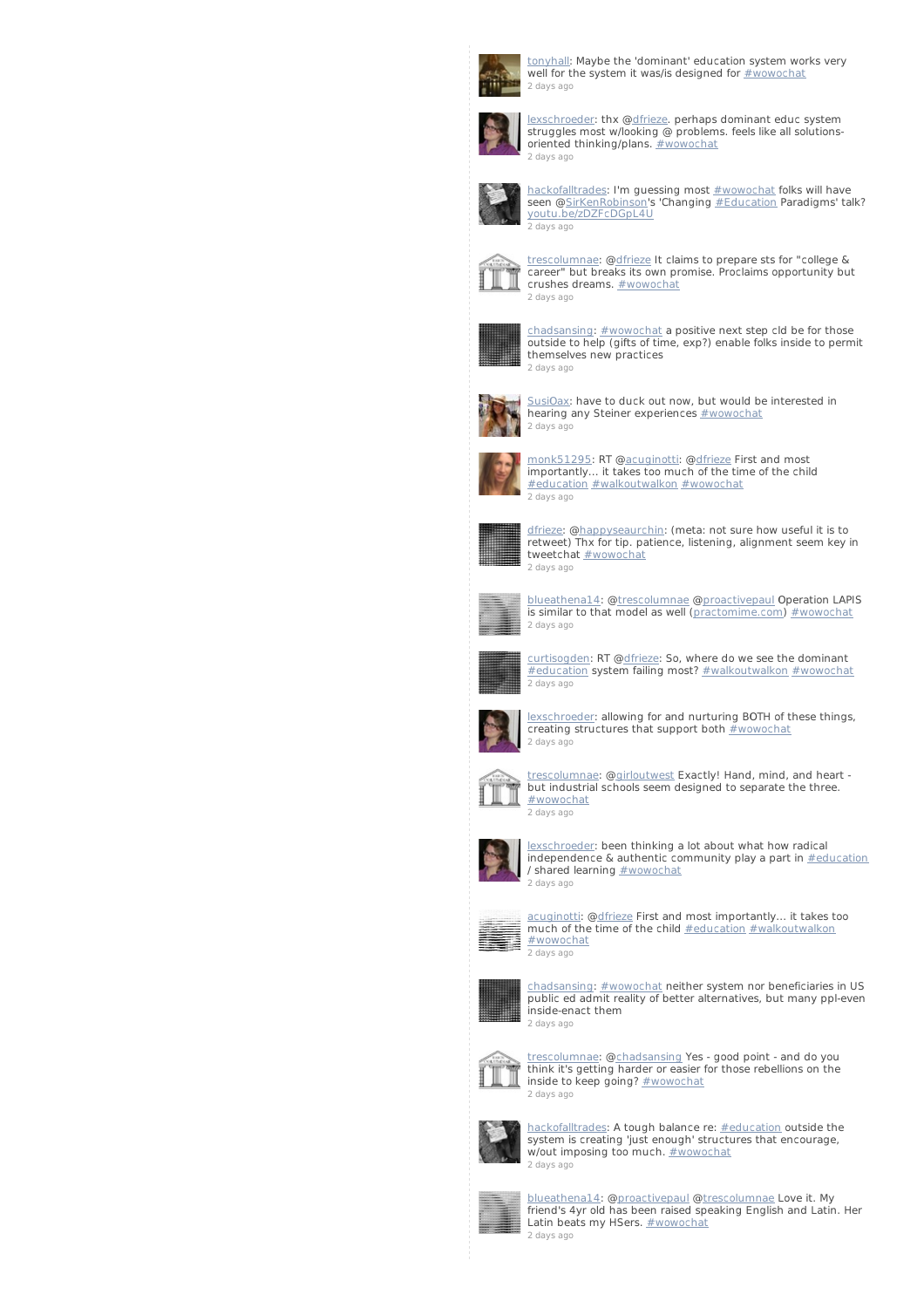

[lexschroeder](http://twitter.com/lexschroeder): i've learned the most thru relationships built on trust. classes/dialogues/events with trust as unifying factor, not structure. **[#wowochat](/reach?q=%23wowochat)** 2 [days](http://twitter.com/lexschroeder/statuses/235837785523757056) ago



[dfrieze](http://twitter.com/dfrieze): So, where do we see the dominant **[#education](/reach?q=%23education)** system failing most? [#walkoutwalkon](/reach?q=%23walkoutwalkon) [#wowochat](/reach?q=%23wowochat) 2 [days](http://twitter.com/dfrieze/statuses/235837740720201728) ago



[trescolumnae](http://twitter.com/trescolumnae): [@proactivepau](http://twitter.com/proactivepaul)l [@blueathena14](http://twitter.com/blueathena14) An excellent model! My collaborators in [tconline.trescolumnae.com](http://t.co/Zt6aeAc4) designed project to work that way **[#wowochat](/reach?q=%23wowochat)** 2 [days](http://twitter.com/trescolumnae/statuses/235837687234428929) ago



[schoolingworld](http://twitter.com/schoolingworld): [@acuginotti](http://twitter.com/acuginotti) which of course is tedium. As opposed to exploring problems, internalizing patterns, the way artists & scientists do. [#wowochat](/reach?q=%23wowochat) 2 [days](http://twitter.com/schoolingworld/statuses/235837568472735744) ago



[yeyoenoax](http://twitter.com/yeyoenoax): Enjoying this so much! have to move, but comming back in a bit! love all the contributions! [#wowochat](/reach?q=%23wowochat) 2 [days](http://twitter.com/yeyoenoax/statuses/235837472377012224) ago



[happyseaurchin](http://twitter.com/happyseaurchin): (meta: not sure how useful it is to retweet, sorry to clog up your list... wish there was more versatility wrt thread reading...) **[#wowochat](/reach?q=%23wowochat)** 2 [days](http://twitter.com/happyseaurchin/statuses/235837440252862464) ago



[aerindunford](http://twitter.com/aerindunford): i think of it like a spiral. repeating, but moving up or down at same time. reflecting on learning before moving 2 next cycle [#wowochat](/reach?q=%23wowochat) 2 [days](http://twitter.com/aerindunford/statuses/235837280349208576) ago



[proactivepaul](http://twitter.com/proactivepaul): Wife and I and 10 yr old were practising French at home earlier this evening before next weeks holiday in France [#wowochat](/reach?q=%23wowochat) 2 [days](http://twitter.com/proactivepaul/statuses/235837254004776960) ago



[happyseaurchin](http://twitter.com/happyseaurchin): RT [@acuginotti](http://twitter.com/acuginotti): [@schoolingworld](http://twitter.com/schoolingworld) And yet others decide what the child has to repeat... how interesting is that... **[#wowochat](/reach?q=%23wowochat)** 2 [days](http://twitter.com/happyseaurchin/statuses/235837022466629633) ago



[trescolumnae](http://twitter.com/trescolumnae): [@schoolingworld](http://twitter.com/schoolingworld) [@aerindunford](http://twitter.com/aerindunford) Yes! Quest for novelty ("time to move on") is very foreign to small children [#wowochat](/reach?q=%23wowochat) 2 [days](http://twitter.com/trescolumnae/statuses/235836990539591680) ago



[chadsansing](http://twitter.com/chadsansing): [#wowochat](/reach?q=%23wowochat) tchrs & stdnts inside US public ed can co-learn/follow inquiry, but it takes rebellion somewhere in institution to sustain that-2 [days](http://twitter.com/chadsansing/statuses/235836971434528768) ago



[proactivepaul](http://twitter.com/proactivepaul): much of my current philosophy is immersion in the subject guided by the parent [@blueathena14](http://twitter.com/blueathena14) [@trescolumnae](http://twitter.com/trescolumnae) [#wowochat](/reach?q=%23wowochat) 2 [days](http://twitter.com/proactivepaul/statuses/235836914832396289) ago



[girloutwest](http://twitter.com/girloutwest): [#wowochat](/reach?q=%23wowochat) learning works best when hand, mind, and heart all are engaged. Often it must touch my heart before the others engage. 2 [days](http://twitter.com/girloutwest/statuses/235836884314640385) ago



[acuginotti](http://twitter.com/acuginotti): [@schoolingworld](http://twitter.com/schoolingworld) And yet others decide what the child has to repeat... how interesting is that... **[#wowochat](/reach?q=%23wowochat)** 



[blueathena14](http://twitter.com/blueathena14): [@trescolumnae](http://twitter.com/trescolumnae) It's scary what students focus on. grade focus will get them nowhere in today's world, esp. if they can't use it. [#wowochat](/reach?q=%23wowochat) 2 [days](http://twitter.com/blueathena14/statuses/235836743587360768) ago



[yeyoenoax](http://twitter.com/yeyoenoax): Yes! training is the verb for schools, exploring and trying better verbs for learning! [#wowochat](/reach?q=%23wowochat) 2 [days](http://twitter.com/yeyoenoax/statuses/235836718429921281) ago



t<u>rescolumnae</u>: @<u>hackofalltrades</u> @<u>aerindunford</u> Yes! Industrial<br>model is all about NOT "reinventing" & yet (irony!) survival requires innovation **[#wowochat](/reach?q=%23wowochat)** 2 [days](http://twitter.com/trescolumnae/statuses/235836706891366400) ago



[tonyhall](http://twitter.com/tonyhall): Curiosity allowed me get 'back' into 'learning' outside the classroom. [#wowochat](/reach?q=%23wowochat) 2 [days](http://twitter.com/tonyhall/statuses/235836668140220416) ago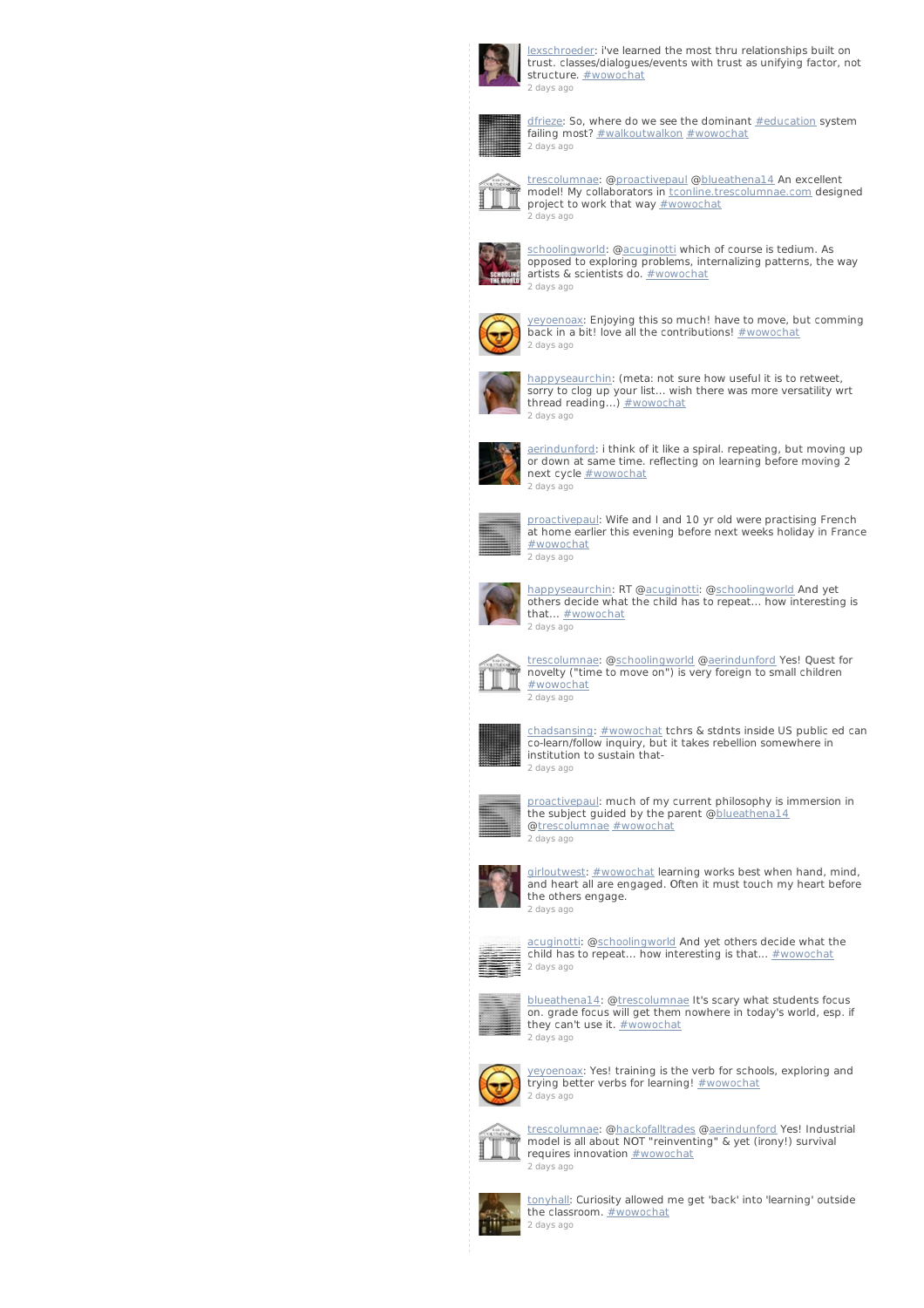

[william\\_dejean](http://twitter.com/william_dejean): [@dfrieze](http://twitter.com/dfrieze) [#wowochat](/reach?q=%23wowochat) often the things I have learned came from what didn't work. The most painful experiences often became the gold. 2 [days](http://twitter.com/william_dejean/statuses/235836642546561026) ago



[aerindunford](http://twitter.com/aerindunford): [@proactivepaul](http://twitter.com/proactivepaul):Yes! I took french K-masters but didn't learn b/c never lived in a francophone area. got Spanish in 3 yrs in Mexico **[#wowochat](/reach?q=%23wowochat)** 2 [days](http://twitter.com/aerindunford/statuses/235836603870900224) ago



[acuginotti](http://twitter.com/acuginotti): So I guess my training was good at school - that kind of learning. But creativity (and other things) are likely to be blocked by **[#wowochat](/reach?q=%23wowochat)** 2 [days](http://twitter.com/acuginotti/statuses/235836404939251712) ago



[schoolingworld](http://twitter.com/schoolingworld): [@aerindunford](http://twitter.com/aerindunford) Children have a natural instinct for repetition - drawing, reading, making - which school often frustrates. **[#wowochat](/reach?q=%23wowochat)** 2 [days](http://twitter.com/schoolingworld/statuses/235836393476202496) ago



[hackofalltrades](http://twitter.com/hackofalltrades): @[yeyoenoax](http://twitter.com/yeyoenoax) Absolutely... and classrooms are rarely very good for this... too predetermined for learning to emerge. **[#wowochat](/reach?q=%23wowochat)** 2 [days](http://twitter.com/hackofalltrades/statuses/235836357967220736) ago



[blueathena14](http://twitter.com/blueathena14): [@proactivepau](http://twitter.com/proactivepaul)l @[trescolumnae](http://twitter.com/trescolumnae) Exactly the reason I teach Latin differently/try to push limits what our curr says I can/should do. **[#wowochat](/reach?q=%23wowochat)** 2 [days](http://twitter.com/blueathena14/statuses/235836298655592448) ago



[proactivepaul](http://twitter.com/proactivepaul): [@jobucks](http://twitter.com/jobucks) yes, and Oxbridge had 12 yr olds, only because schools as we currently know them only existed from early Victorian period **[#wowochat](/reach?q=%23wowochat)** 2 [days](http://twitter.com/proactivepaul/statuses/235836128165519360) ago



t<u>rescolumnae</u>: @<u>tonyhall [@happyseaurchin](http://twitter.com/happyseaurchin)</u> Sad to see the way<br>the word "discipline" has changed meanings, from "what a<br>learner does" to ... <u>[#wowochat](/reach?q=%23wowochat)</u> 2 [days](http://twitter.com/trescolumnae/statuses/235836055939604480) ago



[yeyoenoax](http://twitter.com/yeyoenoax): but what school really try to "stick" in all of us is the perpetuation of the sistem and the dependency on it [#wowochat](/reach?q=%23wowochat) 2 [days](http://twitter.com/yeyoenoax/statuses/235835909432541186) ago



[hackofalltrades](http://twitter.com/hackofalltrades): RT [@tonyhall](http://twitter.com/tonyhall): [@happyseaurchin](http://twitter.com/happyseaurchin) > "discipline" < one of the problems of school 'education' - but not necessarily 'learning' [#wowochat](/reach?q=%23wowochat) 2 [days](http://twitter.com/hackofalltrades/statuses/235835865660809217) ago



[tonyhall](http://twitter.com/tonyhall): I equated 'learning' with 'education' in my early life and rejected both the notion and the system of 'delivery'. [#wowochat](/reach?q=%23wowochat) 2 [days](http://twitter.com/tonyhall/statuses/235835811369725952) ago



[trescolumnae](http://twitter.com/trescolumnae): [@blueathena14](http://twitter.com/blueathena14) Yes - schools do a great job of training students to focus on the grade, see learning as secondary. **[#wowochat](/reach?q=%23wowochat)** 2 [days](http://twitter.com/trescolumnae/statuses/235835677730811904) ago



[hackofalltrades](http://twitter.com/hackofalltrades): @[aerindunford](http://twitter.com/aerindunford) It's true... yet so much of the industrial models of [#education](/reach?q=%23education) + [#work](/reach?q=%23work) tell us not to 'reinvent the wheel'! **[#wowochat](/reach?q=%23wowochat)** 2 [days](http://twitter.com/hackofalltrades/statuses/235835671602921472) ago



[proactivepaul](http://twitter.com/proactivepaul): [@blueathena14](http://twitter.com/blueathena14) @[trescolumnae](http://twitter.com/trescolumnae) I learnt more French in 6 weeks in France aged 28 than in 3 years of school<br>aged 11-14 <u>[#wowochat](/reach?q=%23wowochat)</u> 2 [days](http://twitter.com/proactivepaul/statuses/235835629915750400) ago



[dfrieze](http://twitter.com/dfrieze): [@william\\_dejean](http://twitter.com/william_dejean), welcome! ? we're exploring: where/when/how have you learned something important? What helped it to 'stick'? **[#wowochat](/reach?q=%23wowochat)** 2 [days](http://twitter.com/dfrieze/statuses/235835628405805056) ago



[SusiOax](http://twitter.com/SusiOax): [@acuginott](http://twitter.com/acuginotti)i I totally agree. I am starting to feel it is at the cost of creativity! But my knowledge has got me far too! [#wowochat](/reach?q=%23wowochat) 2 [days](http://twitter.com/SusiOax/statuses/235835524621934593) ago



[hackofalltrades](http://twitter.com/hackofalltrades): @[acuginotti](http://twitter.com/acuginotti) Similarly, there are lots of things school aims to 'teach' that just never stick, due to the structures... **[#wowochat](/reach?q=%23wowochat)** 2 [days](http://twitter.com/hackofalltrades/statuses/235835380727939073) ago



**A. A. A.** [aerindunford](http://twitter.com/aerindunford): I've learned important things when I've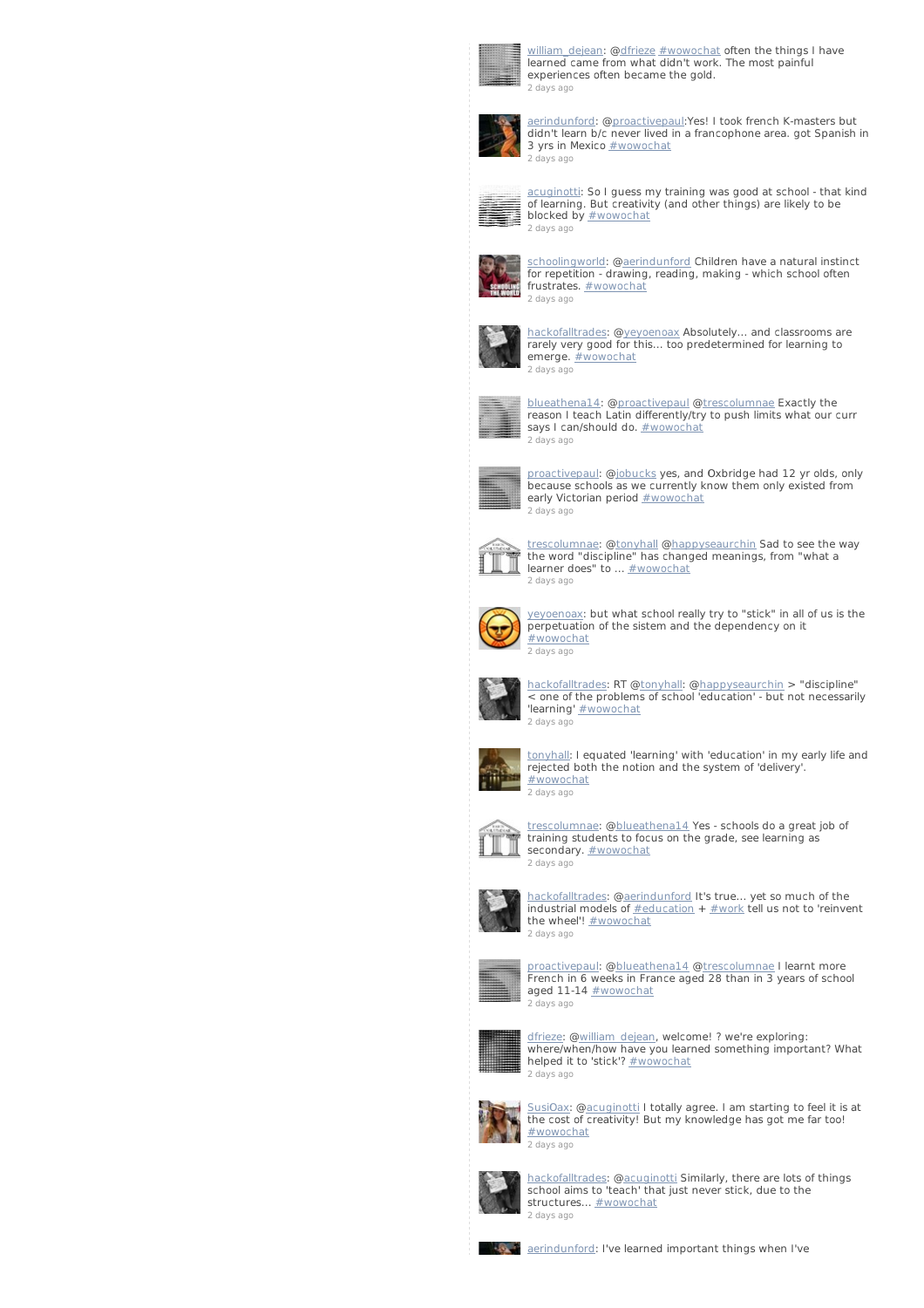

experienced something again and again  $\frac{\text{#wowochat}}{}$  $\frac{\text{#wowochat}}{}$  $\frac{\text{#wowochat}}{}$ 2 [days](http://twitter.com/aerindunford/statuses/235835256517849088) ago



[yeyoenoax](http://twitter.com/yeyoenoax): [@hackofalltrades](http://twitter.com/hackofalltrades) the best learnings i´ve had are thoose that lead to a better understanding of the environment around/inside me **[#wowochat](/reach?q=%23wowochat)** 2 [days](http://twitter.com/yeyoenoax/statuses/235835119947116544) ago



[tonyhall](http://twitter.com/tonyhall): [@happyseaurchin](http://twitter.com/happyseaurchin) > "discipline" < one of the problems of school 'education' - but not necessarily 'learning' [#wowochat](/reach?q=%23wowochat) 2 [days](http://twitter.com/tonyhall/statuses/235835042734157824) ago



[trescolumnae](http://twitter.com/trescolumnae): [@yeyoenoax](http://twitter.com/yeyoenoax) Yes! Recapture wasn't really the word I wanted. Regenerate, blending in good aspects of current system. [#wowochat](/reach?q=%23wowochat) 2 [days](http://twitter.com/trescolumnae/statuses/235835011784380416) ago



[william\\_dejean](http://twitter.com/william_dejean): Good morning from Sydney [#wowochat](/reach?q=%23wowochat) 2 [days](http://twitter.com/william_dejean/statuses/235834996957540352) ago



[happyseaurchin](http://twitter.com/happyseaurchin): trying things in the field as much as possible... i did this in formal education, and presence was the thing that worked best **[#wowochat](/reach?q=%23wowochat)** 2 [days](http://twitter.com/happyseaurchin/statuses/235834958248304641) ago



[blueathena14](http://twitter.com/blueathena14): [@trescolumnae](http://twitter.com/trescolumnae) Cannot agree more. am a language teacher, yet focus of teaching lang is still grade,not how to use lang **[#wowochat](/reach?q=%23wowochat)** 2 [days](http://twitter.com/blueathena14/statuses/235834934953127936) ago



[acuginotti](http://twitter.com/acuginotti): I learned things at school that I consider important - but at what cost? [#wowochat](/reach?q=%23wowochat) 2 [days](http://twitter.com/acuginotti/statuses/235834723048497152) ago



[trescolumnae](http://twitter.com/trescolumnae): [@proactivepau](http://twitter.com/proactivepaul)l Good pt! 150 yrs=blip in human history (hard for me to remember as American, easier since I love&study ancient wld) [#wowochat](/reach?q=%23wowochat) 2 [days](http://twitter.com/trescolumnae/statuses/235834718531235840) ago



[SusiOax](http://twitter.com/SusiOax): [@hackofalltrades](http://twitter.com/hackofalltrades) Should have realised earlier [#wowochat](/reach?q=%23wowochat) 2 [days](http://twitter.com/SusiOax/statuses/235834660633055232) ago



[hackofalltrades](http://twitter.com/hackofalltrades): @[bridgetmck](http://twitter.com/bridgetmck) ...surely there's a way to incorporate [#wowochat](/reach?q=%23wowochat) in the lessons? ;-)



[hackofalltrades](http://twitter.com/hackofalltrades): Dear [#wowochat](/reach?q=%23wowochat); where/when/how have you learned something important? What helped it to 'stick'? 2 [days](http://twitter.com/hackofalltrades/statuses/235834487290884097) ago



[dfrieze](http://twitter.com/dfrieze): [@tonyhall](http://twitter.com/tonyhall) yes, we're still learning (w/o fear of failing) how this works. we'll share a few provocative ?s + see where convo goes [#wowochat](/reach?q=%23wowochat) 2 [days](http://twitter.com/dfrieze/statuses/235834311604072449) ago



[happyseaurchin](http://twitter.com/happyseaurchin): [@tonyhall](http://twitter.com/tonyhall) (meta: depends on how much selfdiscipline we have... how we align, listen to one another, attempt to follow the thread)  $\#$  wowochat 2 [days](http://twitter.com/happyseaurchin/statuses/235834272177590272) ago



[tonyhall](http://twitter.com/tonyhall): RT [@bridgetmck](http://twitter.com/bridgetmck): Watching [#wowochat](/reach?q=%23wowochat) but too busy right now home schooling to contribute much!  $\#$  wowochat 2 [days](http://twitter.com/tonyhall/statuses/235834253793951745) ago



y<u>eyoenoax</u>: @<u>trescolumnae</u> maybe regenerate better than<br>recapture, adapting to what is needed is key for learning 2b usefull and not decoration [#wowochat](/reach?q=%23wowochat) 2 [days](http://twitter.com/yeyoenoax/statuses/235834196470423553) ago



[tonyhall](http://twitter.com/tonyhall): [tweetchat.com/room/wowochat](http://t.co/5z6qCnx6) works - school didn't work for me, but was superb for my sisters - same school, same teachers **[#wowochat](/reach?q=%23wowochat)** 2 [days](http://twitter.com/tonyhall/statuses/235834195937742848) ago



[bridgetmck](http://twitter.com/bridgetmck): Watching [#wowochat](/reach?q=%23wowochat) but too busy right now home schooling to contribute much! 2 [days](http://twitter.com/bridgetmck/statuses/235834097560330240) ago



[proactivepaul](http://twitter.com/proactivepaul): [@trescolumnae](http://twitter.com/trescolumnae) it means that we are still in the infant stage working out how to run 'schools', then adolescent then mature stage **[#wowochat](/reach?q=%23wowochat)** 2 [days](http://twitter.com/proactivepaul/statuses/235833975069880320) ago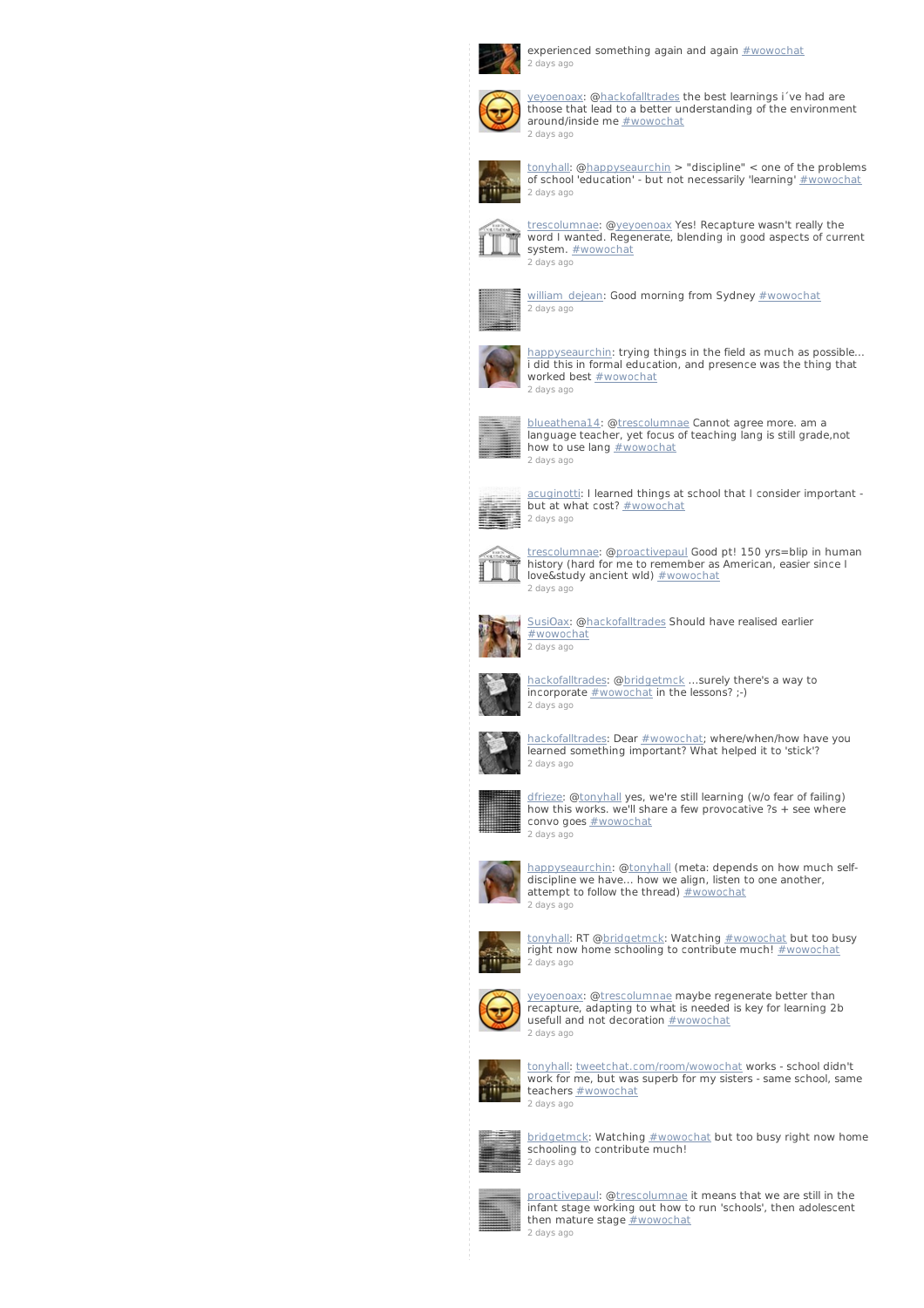

[aerindunford](http://twitter.com/aerindunford): I think there are some aspects of dominant, modern [#education](/reach?q=%23education) system that are present at all levels. [#wowochat](/reach?q=%23wowochat) 2 [days](http://twitter.com/aerindunford/statuses/235833923756752896) ago



[trescolumnae](http://twitter.com/trescolumnae): [@blueathena14](http://twitter.com/blueathena14) Glad you're here! [#wowochat](/reach?q=%23wowochat) 2 [days](http://twitter.com/trescolumnae/statuses/235833775261630465) ago



[tonyhall](http://twitter.com/tonyhall): still trying to learn ... how/if tweetchat works for me/you!? [#wowochat](/reach?q=%23wowochat) 2 [days](http://twitter.com/tonyhall/statuses/235833721725542401) ago



t<u>rescolumnae</u>: @<u>SusiOax</u> @<u>aerindunford</u> Yes! Grades become<br>the goal, and then fear of failing (& being judged a failure) follows. **[#wowochat](/reach?q=%23wowochat)** 2 [days](http://twitter.com/trescolumnae/statuses/235833642922962944) ago



<u>[dfrieze](http://twitter.com/dfrieze)</u>: @<u>happyseaurchin</u> @<u>hackofalltrades</u> Yes. open 2 all<br>levels, but we can specify if helpful <u>[#wowochat](/reach?q=%23wowochat)</u> 2 [days](http://twitter.com/dfrieze/statuses/235833634920214530) ago



[hackofalltrades](http://twitter.com/hackofalltrades): @[happyseaurchin](http://twitter.com/happyseaurchin) I think [#wowochat](/reach?q=%23wowochat) is open to different levels/ages of non-systemic learning...is this fair to say? Are we keen to blur them? 2 [days](http://twitter.com/hackofalltrades/statuses/235833324633989121) ago



[blueathena14](http://twitter.com/blueathena14): Bit late in, but I've been following and suddenly don't feel crazy. Nice to have others say what you think! [#wowochat](/reach?q=%23wowochat) 2 [days](http://twitter.com/blueathena14/statuses/235833316111167488) ago



[trescolumnae](http://twitter.com/trescolumnae): [@proactivepau](http://twitter.com/proactivepaul)l Great point about the short history of schools as we know them. As we walk out, can we recapture the older models? [#wowochat](/reach?q=%23wowochat) 2 [days](http://twitter.com/trescolumnae/statuses/235833249094590465) ago



[SusiOax](http://twitter.com/SusiOax): [@aerindunford](http://twitter.com/aerindunford) Great point. Doing something different you could fail, but in towing the line/ being average you get good grades. [#wowochat](/reach?q=%23wowochat) 2 [days](http://twitter.com/SusiOax/statuses/235832985155428352) ago



[trescolumnae](http://twitter.com/trescolumnae): [@yeyoenoax](http://twitter.com/yeyoenoax) Thank you for saying that! Yes, it's really hard to get ego out of the way, both when sharing and when asking **[#wowochat](/reach?q=%23wowochat)** 2 [days](http://twitter.com/trescolumnae/statuses/235832819497185280) ago



[trescolumnae](http://twitter.com/trescolumnae): [@aerindunford](http://twitter.com/aerindunford) [@happyseaurchin](http://twitter.com/happyseaurchin) [@yeyoenoax](http://twitter.com/yeyoenoax) Yes, that's really important. Spent a.m. at mtg that was the polar opposite of that! [#wowochat](/reach?q=%23wowochat) 2 [days](http://twitter.com/trescolumnae/statuses/235832649262972928) ago



[happyseaurchin](http://twitter.com/happyseaurchin): what level of education are we talking about here? teenage? graduate? professional? [#wowochat](/reach?q=%23wowochat) 2 [days](http://twitter.com/happyseaurchin/statuses/235832475497144320) ago



[yeyoenoax](http://twitter.com/yeyoenoax): connecting experiences w/others for me, seems to be crucial to make sense of what is learn! [#wowochat](/reach?q=%23wowochat) 2 [days](http://twitter.com/yeyoenoax/statuses/235832474100453376) ago



[hackofalltrades](http://twitter.com/hackofalltrades): Does any1 on [#wowochat](/reach?q=%23wowochat) have experience of the  $\#p2p$  $\#p2p$  Peoples University project in  $\#Haiti$  $\#Haiti$ ? 2 [days](http://twitter.com/hackofalltrades/statuses/235832462545149952) ago



[aerindunford](http://twitter.com/aerindunford): 1 of the things we can do is start to experiment w/o fear of failing, but this fear is integrated into our [#educational](/reach?q=%23educational) syst. [#wowochat](/reach?q=%23wowochat)



[hackofalltrades](http://twitter.com/hackofalltrades): RT [@SusiOax](http://twitter.com/SusiOax): just starting to realise how much my creativity as a writer was killed by English literature classes [#wowochat](/reach?q=%23wowochat) 2 [days](http://twitter.com/hackofalltrades/statuses/235832211063070720) ago



[SusiOax](http://twitter.com/SusiOax): just starting to realise how much my creativity as a writer was killed by English literature classes  $\frac{4}{2}$ wowochat 2 [days](http://twitter.com/SusiOax/statuses/235832162597875712) ago



<u>[proactivepaul](http://twitter.com/proactivepaul)</u>: I was a teacher - I lasted 1 year <u>[#wowochat](/reach?q=%23wowochat)</u> now<br>I'm a parent, lesson1 education starts @ home, lesson2 'schools' have existed 4 only 150 yrs 2 [days](http://twitter.com/proactivepaul/statuses/235832069027135488) ago



[hackofalltrades](http://twitter.com/hackofalltrades): ...Have been experimenting w/ my own learning since, and w/ connecting those experiences w/ others, wherever possible... [#wowochat](/reach?q=%23wowochat)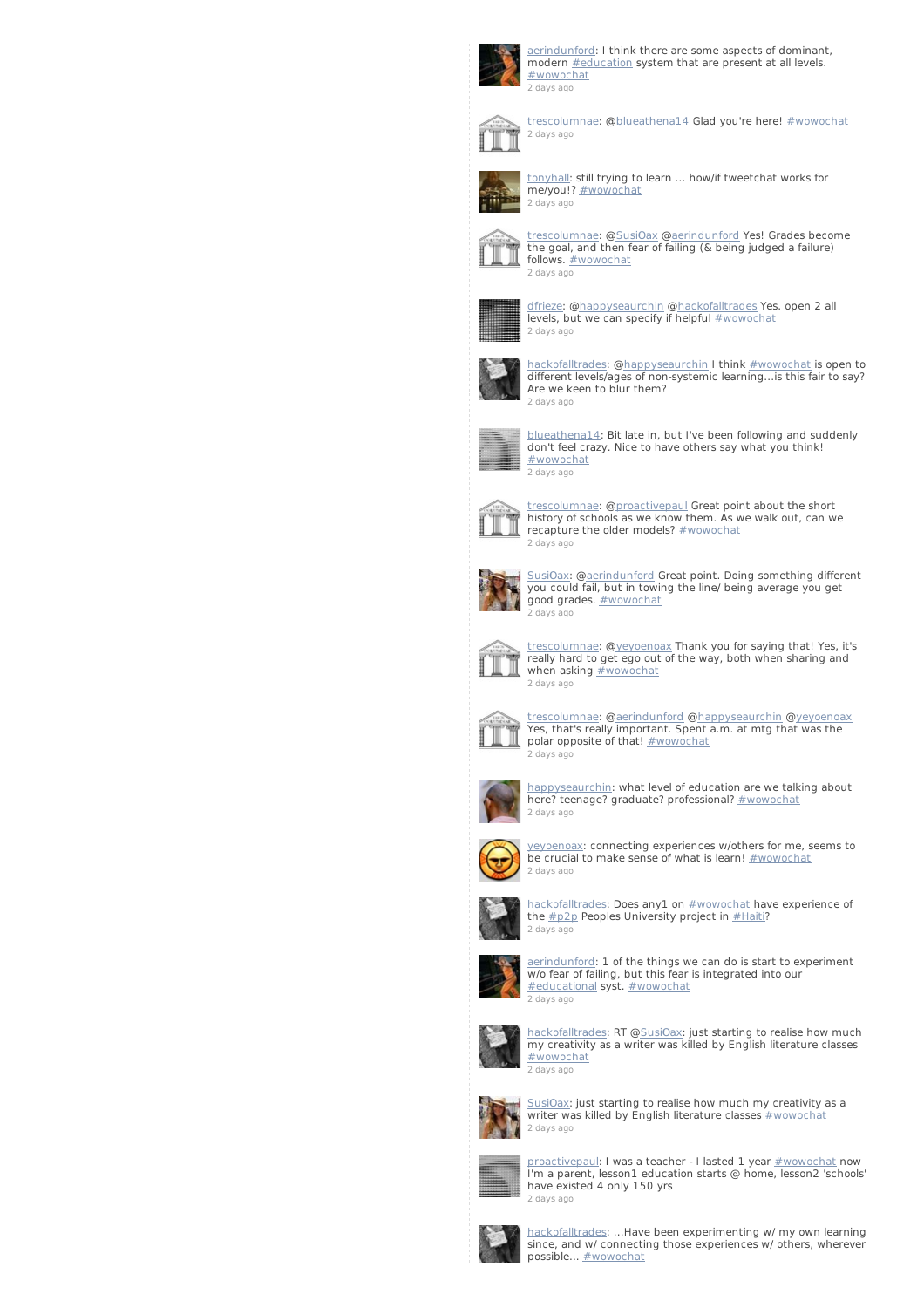## 2 [days](http://twitter.com/hackofalltrades/statuses/235831898327355393) ago



[trescolumnae](http://twitter.com/trescolumnae): [@yeyoenoax](http://twitter.com/yeyoenoax) Yes! Encouraging learning vs teaching was also where I started. Hard to do, though, in a teaching-focused world **[#wowochat](/reach?q=%23wowochat)** 2 [days](http://twitter.com/trescolumnae/statuses/235831796862943233) ago



[yeyoenoax](http://twitter.com/yeyoenoax): but is hard noto repeat old patterns, and ego always get in the middle of sharing what u know and asking for what u r searching **[#wowochat](/reach?q=%23wowochat)** 2 [days](http://twitter.com/yeyoenoax/statuses/235831783755767809) ago



[aerindunford](http://twitter.com/aerindunford): [@trescolumnae](http://twitter.com/trescolumnae) [@happyseaurchin](http://twitter.com/happyseaurchin) [@yeyoenoax](http://twitter.com/yeyoenoax) also important 2 notice + name conditions in which learning bcomes more likely **[#wowochat](/reach?q=%23wowochat)** 2 [days](http://twitter.com/aerindunford/statuses/235831775572668416) ago



[hackofalltrades](http://twitter.com/hackofalltrades): I walked out at start of a degree w/scholarship. Conflicted over how much I hated education system, but how much I Loved learning. **[#wowochat](/reach?q=%23wowochat)** 2 [days](http://twitter.com/hackofalltrades/statuses/235831671247732736) ago



[happyseaurchin](http://twitter.com/happyseaurchin): although i thought the current system was terrible, it had one thing going for it: it held a massive bank of social capital! **[#wowochat](/reach?q=%23wowochat)** 2 [days](http://twitter.com/happyseaurchin/statuses/235831640339914753) ago



[trescolumnae](http://twitter.com/trescolumnae): [@aerindunford](http://twitter.com/aerindunford) I understand - both the staying and the frustration. Can be a lonely & painful place. Necessary? [#wowochat](/reach?q=%23wowochat) 2 [days](http://twitter.com/trescolumnae/statuses/235831513021825024) ago



[trescolumnae](http://twitter.com/trescolumnae): [@happyseaurchin](http://twitter.com/happyseaurchin) Have spent 20 years doing the same (trying to reform from bottom up) - agree that p2p must be a better way **[#wowochat](/reach?q=%23wowochat)** 2 [days](http://twitter.com/trescolumnae/statuses/235831220041314305) ago



[yeyoenoax](http://twitter.com/yeyoenoax): So i´ve tried to encourage learning instead of teaching, that was a starting point in my deschooling process [#wowochat](/reach?q=%23wowochat) 2 [days](http://twitter.com/yeyoenoax/statuses/235831153083437057) ago



[trescolumnae](http://twitter.com/trescolumnae): So glad to be here - sorry a bit late on a thunderstorm-filled North Carolina afternoon [#wowochat](/reach?q=%23wowochat) 2 [days](http://twitter.com/trescolumnae/statuses/235830826737221633) ago



[yeyoenoax](http://twitter.com/yeyoenoax): I repeat to myself all the time the P.Freire line "learning is about creating and exploring ideas, not to preach them" **[#wowochat](/reach?q=%23wowochat) #wowochat** 



[hackofalltrades](http://twitter.com/hackofalltrades): RT [@acuginotti](http://twitter.com/acuginotti): Is it possible to create the new without engaging dominant institutions? -- Great question being explored now on **[#wowochat](/reach?q=%23wowochat)** 2 [days](http://twitter.com/hackofalltrades/statuses/235830573564829697) ago



[aerindunford](http://twitter.com/aerindunford): sometimes feel more like a sell out, than a walk<br>out <u>[#wowochat](/reach?q=%23wowochat)</u> 2 [days](http://twitter.com/aerindunford/statuses/235830523321262080) ago



cuginotti: Is it possible to create the new without engaging dominant institutions? -- Great question being explored now on [#wowochat](/reach?q=%23wowochat) 2 [days](http://twitter.com/acuginotti/statuses/235830506640515072) ago



[aerindunford](http://twitter.com/aerindunford): I stayed in grad school even when I learned that i don't think most educational inst. are conducive for learning. [#wowochat](/reach?q=%23wowochat) 2 [days](http://twitter.com/aerindunford/statuses/235830362050269184) ago



[hackofalltrades](http://twitter.com/hackofalltrades): I think folks fr/ [#hiphoped](/reach?q=%23hiphoped) would have stuff to contribute to [#wowochat](/reach?q=%23wowochat). [@husslingtons](http://twitter.com/husslingtons)'s [#HipHopGenius](/reach?q=%23HipHopGenius) a good start: [bit.ly/rneKx3](http://t.co/3qIN1IbA) 2 [days](http://twitter.com/hackofalltrades/statuses/235830252620902400) ago



[happyseaurchin](http://twitter.com/happyseaurchin): tried to reform education from the bottom up (failed of course :) and happy to consider a completely new p2p approach [#wowochat](/reach?q=%23wowochat) 2 [days](http://twitter.com/happyseaurchin/statuses/235829800630112256) ago



[monk51295](http://twitter.com/monk51295): RT @<u>[dfrieze](http://twitter.com/dfrieze)</u>: Greetings <u>[#walkoutwalkon](/reach?q=%23walkoutwalkon)</u> friends<br>and welcome to our FIRST ever <u>[#wowochat](/reach?q=%23wowochat)</u> around walking out and walking on in [#education](/reach?q=%23education) [#wowochat](/reach?q=%23wowochat) 2 [days](http://twitter.com/monk51295/statuses/235829716509134848) ago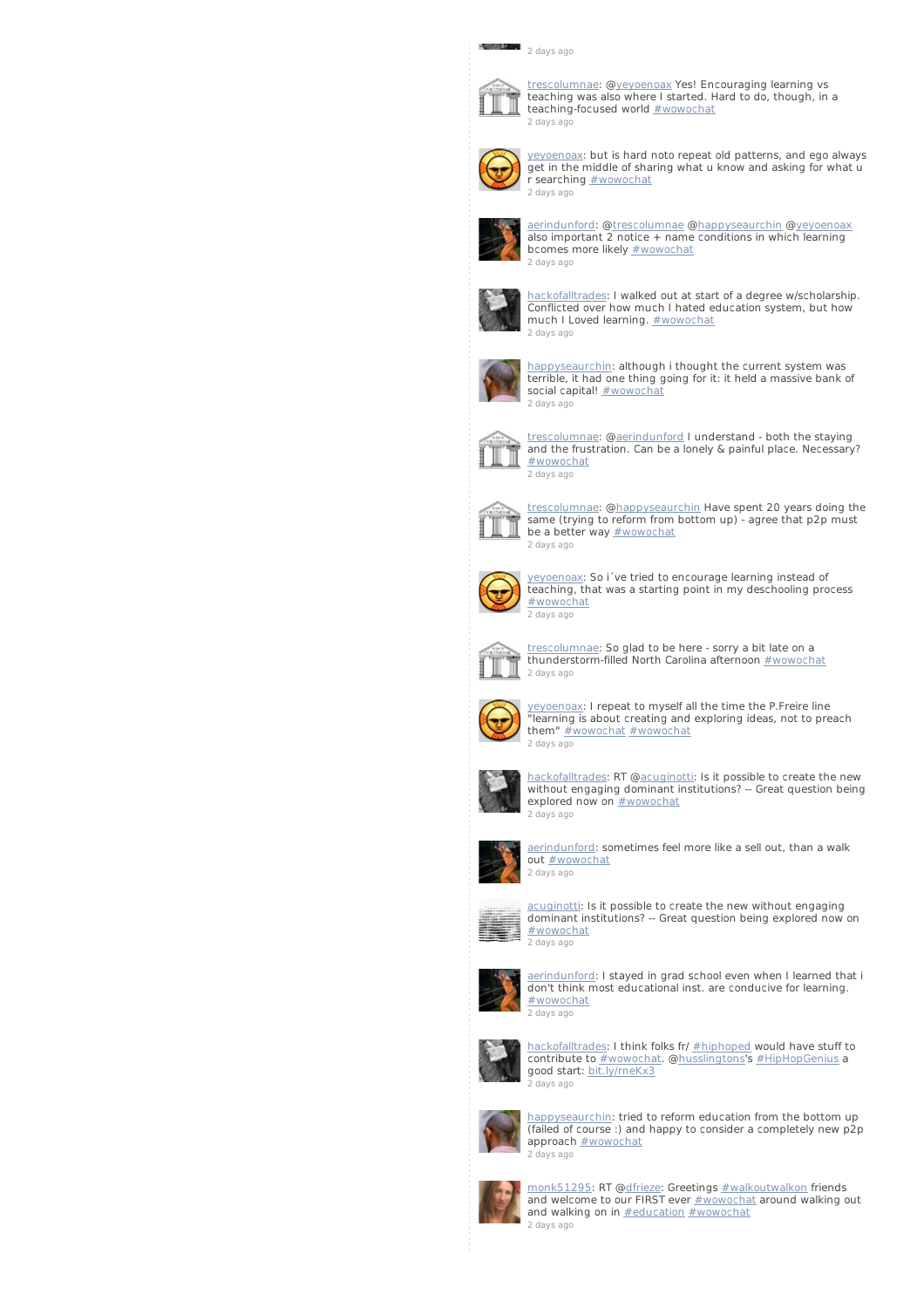

[HeidiSiwak](http://twitter.com/HeidiSiwak): [#unplug12](/reach?q=%23unplug12) Check out the Walk Out. Walk On. chat on education. [#wowochat](/reach?q=%23wowochat) walkoutwalkon.net/walking-out-on... 2 [days](http://twitter.com/HeidiSiwak/statuses/235829595293773824) ago



[happyseaurchin](http://twitter.com/happyseaurchin): i did well at formal schooling, though i noticed a lot of my peers didn't... so i went back to the institution as a math teacher **[#wowochat](/reach?q=%23wowochat)** 2 [days](http://twitter.com/happyseaurchin/statuses/235829579309268992) ago



[nbaker](http://twitter.com/nbaker): RT [@berkanainst](http://twitter.com/berkanainst): [@cervus](http://twitter.com/cervus) wanna connect w/ folks into [#education](/reach?q=%23education) outside formal systems? [#wowochat](/reach?q=%23wowochat) 4-8pmEST is 4 you: [bit.ly/O862LE](http://t.co/i4L4ilsg) [#walkoutwalkon](/reach?q=%23walkoutwalkon) 2 [days](http://twitter.com/nbaker/statuses/235829499097391106) ago



[yeyoenoax](http://twitter.com/yeyoenoax): First time for me too! but there is always a starting point. [#wowochat](/reach?q=%23wowochat) #wowochat 2 [days](http://twitter.com/yeyoenoax/statuses/235829358466564096) ago



[dfrieze](http://twitter.com/dfrieze): Are you an **[#education](/reach?q=%23education)** Walk Out? How so? [#walkoutwalkon](/reach?q=%23walkoutwalkon) [#wowochat](/reach?q=%23wowochat) 2 [days](http://twitter.com/dfrieze/statuses/235829121924616193) ago



[happyseaurchin](http://twitter.com/happyseaurchin): RT [@dfrieze](http://twitter.com/dfrieze): Greetings [#walkoutwalkon](/reach?q=%23walkoutwalkon) friends and welcome to our FIRST [#wowochat](/reach?q=%23wowochat) around walking out and walking on in [#education](/reach?q=%23education) [#wowochat](/reach?q=%23wowochat) 2 [days](http://twitter.com/happyseaurchin/statuses/235828981461561344) ago



[dfrieze](http://twitter.com/dfrieze): Our pioneer voyage using this technology, so we appreciate tips, ideas etc as we learn our way into selforganizing **[#walkoutwalkon](/reach?q=%23walkoutwalkon) [#wowochat](/reach?q=%23wowochat)** 2 [days](http://twitter.com/dfrieze/statuses/235828904730951680) ago



[happyseaurchin](http://twitter.com/happyseaurchin): @<u>tonyhall</u> (certainly seems to be working on<br>my side -- first time i am using tweetchat) <u>[#wowochat](/reach?q=%23wowochat)</u> 2 [days](http://twitter.com/happyseaurchin/statuses/235828708529819648) ago



[acuginotti](http://twitter.com/acuginotti): RT [@hackofalltrades](http://twitter.com/hackofalltrades): About to jump into this<br>[#wowochat](/reach?q=%23wowochat)! <u>bit.ly/0862LE</u> Global discussion of <u>[#education](/reach?q=%23education)</u><br>outside of the education system! <u>[#walkoutwalkon](/reach?q=%23walkoutwalkon)</u> 2 [days](http://twitter.com/acuginotti/statuses/235828611897245696) ago



[hackofalltrades](http://twitter.com/hackofalltrades): About to jump into this [#wowochat](/reach?q=%23wowochat)! [bit.ly/O862LE](http://t.co/tPi368ei) Global discussion of [#education](/reach?q=%23education) outside of the education system! [#walkoutwalkon](/reach?q=%23walkoutwalkon) 2 [days](http://twitter.com/hackofalltrades/statuses/235828506053996544) ago



[dfrieze](http://twitter.com/dfrieze): Greetings **[#walkoutwalkon](/reach?q=%23walkoutwalkon)** friends and welcome to our FIRST ever **[#wowochat](/reach?q=%23wowochat)** around walking out and walking on in [#education](/reach?q=%23education) [#wowochat](/reach?q=%23wowochat) 2 [days](http://twitter.com/dfrieze/statuses/235828390307983361) ago



[happyseaurchin](http://twitter.com/happyseaurchin): [@aerindunford](http://twitter.com/aerindunford) definitely [@yeyoenoax](http://twitter.com/yeyoenoax) agreed (meta: wondering how this discussion will evolve if keep referring to individuals...) [#wowochat](/reach?q=%23wowochat) 2 [days](http://twitter.com/happyseaurchin/statuses/235828318870597633) ago



[HeidiSiwak](http://twitter.com/HeidiSiwak): RT [@berkanainst](http://twitter.com/berkanainst): @[cervus](http://twitter.com/cervus) wanna connect w/ folks into [#education](/reach?q=%23education) outside formal systems? [#wowochat](/reach?q=%23wowochat) 4-8pmEST is 4 you: [bit.ly/O862LE](http://t.co/i4L4ilsg) [#walkoutwalkon](/reach?q=%23walkoutwalkon) 2 [days](http://twitter.com/HeidiSiwak/statuses/235828134912598016) ago



[HeidiSiwak](http://twitter.com/HeidiSiwak): Walk out! Walk on! <u>[walkoutwalkon.net](http://t.co/zX4pOxoM) [#wowochat](/reach?q=%23wowochat)</u><br>4-8 EST 2 [days](http://twitter.com/HeidiSiwak/statuses/235827991031209984) ago



[tonyhall](http://twitter.com/tonyhall): checking if [tweetchat.com/room/wowochat](http://t.co/5z6qCnx6) works / makes sense in using here - Thinking 'Convivial Tools' at the moment. **[#wowochat](/reach?q=%23wowochat)** 2 [days](http://twitter.com/tonyhall/statuses/235827903919702018) ago



[berkanainst](http://twitter.com/berkanainst): [@cervus](http://twitter.com/cervus) wanna connect w/ folks into [#education](/reach?q=%23education) outside formal systems? [#wowochat](/reach?q=%23wowochat) 4-8pmEST is 4 you: [bit.ly/O862LE](http://t.co/i4L4ilsg) [#walkoutwalkon](/reach?q=%23walkoutwalkon) 2 [days](http://twitter.com/berkanainst/statuses/235827853734862849) ago



[berkanainst](http://twitter.com/berkanainst): [@kaospilots](http://twitter.com/kaospilots) wanna connect w/ folks into [#education](/reach?q=%23education) outside formal systems? [#wowochat](/reach?q=%23wowochat) 4-8pmEST is 4 you: [bit.ly/O862LE](http://t.co/i4L4ilsg) [#walkoutwalkon](/reach?q=%23walkoutwalkon) 2 [days](http://twitter.com/berkanainst/statuses/235827825142280192) ago



<u>[berkanainst](http://twitter.com/berkanainst): [@lexschroeder](http://twitter.com/lexschroeder)</u> wanna connect w/ folks into<br>[#education](/reach?q=%23education)\_outside formal systems? <u>[#wowochat](/reach?q=%23wowochat)</u> 4-8pmEST is 4 U: [bit.ly/O862LE](http://t.co/i4L4ilsg) [#walkoutwalkon](/reach?q=%23walkoutwalkon) 2 [days](http://twitter.com/berkanainst/statuses/235827759312687104) ago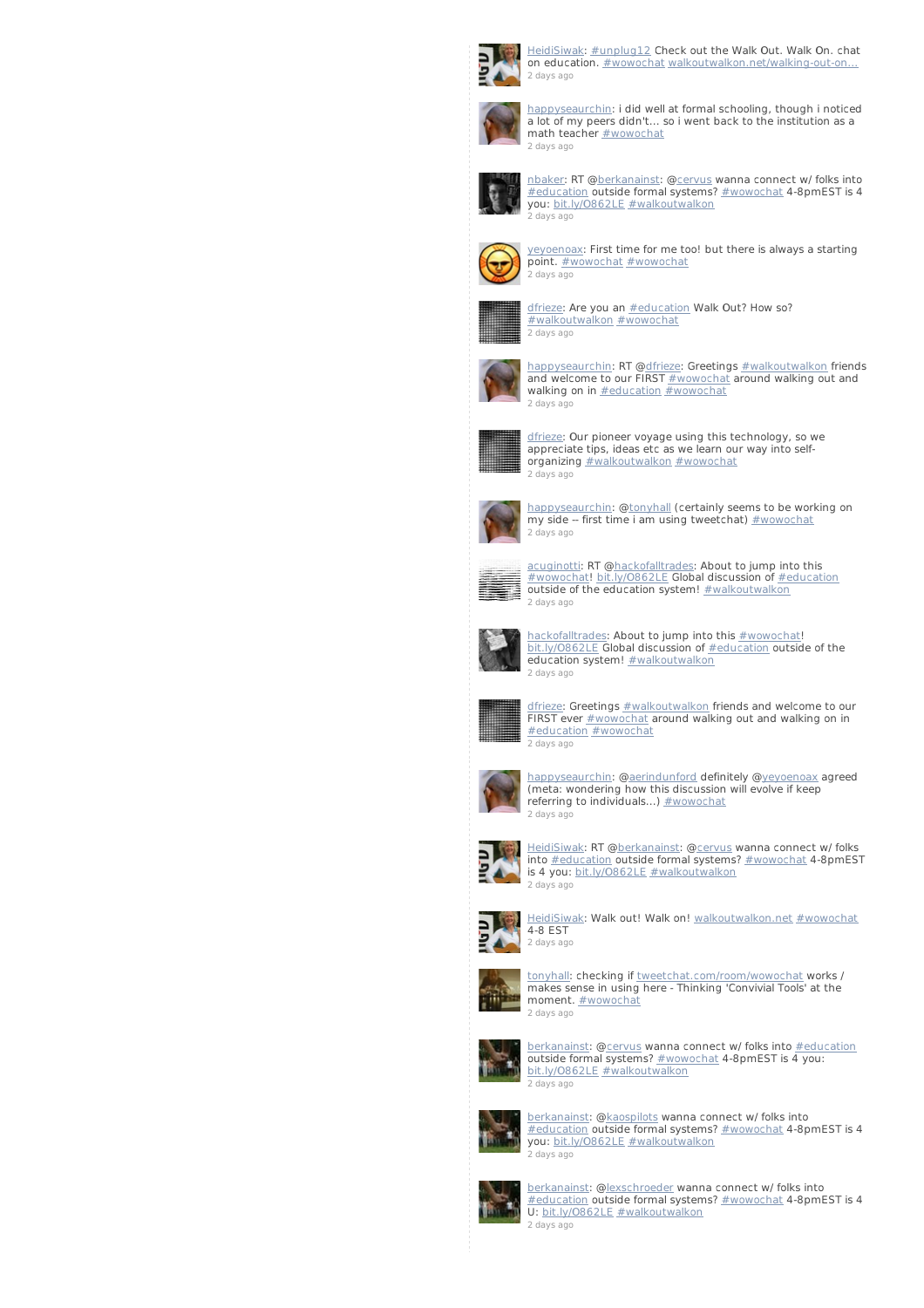

<u>[berkanainst](http://twitter.com/berkanainst)</u>: @<u>sakhinitinanita</u> wanna connect w/ folks into<br><u>[#education](/reach?q=%23education)</u> outside formal systems? <u>[#wowochat](/reach?q=%23wowochat)</u> 4-8pmET is 4 U<br>[bit.ly/O862LE](http://t.co/i4L4ilsg) [#walkoutwalkon](/reach?q=%23walkoutwalkon) 2 [days](http://twitter.com/berkanainst/statuses/235827647177969665) ago



[yeyoenoax](http://twitter.com/yeyoenoax): more adaptable than scalable [@happyseaurchin](http://twitter.com/happyseaurchin) so we don´t start to reproduce the prescription method [#wowochat](/reach?q=%23wowochat) [#wowochat](/reach?q=%23wowochat) 2 [days](http://twitter.com/yeyoenoax/statuses/235827637073895424) ago



[berkanainst](http://twitter.com/berkanainst): [@curtisogden](http://twitter.com/curtisogden) wanna connect w/ folks into [#education](/reach?q=%23education) outside formal systems? [#wowochat](/reach?q=%23wowochat) 4-8pmEST is 4 you: [bit.ly/O862LE](http://t.co/i4L4ilsg) [#walkoutwalkon](/reach?q=%23walkoutwalkon) 2 [days](http://twitter.com/berkanainst/statuses/235827464331489280) ago



[berkanainst](http://twitter.com/berkanainst): [@schoolingworld](http://twitter.com/schoolingworld) wanna connect w/ folks into [#education](/reach?q=%23education) outside formal systems? [#wowochat](/reach?q=%23wowochat) 4-8pmEST is 4 U [bit.ly/O862LE](http://t.co/i4L4ilsg) [#walkoutwalkon](/reach?q=%23walkoutwalkon) 2 [days](http://twitter.com/berkanainst/statuses/235827415866298368) ago



[aerindunford](http://twitter.com/aerindunford): [@happyseaurchin](http://twitter.com/happyseaurchin) [@yeyoenoax](http://twitter.com/yeyoenoax) also need 2 be<br>aware of the WAY we scale. <u>[#walkoutwalk](/reach?q=%23walkoutwalk)</u> on talks abt [#translocal](/reach?q=%23translocal) & [#scalingacross](/reach?q=%23scalingacross) [#wowochat](/reach?q=%23wowochat) 2 [days](http://twitter.com/aerindunford/statuses/235827208827052032) ago



[\\_lifewellspent](http://twitter.com/_lifewellspent): [@happyseaurchin](http://twitter.com/happyseaurchin) [#wowochat](/reach?q=%23wowochat) can you give details about "eg http"? my experience is structure can be useful, but rigid rules counter spirit 2 [days](http://twitter.com/_lifewellspent/statuses/235827199717040128) ago



[happyseaurchin](http://twitter.com/happyseaurchin): [@aerindunford](http://twitter.com/aerindunford) exactly! and whatever solutions we explore, they need to be scalable... illich has been around for decades [#wowochat](/reach?q=%23wowochat) 2 [days](http://twitter.com/happyseaurchin/statuses/235826499876446208) ago



[berkanainst](http://twitter.com/berkanainst): [@SwarajUni](http://twitter.com/SwarajUni) wanna connect w/ folks into [#education](/reach?q=%23education) outside formal systems? [#wowochat](/reach?q=%23wowochat) 4-8pmEST is 4 you: [bit.ly/O862LE](http://t.co/i4L4ilsg) [#walkoutwalkon](/reach?q=%23walkoutwalkon) 2 [days](http://twitter.com/berkanainst/statuses/235826462685556737) ago



[tonyhall](http://twitter.com/tonyhall): [@happyseaurchin](http://twitter.com/happyseaurchin) Hi, it's 8.50 pm here in London, going dark - enjoying evening meal - [#wowochat](/reach?q=%23wowochat) may become the dessert! 2 [days](http://twitter.com/tonyhall/statuses/235826449112780800) ago



[yeyoenoax](http://twitter.com/yeyoenoax): and while exploring new opts. we need to avoid reproducing what we know is useless, how to learn without prescriptions? [#wowochat](/reach?q=%23wowochat) #wowochat 2 [days](http://twitter.com/yeyoenoax/statuses/235826378367451136) ago



[aerindunford](http://twitter.com/aerindunford): [@happyseaurchin](http://twitter.com/happyseaurchin) [@\\_lifewellspent](http://twitter.com/_lifewellspent) don't think its abt syst. size, but kind self-organized syst. has container but flexibility within **[#wowochat](/reach?q=%23wowochat)** 2 [days](http://twitter.com/aerindunford/statuses/235825617067708416) ago



[yeyoenoax](http://twitter.com/yeyoenoax): Deschooling society gives great analisis of how institutional schooling inhibit learning, but we must explore new options#wowochat [#wowochat](/reach?q=%23wowochat) 2 [days](http://twitter.com/yeyoenoax/statuses/235825607689240576) ago



[SoftKlay](http://twitter.com/SoftKlay): [@aerindunford](http://twitter.com/aerindunford) i'll try to come back, and if not, I'd really like to check the transcript!Tnx!Bye! [#wowochat](/reach?q=%23wowochat) 2 [days](http://twitter.com/SoftKlay/statuses/235825529171873792) ago



[aerindunford](http://twitter.com/aerindunford): [@SoftKlay](http://twitter.com/SoftKlay), we'll make the transcript available at the end. it's happening 4 the next 4 hours, so check back in if you can b4 7pm [#wowochat](/reach?q=%23wowochat) 2 [days](http://twitter.com/aerindunford/statuses/235824603556085760) ago



[acuginotti](http://twitter.com/acuginotti): RT [@dfrieze](http://twitter.com/dfrieze): Starts in 35 min: [#walkoutwalkon](/reach?q=%23walkoutwalkon) chat: is it possible to create the new w/o engaging dominant institutions? [#wowochat](/reach?q=%23wowochat) [bit.ly/O862LE](http://t.co/HHN9IFSM) 2 [days](http://twitter.com/acuginotti/statuses/235824589366767616) ago



[SoftKlay](http://twitter.com/SoftKlay): [@aerindunford](http://twitter.com/aerindunford) @[yeyoenoax](http://twitter.com/yeyoenoax) this is Claudio from Oaxaca! so sad that I cant stay in wowochat: I have to get out of home right now : (  $\frac{\text{#wowochat}}{}$  $\frac{\text{#wowochat}}{}$  $\frac{\text{#wowochat}}{}$ 2 [days](http://twitter.com/SoftKlay/statuses/235824059743608832) ago



[chadsansing](http://twitter.com/chadsansing): [@sriii2000](http://twitter.com/sriii2000) right, or creative escape/avoidance of influence, if that's possible; lots of contextual stuff to explore [#wowochat](/reach?q=%23wowochat) [#nwp](/reach?q=%23nwp) 2 [days](http://twitter.com/chadsansing/statuses/235823578283638784) ago



[aerindunford](http://twitter.com/aerindunford): [@\\_lifewellspent](http://twitter.com/_lifewellspent) already breaking the rules! love it!<br>let's go! <u>[#wowochat](/reach?q=%23wowochat)</u>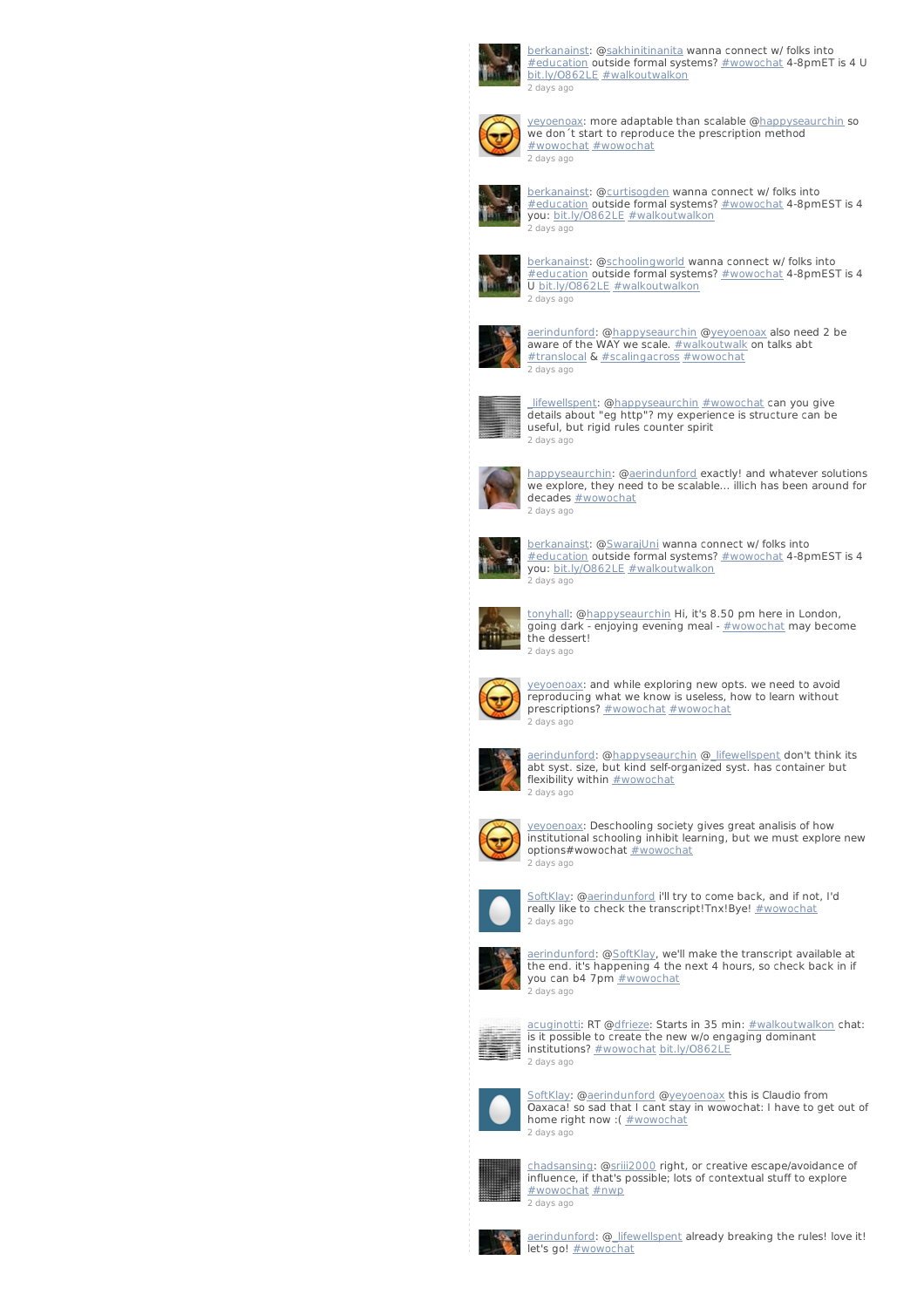



[aerindunford](http://twitter.com/aerindunford): [@tonyhall](http://twitter.com/tonyhall) [@happyseaurchin](http://twitter.com/happyseaurchin) yes 2 prechat potential Deschooling Society: classic piece 4 unschoolers thoughts, @[yeyoenoax](http://twitter.com/yeyoenoax)? [#wowochat](/reach?q=%23wowochat) [#wowochat](/reach?q=%23wowochat) 2 [days](http://twitter.com/aerindunford/statuses/235822981673279489) ago



[happyseaurchin](http://twitter.com/happyseaurchin): [@\\_lifewellspent](http://twitter.com/_lifewellspent) by system you mean the externalised or disembodied structures? because eg http has scaled well **[#wowochat](/reach?q=%23wowochat)** 2 [days](http://twitter.com/happyseaurchin/statuses/235822724587614209) ago



Lifewellspent: [#wowochat](/reach?q=%23wowochat) goes to show that structure can serve people; it's when systems get too large people serve the rules. Where's the human moment? 2 [days](http://twitter.com/_lifewellspent/statuses/235821832287170562) ago



[happyseaurchin](http://twitter.com/happyseaurchin): noticed [@tonyhall](http://twitter.com/tonyhall) comment [#wowochat](/reach?q=%23wowochat) and wondered if there was any pre-chat potential...? looking forward to seeing how this works on twitter 2 [days](http://twitter.com/happyseaurchin/statuses/235821679874551809) ago



[hackofalltrades](http://twitter.com/hackofalltrades): RT [@dfrieze](http://twitter.com/dfrieze): Starts in 35 min: [#walkoutwalkon](/reach?q=%23walkoutwalkon) chat: is it possible to create the new w/o engaging dominant institutions? **[#wowochat](/reach?q=%23wowochat) [bit.ly/O862LE](http://t.co/HHN9IFSM)** 2 [days](http://twitter.com/hackofalltrades/statuses/235821254215602176) ago



lifewellspent: [#wowochat](/reach?q=%23wowochat) happy for a forum on Walking Out **EXECUTE THE INTERNATIONAL INCREDIT MANAGEMENT CONTROLLER** in the property from institutionalised learning, though my impulse is not to wait til 4 to share that thought 2 [days](http://twitter.com/_lifewellspent/statuses/235820961335738368) ago



<u>[chadsansing](http://twitter.com/chadsansing)</u>: check out the Walk Out, Walk On <u>[#wowochat](/reach?q=%23wowochat)</u><br>today from 4-8 PM ET; can we create something new without engaging w/ dominant institutions? 2 [days](http://twitter.com/chadsansing/statuses/235820264372445184) ago



<u>[berkanainst](http://twitter.com/berkanainst)</u>: RT @<u>dfrieze</u>: Starts in 35 min: <u>[#walkoutwalkon](/reach?q=%23walkoutwalkon)</u><br>chat: is it possible to create the new w/o engaging dominant institutions? [#wowochat](/reach?q=%23wowochat) [bit.ly/O862LE](http://t.co/HHN9IFSM) 2 [days](http://twitter.com/berkanainst/statuses/235820104787574785) ago



[happyseaurchin](http://twitter.com/happyseaurchin): RT @<u>MaryAnnReilly</u>: @<u>aleaness</u> tonight from 4<br>to 8 p.m, EST walk out walk on twitter chat <u>[#wowochat](/reach?q=%23wowochat)</u> 2 [days](http://twitter.com/happyseaurchin/statuses/235820104363937792) ago



[aerindunford](http://twitter.com/aerindunford): RT [@dfrieze](http://twitter.com/dfrieze): Starts in 35 min: [#walkoutwalkon](/reach?q=%23walkoutwalkon) chat: is it possible to create the new w/o engaging dominant institutions? **[#wowochat](/reach?q=%23wowochat) [bit.ly/O862LE](http://t.co/HHN9IFSM)** 2 [days](http://twitter.com/aerindunford/statuses/235819745998405632) ago



[dfrieze](http://twitter.com/dfrieze): Starts in 35 min: [#walkoutwalkon](/reach?q=%23walkoutwalkon) chat: is it possible to create the new w/o engaging dominant institutions? [#wowochat](/reach?q=%23wowochat) [bit.ly/O862LE](http://t.co/HHN9IFSM) 2 [days](http://twitter.com/dfrieze/statuses/235819524019085313) ago



<u>[tonyhall](http://twitter.com/tonyhall)</u>: Can I pop this in the <u>[#wowochat](/reach?q=%23wowochat)</u> pot<br><u>[davidtinapple.com/illich/1970\\_de…](http://t.co/VvfZ0QPi)</u> - a quick (re) read 2 [days](http://twitter.com/tonyhall/statuses/235819252324634624) ago



<u>[MaryAnnReilly](http://twitter.com/MaryAnnReilly)</u>: @<u>aleaness</u> tonight from 4 to 8 p.m, EST walk out<br>walk on twitter chat <u>[#wowochat](/reach?q=%23wowochat)</u>



[MaryAnnReilly](http://twitter.com/MaryAnnReilly): [@pammoran](http://twitter.com/pammoran) [@monk51295](http://twitter.com/monk51295) [@annleaness](http://twitter.com/annleaness) [@catherinecronin](http://twitter.com/catherinecronin) [@HeidiSiwak](http://twitter.com/HeidiSiwak) @[marloft](http://twitter.com/marloft) from 4 to 8 pm tonight, EST, walk out walk on chat. [#wowochat](/reach?q=%23wowochat) 2 [days](http://twitter.com/MaryAnnReilly/statuses/235804369436700673) ago



[yeyoenoax](http://twitter.com/yeyoenoax): Excited for today [#walkoutwalkon](/reach?q=%23walkoutwalkon) Twitter chat on **Hangelen Extended Text is a starting outside the system!** Get involved! use [#wowochat](/reach?q=%23wowochat) to follow 2 [days](http://twitter.com/yeyoenoax/statuses/235775188703268864) ago



[dfrieze](http://twitter.com/dfrieze): RT @[hackofalltrades](http://twitter.com/hackofalltrades): If you wanna connect w/ folks into [#education](/reach?q=%23education) outside of formal systems, [#wowochat](/reach?q=%23wowochat), 4-8pmEST is for you: [walkoutwalkon.net/walking-out-on…](http://t.co/yyT7jhZ5) [#walkoutwalkon](/reach?q=%23walkoutwalkon) 2 [days](http://twitter.com/dfrieze/statuses/235771682680360960) ago



[hackofalltrades](http://twitter.com/hackofalltrades): @[husslington](http://twitter.com/husslington) [#Wowochat](/reach?q=%23Wowochat) might be a good look<br>for <u>[#hiphoped](/reach?q=%23hiphoped)</u> folks more widely... would probably diversify the<br>convo there <u>[walkoutwalkon.net/walking-out-on…](http://t.co/yyT7jhZ5)</u> 2 [days](http://twitter.com/hackofalltrades/statuses/235759973592883201) ago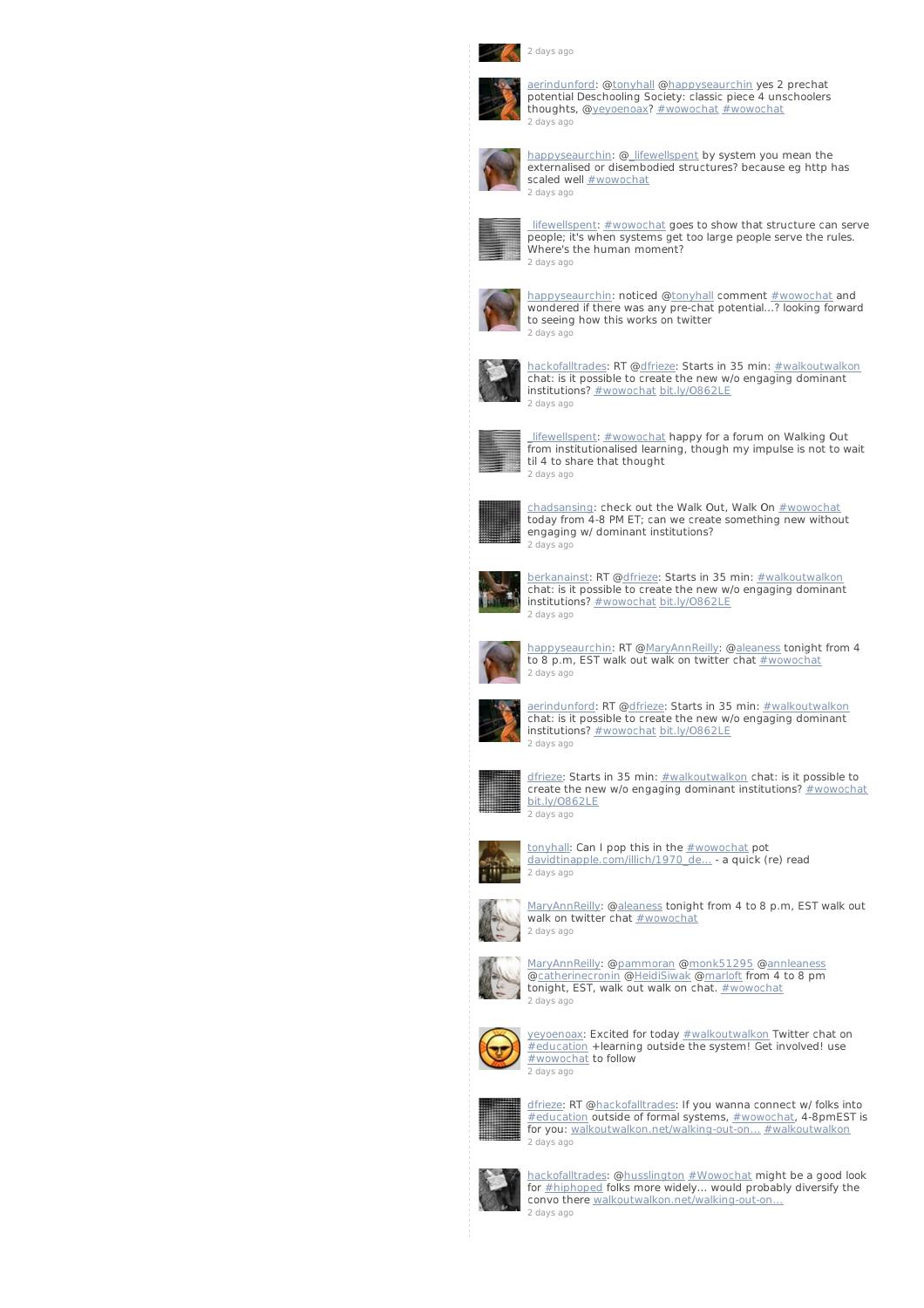

[hackofalltrades](http://twitter.com/hackofalltrades): If you wanna connect w/ folks into **[#education](/reach?q=%23education)** outside of formal systems,  $\frac{\text{#wowochat}}{\text{#wowochat}}$  $\frac{\text{#wowochat}}{\text{#wowochat}}$  $\frac{\text{#wowochat}}{\text{#wowochat}}$ , 4-8pmEST is for you: walkoutwalkon.net/walking-out-on... [#walkoutwalkon](/reach?q=%23walkoutwalkon) 2 [days](http://twitter.com/hackofalltrades/statuses/235758538725654528) ago



[hackofalltrades](http://twitter.com/hackofalltrades): @[husslington](http://twitter.com/husslington) Ey yo!Today4-8pm,thought you'd be interested in this TweetChat on **[#education](/reach?q=%23education)** outside the system: walkoutwalkon.net/walking-out-on... [#wowochat](/reach?q=%23wowochat) 2 [days](http://twitter.com/hackofalltrades/statuses/235758082507014146) ago



[fraukeatschool](http://twitter.com/fraukeatschool): [#wowochat](/reach?q=%23wowochat) 2night. This will be interesting for sure with me just walking back into the system now this fall ;-) [#wowochat](/reach?q=%23wowochat) 2 [days](http://twitter.com/fraukeatschool/statuses/235757174108876800) ago



[fraukeatschool](http://twitter.com/fraukeatschool): RT [@aerindunford](http://twitter.com/aerindunford) TODAY! [#walkoutwalkon](/reach?q=%23walkoutwalkon) TWEET CHAT from 4 - 8pm EST on walking out of failing [#education](/reach?q=%23education) systems [#wowochat](/reach?q=%23wowochat) [#wowochat](/reach?q=%23wowochat) 2 [days](http://twitter.com/fraukeatschool/statuses/235755929348485122) ago



[aerindunford](http://twitter.com/aerindunford): TODAY!  $\#$ walkoutwalkon TWEET CHAT from 4 -8pm ET on walking out of failing [#education](/reach?q=%23education) systems & walking on to build the new. use  $\frac{\text{#wowochat}}{\text{#wowochat}}$  $\frac{\text{#wowochat}}{\text{#wowochat}}$  $\frac{\text{#wowochat}}{\text{#wowochat}}$ 2 [days](http://twitter.com/aerindunford/statuses/235731807646138368) ago



[yeyoenoax](http://twitter.com/yeyoenoax): Join TODAY for [#wowochat](/reach?q=%23wowochat), tweet chat on walking out of failing [#education](/reach?q=%23education) systems & walking on to build the new [bit.ly/O862LE](http://t.co/NAeACXrR) 2 [days](http://twitter.com/yeyoenoax/statuses/235730934631124994) ago

## Aug 15, 2012 at 12:00am UTC



[william\\_dejean](http://twitter.com/william_dejean): Join us for a **[#walkoutwalkon](/reach?q=%23walkoutwalkon)** twitter chat tomorrow **[#wowochat](/reach?q=%23wowochat)** 2 [days](http://twitter.com/william_dejean/statuses/235502119828996097) ago



william dejean: RT [@aerindunford](http://twitter.com/aerindunford): @william dejean thinking of you, the **[#wowochat](/reach?q=%23wowochat)** will be from 6am - 10am YOUR TIME in Sydney. Looking forward! [#walkoutwalkon](/reach?q=%23walkoutwalkon) goes social 2 [days](http://twitter.com/william_dejean/statuses/235501615086452737) ago



[aerindunford](http://twitter.com/aerindunford): @<u>educatedtodeath</u> we're hosting a<br>[#walkoutwalkon](/reach?q=%23walkoutwalkon) chat tomorrow on <u>[#education](/reach?q=%23education)</u>, 4 - 8pm ET [#wowochat](/reach?q=%23wowochat) learn more: [bit.ly/O862LE](http://t.co/fI5mmEDA) 3 [days](http://twitter.com/aerindunford/statuses/235467613709414400) ago



[chadsansing](http://twitter.com/chadsansing): check it MT @<u>aerindunford</u>:…we're hosting a<br>[#walkoutwalkon](/reach?q=%23walkoutwalkon) chat tomorrow on <u>[#education](/reach?q=%23education)</u>, 4 - 8pm ET [#wowochat](/reach?q=%23wowochat) learn more: [bit.ly/O862LE](http://t.co/z5ydIocT) 3 [days](http://twitter.com/chadsansing/statuses/235449044372189184) ago



[aerindunford](http://twitter.com/aerindunford): YAY! I'm so glad this got to you, @<u>dloitz</u>... I didn't<br>know your twitter handle. Can't wait! let's see what happens at the **[#wowochat](/reach?q=%23wowochat)** 3 [days](http://twitter.com/aerindunford/statuses/235434696027291648) ago



[aerindunford](http://twitter.com/aerindunford): @<u>william\_dejean</u> thinking of you, the <u>[#wowochat](/reach?q=%23wowochat)</u><br>will be from 6am - 10am YOUR TIME in Sydney. Looking forward! [#walkoutwalkon](/reach?q=%23walkoutwalkon) goes social 3 [days](http://twitter.com/aerindunford/statuses/235434388467380224) ago



[aerindunford](http://twitter.com/aerindunford): Is it possible to create the new without engaging dominant institutions? tweetchat on walking out  $+$  [#education](/reach?q=%23education) Aug. 15, 4 - 8pm ET  $\frac{\text{#wowochat}}{\text{#wowochat}}$  $\frac{\text{#wowochat}}{\text{#wowochat}}$  $\frac{\text{#wowochat}}{\text{#wowochat}}$ 3 [days](http://twitter.com/aerindunford/statuses/235424002619867136) ago

#### **Aug 14, 2012 at 12:00am UTC**



[bridgetmck](http://twitter.com/bridgetmck): [@catlupton](http://twitter.com/catlupton) What is [#wowochat](/reach?q=%23wowochat) about in a bigger nutshell than just [#education](/reach?q=%23education)? 4 [days](http://twitter.com/bridgetmck/statuses/235110115836035072) ago



[catlupton](http://twitter.com/catlupton): [@bridgetmck](http://twitter.com/bridgetmck) know you busy but this [#walkoutwalkon](/reach?q=%23walkoutwalkon) Twitter chat on education Weds may be of interest [walkoutwalkon.net/walking-out-on…](http://t.co/IxDetN0E) hashtag [#wowochat](/reach?q=%23wowochat) 4 [days](http://twitter.com/catlupton/statuses/235069521357066241) ago



[aerindunford](http://twitter.com/aerindunford): Make some NOISE! First [#walkoutwalkon](/reach?q=%23walkoutwalkon) TWEET CHAT on **[#education](/reach?q=%23education)** this Wednesday, Aug. 15, 4 - 8pmET. [#wowochat](/reach?q=%23wowochat) [bit.ly/O862LE](http://t.co/fI5mmEDA) 4 [days](http://twitter.com/aerindunford/statuses/235066126818742272) ago

#### Aug 12, 2012 at 12:00am UTC



[Pamela\\_McLean](http://twitter.com/Pamela_McLean): [@hackofalltrades](http://twitter.com/hackofalltrades) Thanx. Part sh'd be fine. How connected are you with **[#walkoutwalkon](/reach?q=%23walkoutwalkon)** [#education](/reach?q=%23education) [#wowochat](/reach?q=%23wowochat)! [bit.ly/O862LE](http://t.co/35AWGc62) ? 6 [days](http://twitter.com/Pamela_McLean/statuses/234304046452846594) ago